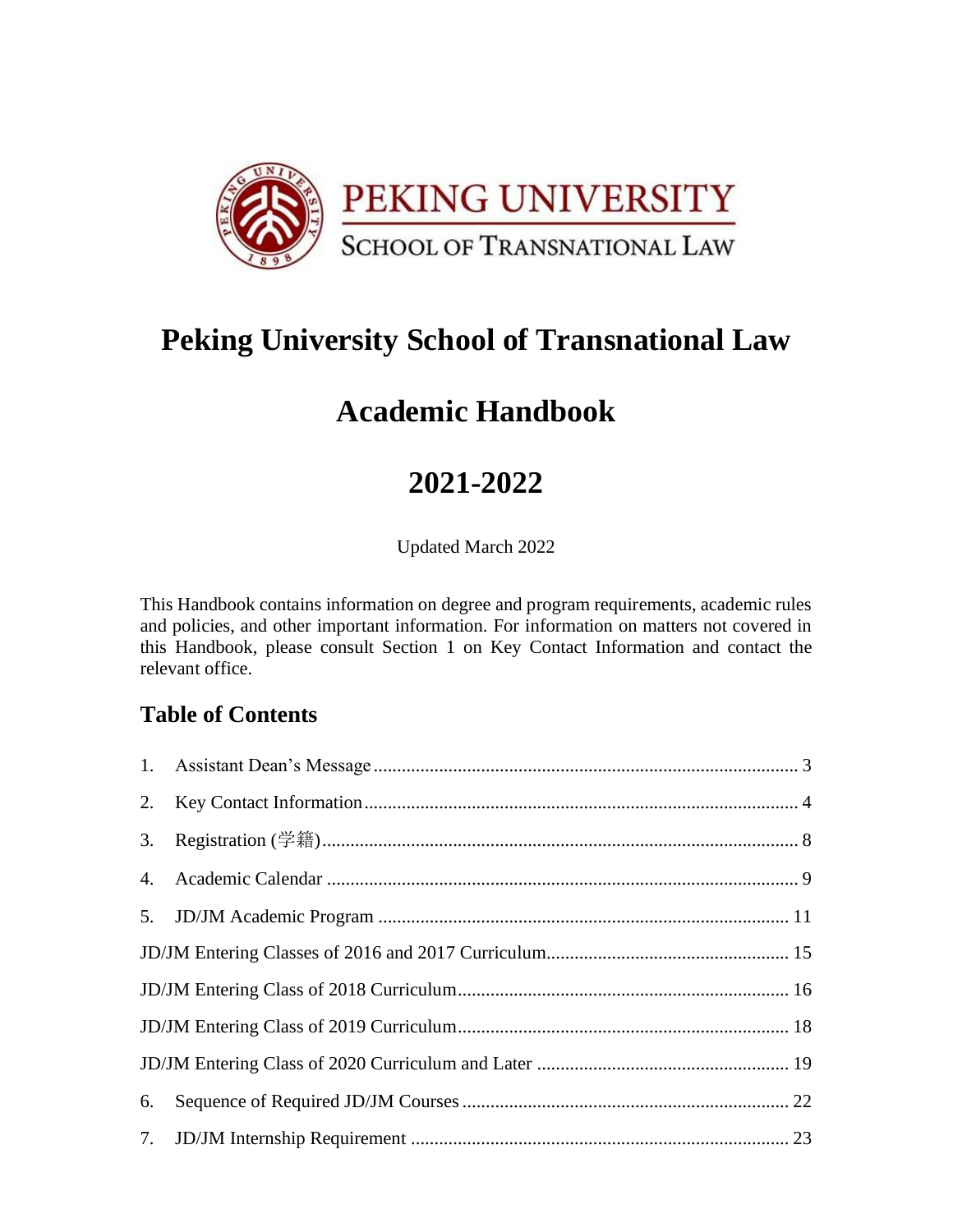| 8.  |                                                                           |  |
|-----|---------------------------------------------------------------------------|--|
| 9.  |                                                                           |  |
|     |                                                                           |  |
|     |                                                                           |  |
|     |                                                                           |  |
| 13. |                                                                           |  |
|     |                                                                           |  |
|     |                                                                           |  |
|     |                                                                           |  |
|     |                                                                           |  |
|     |                                                                           |  |
|     |                                                                           |  |
| 20. |                                                                           |  |
| 21. |                                                                           |  |
|     |                                                                           |  |
|     | 23. Transcripts and Certifications including Certifications for Alumni 54 |  |
|     |                                                                           |  |
|     |                                                                           |  |
|     |                                                                           |  |
|     |                                                                           |  |
|     |                                                                           |  |
|     |                                                                           |  |
|     |                                                                           |  |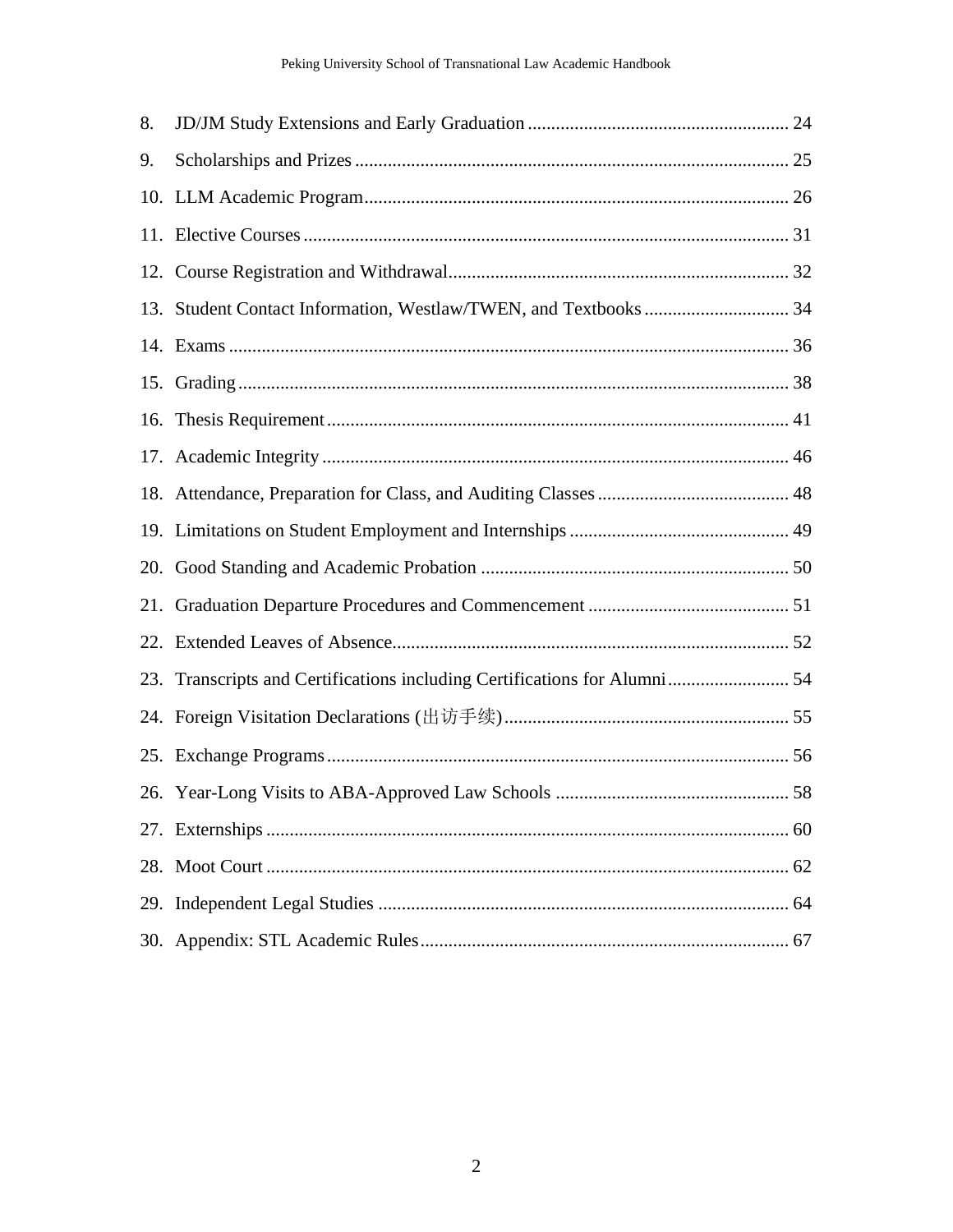# <span id="page-2-0"></span>**1. Assistant Dean's Message**

Dear students,

The Office of Academic Affairs offers this Handbook to provide in one document a description of your academic programs and their requirements and the major rules and policies that you need to know as you progress through your academic programs.

One of the most important reason that we provide this Handbook is to help you to plan your studies so that you can complete your programs smoothly. You should, for example, be aware of crucial PKU registration and leave requirements (Sections 3 and 22), by when you must complete all of your coursework so that you do not risk extending your study programs (Section 5 for JD/JM students and Section 10 for LLM students), how our academic integrity requirements may affect your eligibility for various programs and for employment (Section 17), and the need to obtain authorization for overseas travel during your studies when travelling abroad (Section 24).

To furnish this guidance, this Handbook integrates the requirements of the School of Transnational Law's ("STL") Academic Rules and policies with relevant rules and policies of Peking University ("PKU"). I hope you peruse this Handbook carefully and then consult it regularly thereafter during your program.

This Handbook incorporates STL's Academic Rules (Appendix I). The Handbook also supplements the Peking University Graduate School Guide on Student Status (北京大学 研究生学籍事务办理指南).

We have attempted to provide you with key information on rules and policies. It is possible that rules and policies, whether those of STL or PKU, may change from time to time. We will do our best to keep this Handbook up to date but do note that rules and policies are subject to change. To this end, we list Key Contact Information in the next section of the Handbook. Whenever you have a question, please contact the responsible department and we will do our best to respond to your query.

Best wishes,

Christian Pangilinan *Assistant Dean of Academic Affairs*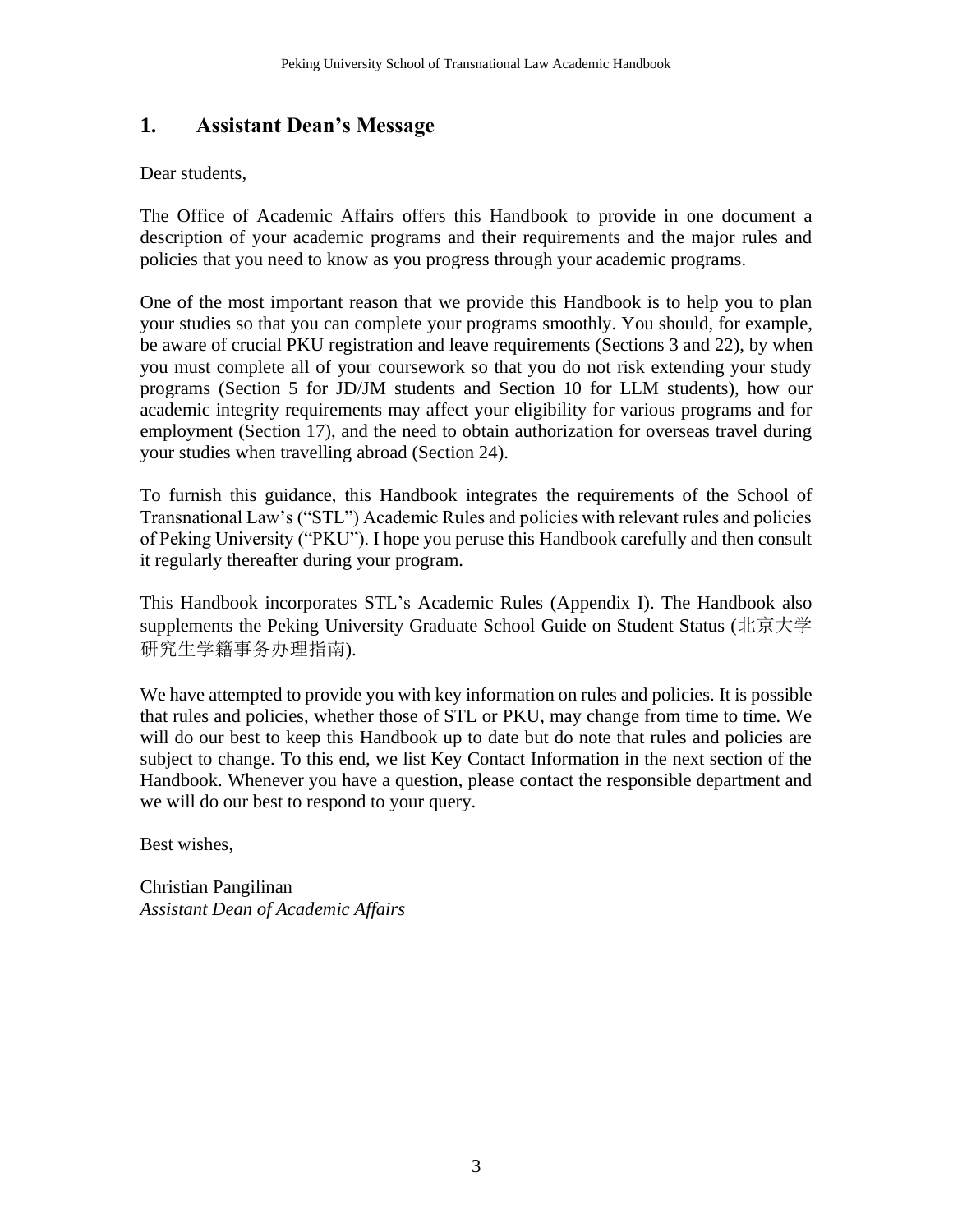# <span id="page-3-0"></span>**2. Key Contact Information**

### **List of Deans, Associate Deans, and Assistant Deans**

Philip J. MCCONNAUGHAY, *Dean* (Room 403) [pjm30@stl.pku.edu.cn](mailto:pjm30@stl.pku.edu.cn)

茅少伟 MAO Shaowei, *Associate Dean for the J.M. Academic Affairs* (Room 526) [maoshaowei@stl.pku.edu.cn](mailto:maoshaowei@stl.pku.edu.cn)

陈柯如 CHEN Keru, *Associate Dean for Administration and Admissions* (Room 405) [chenkr@pkusz.edu.cn](mailto:chenkr@pkusz.edu.cn)

Christian PANGILINAN, *Assistant Dean for Academic Affairs* (Room 406) [christian@stl.pku.edu.cn](mailto:christian@stl.pku.edu.cn)

张趁利 ZHANG Chenli ("Charly"), *Assistant Dean for Student Affairs, Development, and Careers Services* (Room 420) [zhangcl@stl.pku.edu.cn](mailto:zhangcl@stl.pku.edu.cn)

# **Office of Academic Affairs**

The Office of Academic Affairs administers academic programming and implements student curricula and academic rules and policies.

Academic Affairs' general email address is **[academics@stl.pku.edu.cn.](mailto:academics@stl.pku.edu.cn)** Inquiries and requests regarding course registrations and withdrawals should be directed to that address.

Christian PANGILINAN, *Assistant Dean for Academic Affairs* (Room 406) [christian@stl.pku.edu.cn](mailto:christian@stl.pku.edu.cn)

• Curriculum, rules and policies, thesis program, course registration, certifications for students and alumni, academic advising, independent legal studies program, moot court, course evaluations, year-long visits to ABA-approved law school programs

杜雅婷 DU Yating, *Senior Officer of Academic Affairs and International and Graduate Programs* (Room 410)

[duyating@stl.pku.edu.cn](mailto:daizheng@stl.pku.edu.cn)

• Exchange programs, international programs, international student advising, LLM thesis advising, Foreign Visitation Declarations

王洋洋 WANG Yangyang ("Aletheia"), *Officer of Academic Affairs* (Room 410) [wangyangyang@stl.pku.edu.cn](mailto:wangyangyang@stl.pku.edu.cn)

• Thesis program, curriculum, academic advising, certifications for students and alumni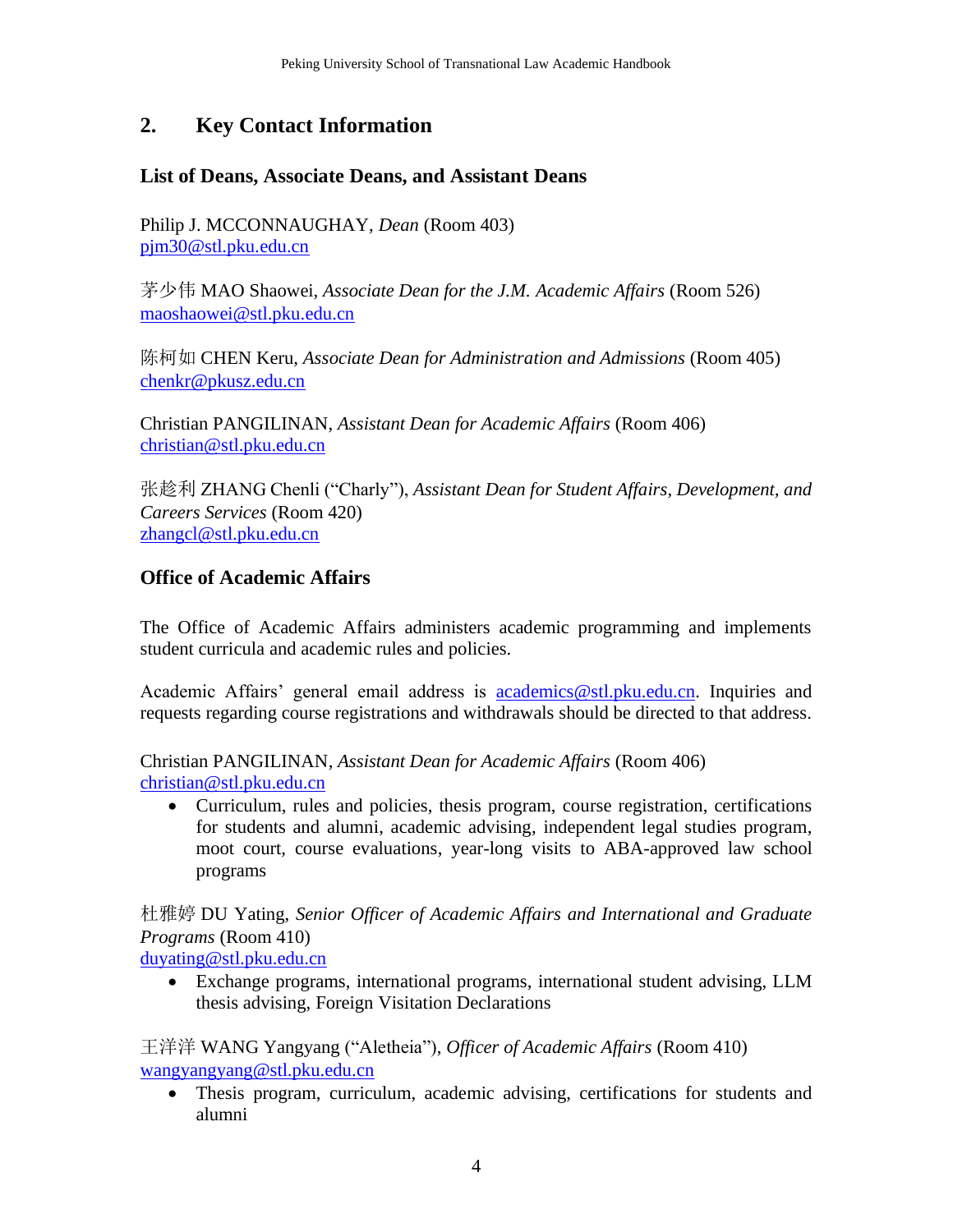### 刘冬 LIU Dong, *Officer of Academic Affairs* (Room 410) [liudong@stl.pku.edu.cn](mailto:liudong@stl.pku.edu.cn)

• Semester registration and leaves, tuition, classroom administration, coursepacks, course evaluations, examinations

仇小雅 QIU Xiaoya ("Sylvia"), *Director of Moot Court Competitions and Senior C.V. Starr Lecturer of Law* (Room 431)

[xiaoyaqiu2020@hotmail.com](mailto:xiaoyaqiu2020@hotmail.com)

• Intramural moot court competition, external moot court competitions

冯箫籲 FENG Xiaoyu ("Carrie"), *Director of Externships and Senior C.V. Starr Lecturer of Law* (Room 425) [carriefeng@wustl.edu](mailto:carriefeng@wustl.edu)

• Externship program

### **Office of Student Affairs, Development and Careers Services**

The Office of Student Affairs, Development and Careers Services provides career counseling, disseminates internship and employment opportunities, provides career and professional development programming, and administers the internship degree requirement for students in the JD/JM programs. The Office also administers student housing, student life and organizations, student prizes and awards, financial aid and student insurance, and alumni affairs.

张趁利 ZHANG Chenli ("Charly"), *Assistant Dean* (Room 420) [zhangcl@stl.pku.edu.cn](mailto:zhangcl@stl.pku.edu.cn)

• Student affairs, career counseling, professional development programming

王倩 WANG Qian ("Sophie"), *Assistant Director of Careers Services* (Room 410) [wangqian@stl.pku.edu.cn](mailto:wangqian@stl.pku.edu.cn)

• Career counseling, professional development programming

曾柯潞 ZENG Kelu ("Chloe"), *Senior Officer of Student Affairs* (Room 410) [zengkelu@stl.pku.edu.cn](mailto:zengkelu@stl.pku.edu.cn)

• Student advising and counseling, student life and organizations, student housing, loan and insurance, student awards and prizes, commencement and graduation

徐小奇 XU Xiaoqi ("Jeff"), *Officer of Student Affairs* (Room 410) [xuxiaoqi@stl.pku.edu.cn](mailto:xuxiaoqi@stl.pku.edu.cn)

• Student advising and counseling, student life and organizations

### **Office of Admissions and Communications**

The Office of Admissions and Communications administers JD/JM admissions as well as external communications, provides daily advising and counseling for prospective students, and offers communications and design support for the STL administration.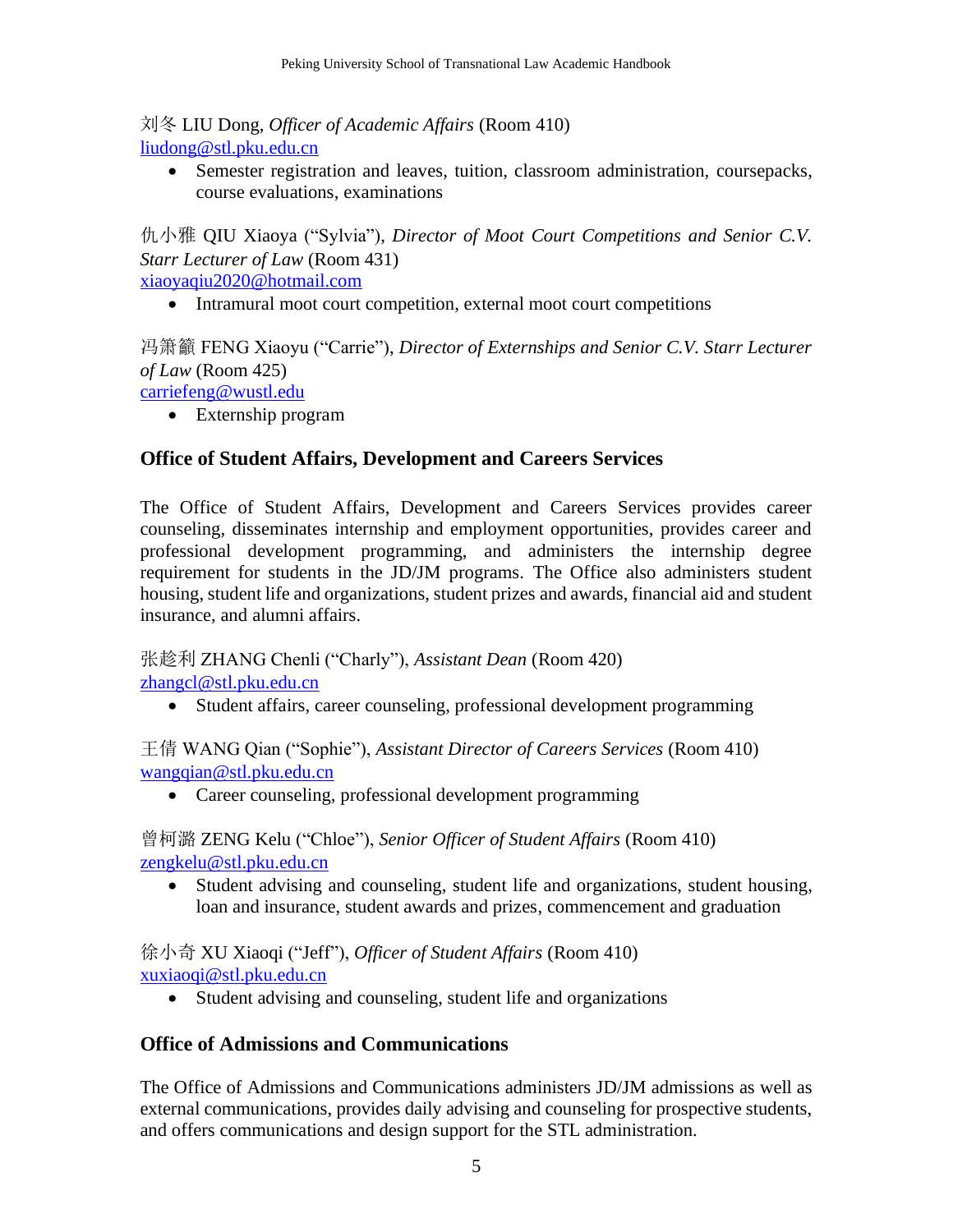陈柯如 CHEN Keru, *Associate Dean for Administration and Admissions* (Room 405) [chenkr@pkusz.edu.cn](mailto:chenkr@pkusz.edu.cn)

• JD/JM admissions, building administration

钟小金 ZHONG Xiaojin ("Kim"), *Director of Admissions and Communications* (Room 410)

[zhongxj@stl.pku.edu.cn](mailto:zhongxj@stl.pku.edu.cn)

• JD/JM admissions, summer honors program, mini-camp and open house, prospective student advising and counseling, entrance scholarship and graduate allowance, communications

谭佩华 TAN Peihua ("Carrie"), *Assistant Director of Admissions* (Room 410) [tanph@stl.pku.edu.cn](mailto:tanph@stl.pku.edu.cn)

• JD/JM admissions, summer honors program, mini-camp and open house, prospective student advising and counseling, entrance scholarship and graduate allowance, communications

张玮倩 ZHANG Weiqian ("Gisselle"), *Senior Officer of Communications* (Room 410) [zhangweiqian@stl.pku.edu.cn](mailto:zhangweiqian@stl.pku.edu.cn)

• Communications, publicity, social media

### **Office of Graduate and International Programs**

The Office of Graduate and International Programs administers admissions for exchange and visiting programs and for the LLM program, provides student advising for LLM and visiting and exchange students, and provides international student life programming. The Office of Graduate and International Programs should be the first point of contact for inquiries by LLM, exchange, and visiting students, and by international JD/JM students on visa and residence permit inquiries.

Cole I. AGAR, *Director of Graduate and International Programs* (Room 415) [coleagar.pku@gmail.com](mailto:coleagar.pku@gmail.com)

• International student admissions, exchange program, visiting student program, international student advising and counseling, year-long visits to ABA-approved law school programs

杜雅婷 DU Yating, *Senior Officer of Academic Affairs and International and Graduate Programs* (Room 410)

[duyating@stl.pku.edu.cn](mailto:duyating@stl.pku.edu.cn)

• Exchange programs, exchange and year-long visit credit transfers, international programs, international student advising, overseas visit authorizations

# **Law Library**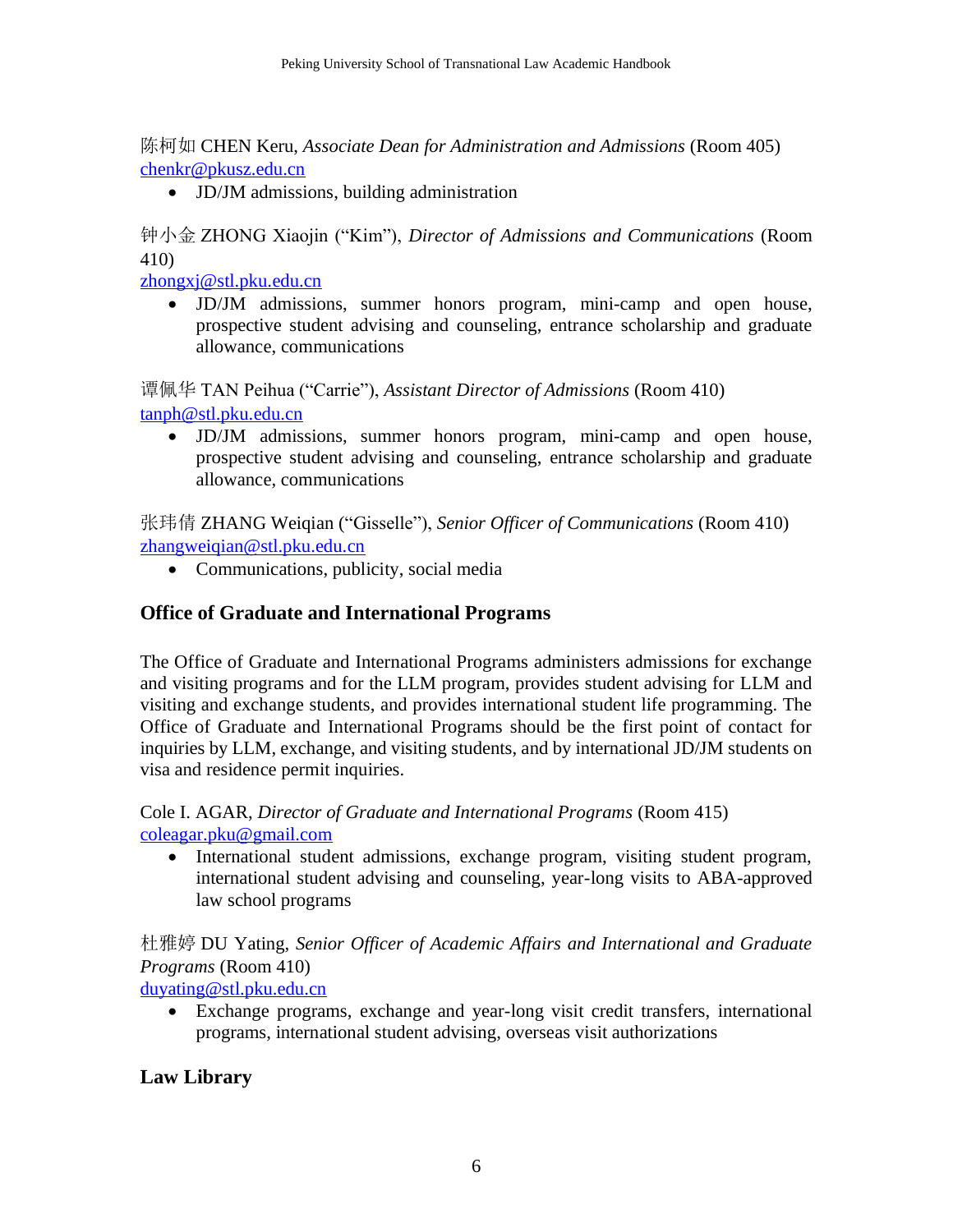The Law Library administers the Law Library's physical and electronic collections in the STL Building and in the Legal Research Center in the University Town Library and operates the Law Library and Library Reserve in the STL Building.

田禾 TIAN He ("Tessie"), *Associate Director of the Law Library* (Law Library) [tianhe@stl.pku.edu.cn](mailto:tianhe@stl.pku.edu.cn)

• Library administration and resources, Westlaw and TWEN accounts

林琳 LIN Lin, *Senior Office of the Law Library* (Law Library) [linlin@stl.pku.edu.cn](mailto:linlin@stl.pku.edu.cn)

• Library administration and resources, library student assistants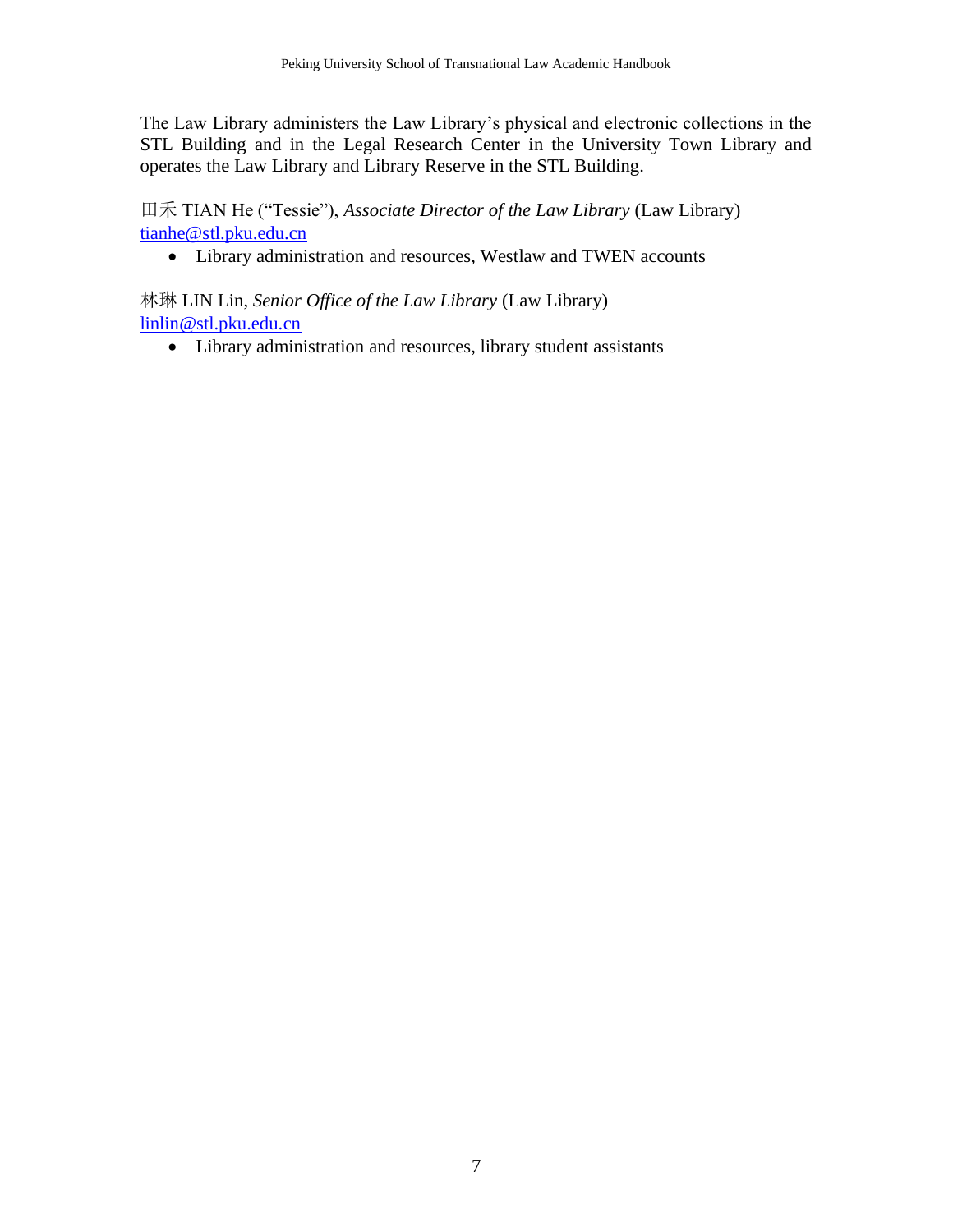# <span id="page-7-0"></span>**3. Registration (**学籍**)**

- 3.1. Peking University ("PKU") students must comply with university requirements on campus registration, Foreign Visitation Declarations, and leaves of absence. **Students who do not properly register at the beginning of every semester or make arrangements so as to be exempt from campus registration requirements may be involuntarily dismissed from PKU***.*
- 3.2. All students must register in person at the Peking University Shenzhen ("PKUSZ") campus at the STL building at the beginning of Quarters One and Three according to dates and procedures disseminated in advance by the Office of Academic Affairs.
- 3.3. Student Registration in Beijing: Students who wish to complete the registration procedure at the PKU Beijing campus must inform the Office of Academic Affairs according to the dates and procedures disseminated in advance by the Office of Academic Affairs.
- 3.4. Late Registration: Under PKU rules, late registration may be excused for good cause with the submission of PKUSZ application materials and supporting evidence and documentation. PKUSZ will determine if the reason for late registration constitutes good cause. If that you are unable to timely register, contact an officer of Academic Affairs immediately.

Late registrations in the first semester of the first year of a degree program are permitted in a limited number of exceptional reasons only. Incoming students who cannot timely register must contact an officer of Academic Affairs immediately.

- 3.5. Students Abroad for Exchange or Other Reasons: **Students traveling abroad during the registration period for exchange, visiting programs, moot court, or for any other reason must complete and receive approval for a Foreign Visitation Declaration prior to their departure.** See Section 24 below on Foreign Visitation Declarations.
- 3.6. Departure of More Than 180 Days: Students applying for Foreign Visitation Declaration or leave for more than 180 days must comply with PKUSZ departure procedures.
- 3.7. Tuition, Housing, and Insurance Fees: Under PKU rules and policies, students may not register until after having paid their tuition, housing, and insurance fees. Students who do not timely pay these fees may face involuntary dismissal.
- 3.8. For information on when applications for leave are required and applying for leaves, consult Section 22 below.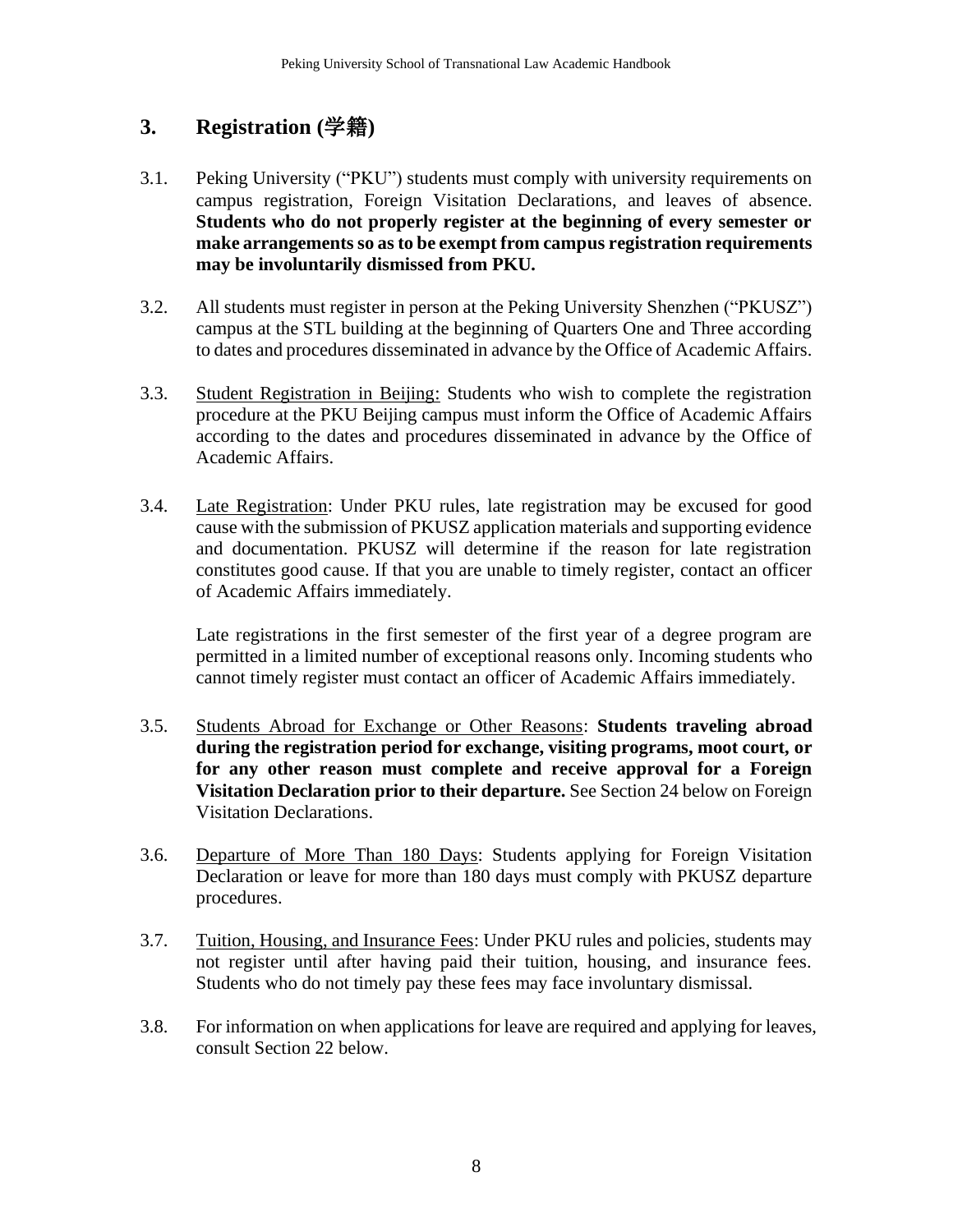### <span id="page-8-0"></span>**4. Academic Calendar**

- 4.1. Semesters: For the purpose of this Handbook, Quarters One and Two constitute a semester and Quarters Three and Four constitute a semester.
- 4.2. Online Location: The STL Academic Calendar is published on the STL website at [http://stl.pku.edu.cn/academics/calendar/.](http://stl.pku.edu.cn/academics/calendar/)

#### **STL Academic Calendar 2021-2022**

**Quarter One**

August 16 (Monday) to October 29 (Friday) Exam Week: November 1 to 7

National Holiday: October 1 to 10

#### **Quarter Two**

November 10 (Wednesday) to January 14 (Friday) Exam Week: January 17 to 23

**Spring Festival Break**: January 24 to February 20

### **Quarter Three**

February 21 (Monday) to April 30 (Saturday) Exam Week: May 9 to 15

**Labor Day Break**: May 1 to May 8

#### **Quarter Four**

May 16 (Monday) to July 1 (Friday) Exam Week: July 4 to 10

STL follows the PKUSZ campus schedule for official holidays. STL holds no classes on days that the PKUSZ campus calendar indicates that no classes will be held. The PKUSZ campus schedule may be found on the Portal of Peking University Shenzhen Graduate School [http://portal.pkusz.edu.cn](http://portal.pkusz.edu.cn/) (click on "Calendar" on the top of the screen).

4.3. Dates of Classes/Full Time Nature of Degree Programs: STL's degree programs are full time. Students are expected to be available for required courses from Mondays to Fridays. Required and elective courses may occasionally be scheduled on Saturdays and Sundays.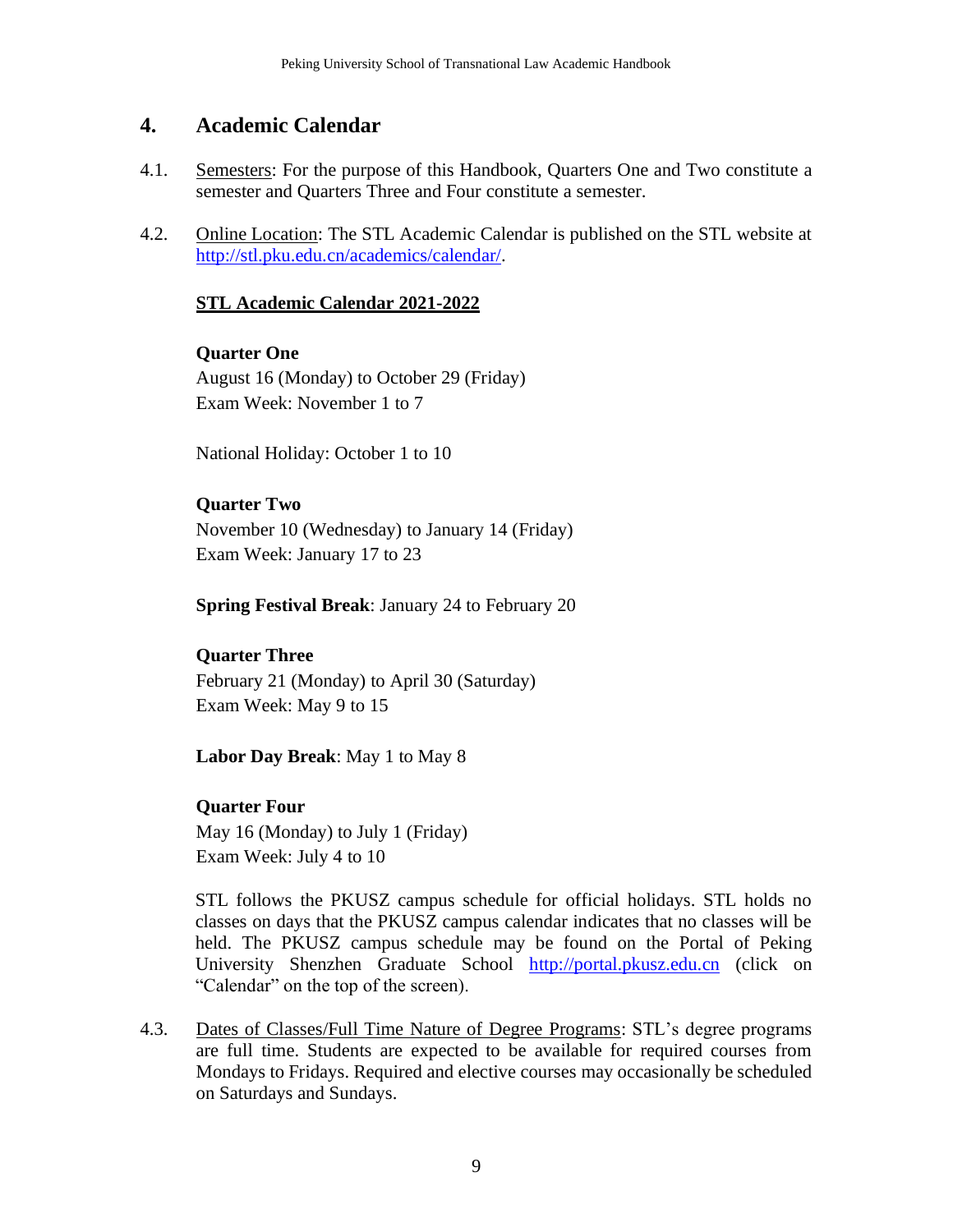4.4. Differences with Peking University Shenzhen Campus Calendar: The STL academic calendar differs from the PKUSZ campus calendar insofar as it starts earlier and ends later and operates on a quarter system instead of a semester system. Students must conform to the STL academic calendar in making travel and other plans.

Students should note that courses offered through or by the General Education Office of PKUSZ, such as English and Chinese language courses, are offered on a different calendar from the STL calendar. Students enrolling in General Education courses should check the duration of the courses prior to their enrollment. **Students who cannot complete General Education courses should communicate with the General Education Office to apply to withdraw from the courses or may otherwise receive failing grades.**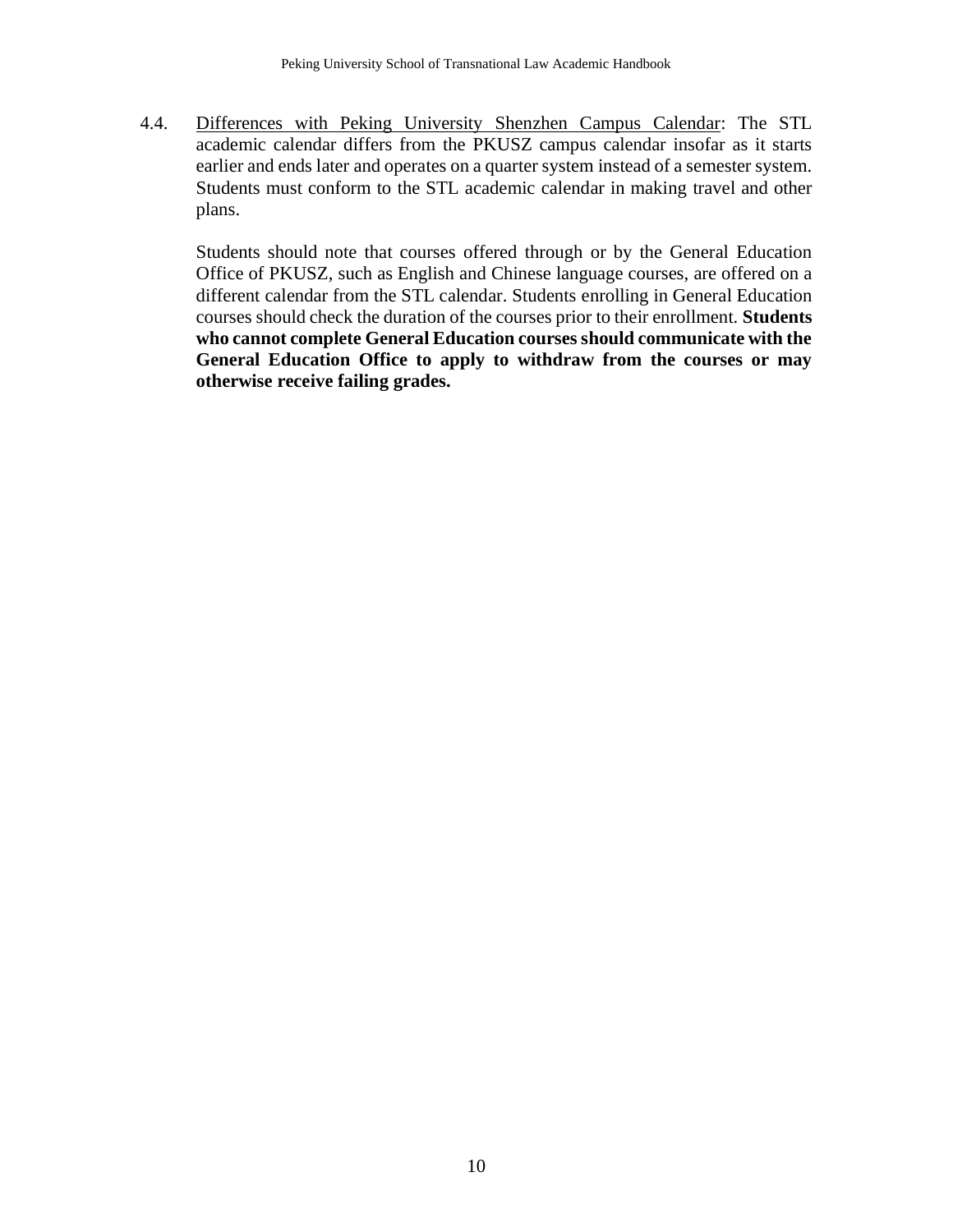# <span id="page-10-0"></span>**5. JD/JM Academic Program**

- 5.1. Curricula (培养方案) for JD/JM students differ based on year of matriculation and on whether students are LLB (法本) or non-LLB (非法本) students. Students must complete the curriculum applicable to their year of matriculation and program. Please consult the curricula below by year of matriculation and program.
- 5.2. Students who complete the JD/JM program requirements will be awarded an official professional Juris Master degree certificate and official Juris Doctor certificate. Students must complete the requirements of both the JD and JM programs. Students cannot earn the JD or JM separately from one another.
- 5.3. Thesis: All JD/JM students must complete a graduation thesis in English. JD/JM students entering STL beginning in 2018 must complete the graduation thesis in English and Chinese. Unless otherwise specified, all JD/JM students will receive 6 credits for completion of their thesis. See Section 16 for further details on the thesis program.
- 5.4. Degree, Graduation, Course Completion, and Incomplete Study Certificates: Students who complete all requirements of their program, including coursework, the thesis, and internship requirements, will receive a graduation certificate (毕业 证书) and degree certificate (学位证书). Students who complete their coursework and internship but do not complete the thesis will receive a course completion certificate (结业证书). Students who do not complete their coursework or thesis and internship requirements but study at STL for at least one academic year will receive an incomplete study certificate (肄业证书).
- 5.5. Duration: The duration of the JD/JM program for non-LLB students is four years for all students. The duration of the JD/JM program for LLB students in the entering classes of 2017 and earlier is three years. The duration of the JD/JM program for LLB students in 2018 and later is four years.
	- 5.5.1. Consult Section 8 on early graduation and study extensions.
	- 5.5.2. Consult Section 22 on leaves of absence.
- 5.6. Maximum Duration: The maximum period for completion of all program requirements is five years for all students. Students who do not complete their coursework requirements before the expiration of five years after their matriculation can receive only an incomplete study certificate (肄业证明) without possibility of applying for the degree and graduation certificates.
- 5.7. Deadline for Completing Coursework: **With the exception of the thesis, students**  must complete all coursework by Quarter Two of the final year of their **program at the latest.** Students who must take courses in the final quarter of their programs may need to apply to extend to their program by at least one semester. Consult Section 8 on study extensions.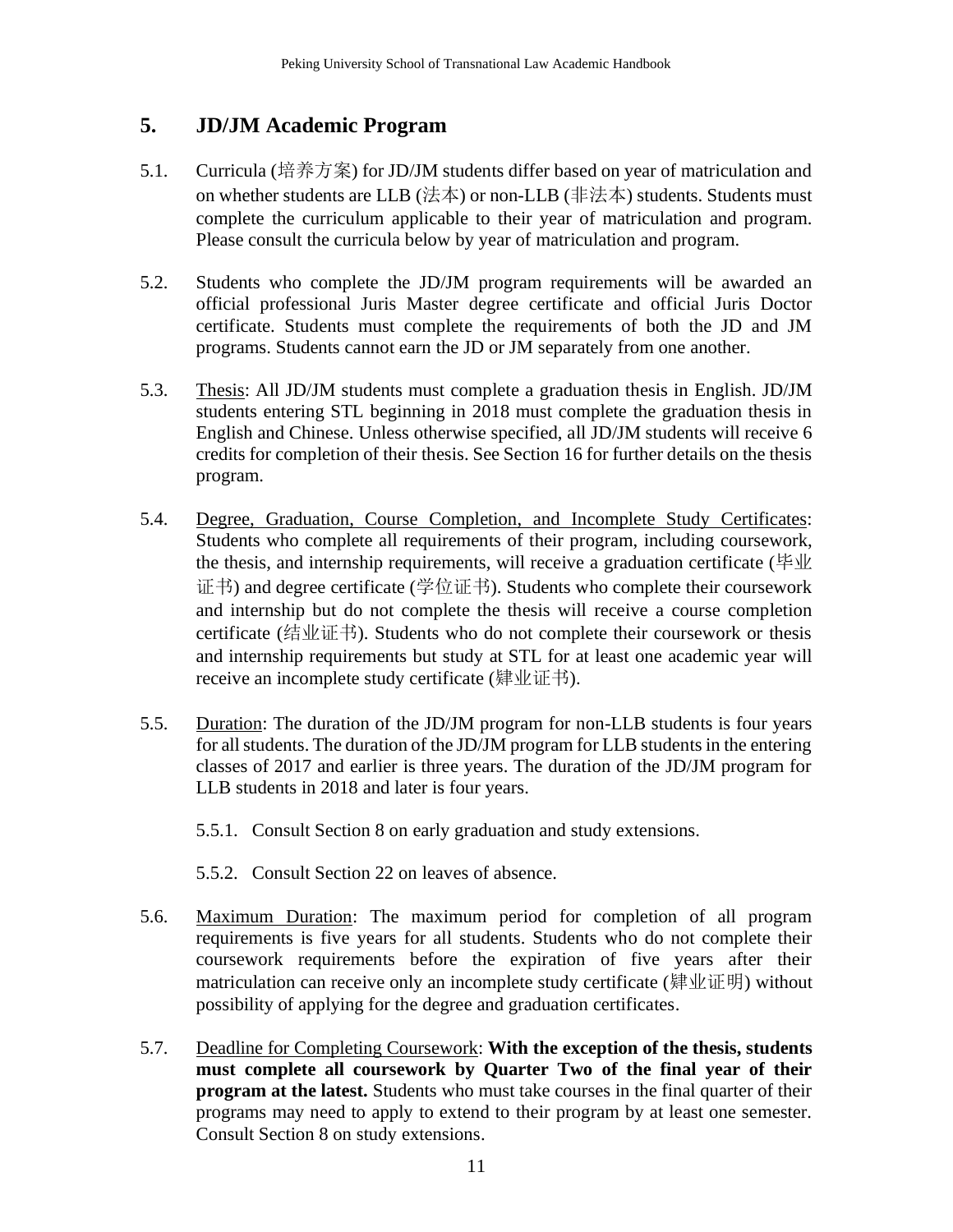#### 5.8. Eligible Courses:

- 5.8.1. Required Courses: With limited exceptions for students who go on exchanges approved by STL and English and Politics courses, only STL courses may be taken as required courses. Required language and politics courses are offered through the General Education Office of PKUSZ.
- 5.8.2. Professional Responsibility Requirement: The Professional Responsibility requirement may be satisfied by enrolling in a course named Professional Responsibility or by completing a course designated by STL as satisfying the Professional Responsibility requirement. Unless otherwise stated, students may enroll in more than one course that is designated as satisfying the Professional Responsibility requirement but may take each course only once. See Section 5.15 below for more details. If a student takes a Professional Responsibility course of less than 3 credits, the student will need to take 1 additional elective credit from any course.
- 5.8.3. Elective Courses: Elective course requirements may be completed through STL courses, approved courses from exchanges or visits, and up to 6 credits from other departments of PKUSZ with the prior approval of the Assistant Dean of Academic Affairs. General Education courses other than required language and politics courses are not counted towards STL degree requirements.
- 5.8.4. 1L Students and Elective Courses: 1L students may not enroll in STL elective courses until Quarter Four of the 1L year.
- 5.9. Elective Courses Count Towards Either JD and JM Elective Course Requirements: An eligible elective course may be counted towards the degree requirements of either the JD or JM degree.
- 5.10. Language Requirement: All JD/JM students must complete at least 2 credits of English. Students who meet exemption criteria, as determined by PKUSZ, may receive an exemption for the English requirement and may receive 2 credits for English with the grade of exempt (免修). International students from outside Mainland China, Hong Kong, Taiwan, or Macau must complete 2 credits of Chinese language or receive an exemption from the language requirement through the General Education Office of PKUSZ.
- 5.11. Passing Required Courses: Students must pass all required courses in order to complete their degree requirements. **Where required courses must be taken in a particular sequence, a student may not take courses further in the sequence until prerequisite courses have been passed.**
- 5.12. Involuntary Dismissal on Academic Grounds: A student who fails a required course three times will be involuntarily dismissed from PKU. A student who fails three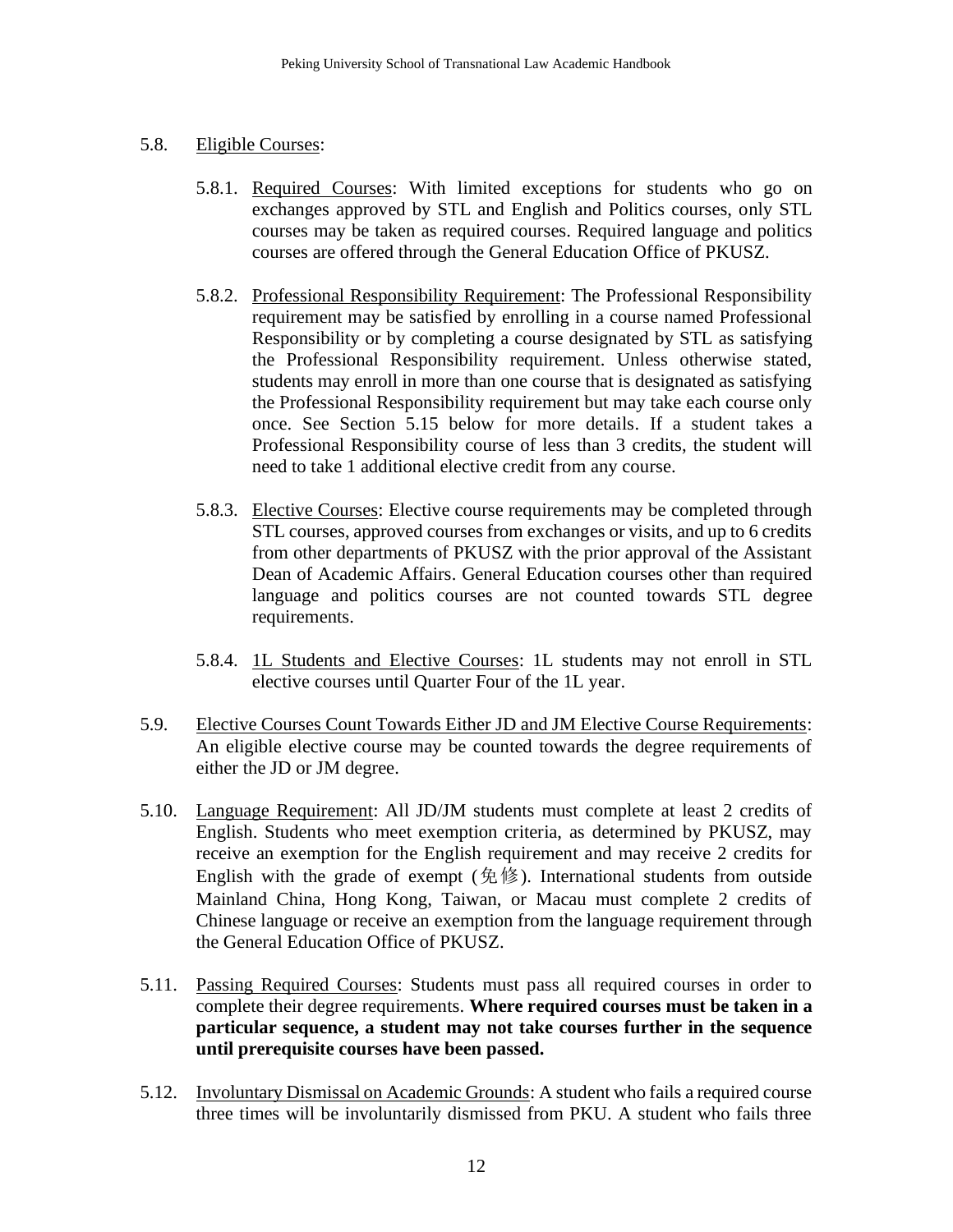required or restrictive selective courses in one semester will be involuntarily dismissed from PKU.

- 5.13. Retaking Courses: Students must retake failed required courses. Students may not retake courses for which they have received passing grades except by non-graded audit with the permission of the Assistant Dean of Academic Affairs and instructor. Students may not retake a required or elective course that they have already passed. Students who do so will receive a notation of "Repeat" or 重修 on their academic transcripts. In case you are unsure whether a course is the same course as one previously taken, please consult an Officer of Academic Affairs or the Assistant Dean.
- 5.14. Full-Time Status and Residency Requirements: Students in STL's standard JD/JM dual degree program must maintain full-time status for at least 11 quarters.

Students participating in approved overseas exchange programs will be credited with appropriate equivalent residency credit by the Office of Academic Affairs.

To qualify for full-time status in any given quarter, a student must take and complete at least 9 credits. Part-time status is available for students during the first 13 quarters only with the consent of the Assistant Dean of Academic Affairs.

**The requirement of 11 quarters of residency is a minimum requirement.** The faculty of STL emphasize that students are encouraged to take their time to pursue their studies and should not attempt to hastily complete their academic programs.

5.15. Professional Responsibility: All JD/JM students are required to complete a course that satisfies the STL Professional Responsibility requirement. This requirement may be satisfied by enrolling in and completing the Professional Responsibility course at STL.

Besides completing the requirement through a Professional Responsibility course at STL, this requirement may also be satisfied through any one of the following means.

5.15.1. A student satisfies the Professional Responsibility requirement if he or she completes a professional responsibility course at an ABA-approved law school during an authorized exchange or year-long visit. The student must submit all required documentation to the Office of Graduate and International Programs and inform the Office of Academic Affairs of the intent to satisfy the requirement at the ABA-approved school. In order to satisfy the requirement, the student's grade in the course must meet the minimum standard set by the Offices of Graduate and International Programs and Academic Affairs for the course's credit to be transferred to an STL transcript.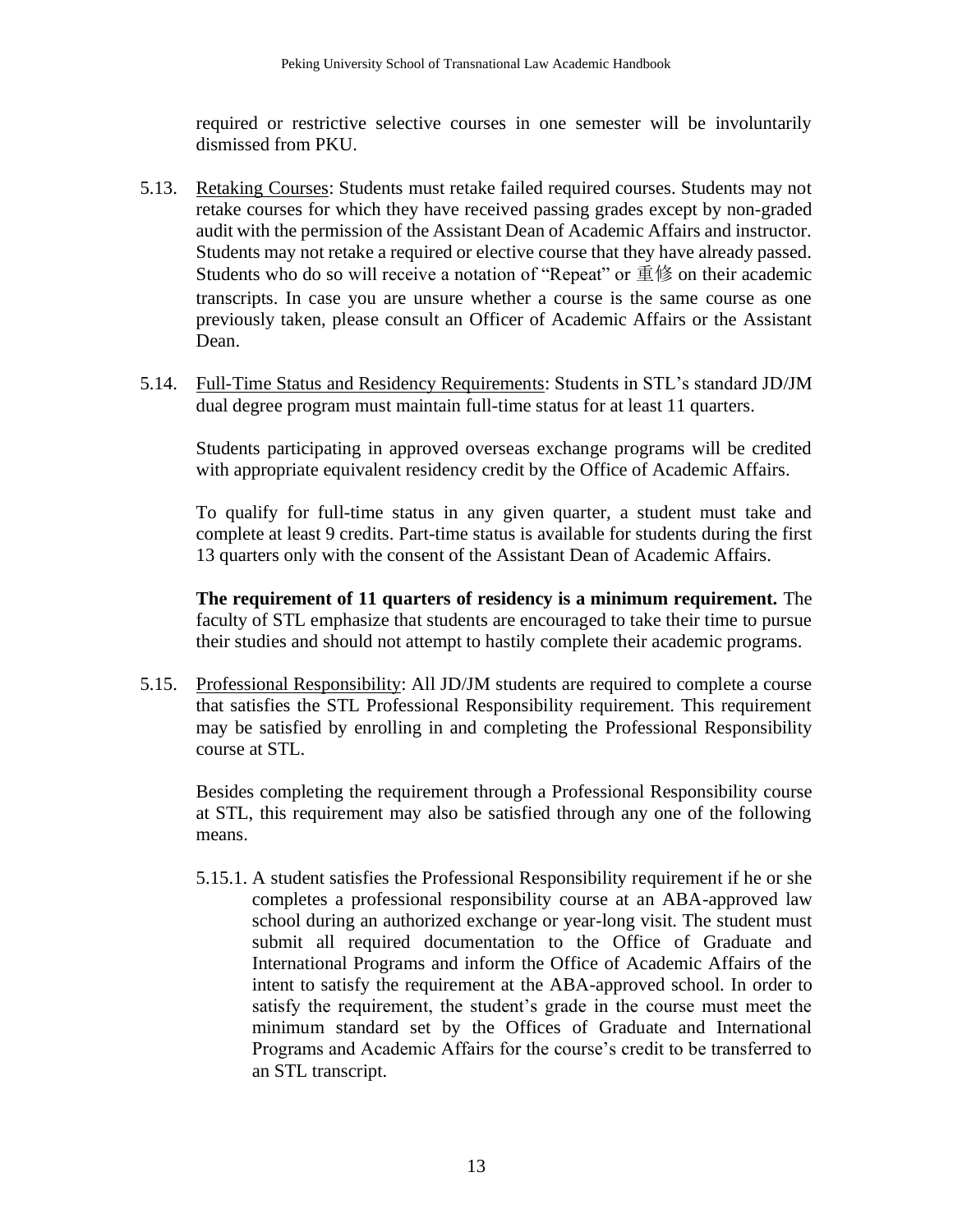A course at an ABA-approved law school will normally satisfy the STL requirement if it is designated by that school as satisfying that school's professional responsibility requirement.

If a student completes a course on professional responsibility or legal ethics at a law school outside the United States during an authorized exchange or year-long visit, the student may petition the Office of Academic Affairs for the course to satisfy the Professional Responsibility requirement based on the standard set out below under "Standard for Satisfying the Professional Responsibility Requirement.

- 5.15.2. A student satisfies the Professional Responsibility Requirement if he or she completes an STL lecture, clinical, experiential, or seminar course other than Professional Responsibility that the Office of Academic Affairs designates as satisfying the requirement.
- 5.15.3. Standard for Satisfying the Professional Responsibility Requirement: A course may satisfy the Professional Responsibility Requirement if it addresses as a principal component of the course the ethical practice of law, the identification of ethical dilemmas, and approaches to ethical dilemmas. To be a principal component of the course, instruction in professional responsibility or ethics must be provided within the ordinary program of instruction and be assessed.

The course may be offered as either a JD/LLM course or a JM course. While the course must offer instruction that is contextualized to a jurisdiction or type of practice, it does not need to offer instruction in U.S. legal ethics specifically. To be contextualized to a jurisdiction or type of practice, the course must provide instruction in relevant sources and rules of ethical practice in that jurisdiction or field and in approaching and resolving ethical dilemmas in that jurisdiction or field.

The course does not need to be a survey course but should include instruction in some or all of the subjects in the following non-exhaustive list: the legal profession, admission to practice, the attorney-client relationship including its commencement and termination, duties to clients, courts, and the public, conflicts of interest, misconduct, malpractice, fees, advertising and solicitation, client counseling and communication, and public interest obligations and practice.

5.16. Minimum and Maximum Credit Limits Per Academic Quarter: No JD/JM students may enroll in more than 15 credits in any first, second or third quarter unless they (i) enroll in no more than a total of 18 credits of which no more than 15 are credits from JD courses, or (ii) the Office of Academic Affairs announces an exception before the registration period for a particular quarter due to the scheduling of required courses. No JD/JM student may enroll in more than 13 credits in any fourth quarter.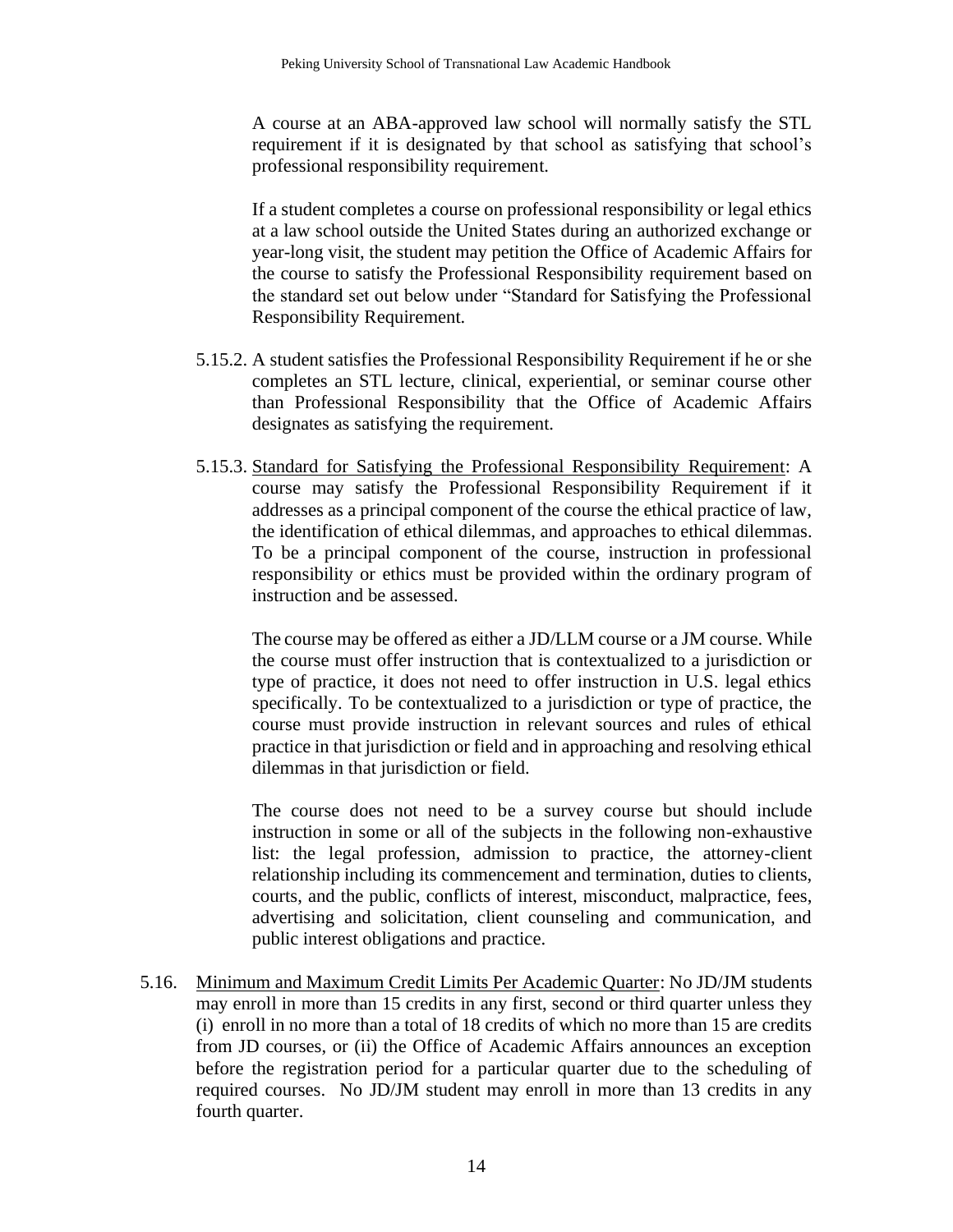### 5.17. Credit Limits:

No more than the specified number of the following credits may count toward satisfaction of the JD or JM degree requirements:

- a) Six credits of graduate-level courses offered by PKU academic units other than STL (with the approval of the Assistant Dean);
- b) Four credits for STL law review or journal membership;
- c) Three credits for approved moot court participation;
- d) Nine credits for approved externships;
- e) Four credits of independent study;
- f) No more than one pass/fail-eligible course of four or fewer credits.

No more than 16 credits total of the foregoing types may be counted towards JD/JM degree requirements.

# <span id="page-14-0"></span>**JD/JM Entering Classes of 2016 and 2017 Curriculum**

### **General Requirements for JD/JM Non-LLB Students**

- 1. 117 total credits are required for the JD and 64 total credits are required for the JM;
- 2. complete 181 credits of required and elective courses, including 116 credits of required JD and JM courses and 59 credits of elective JD and JM courses and 6 credits for the PKU thesis/Substantial Research Paper (SRP);
- 3. complete the PKU thesis requirement/approved Substantial Research Paper (SRP);
- 4. complete the PKU thesis requirement;
- 5. be in good academic standing; and
- 6. comply with STL residency requirements.

### **General Requirements for JD/JM LLB Students**

- 1. 117 total credits are required for the JD and 34 total credits are required for the JM;
- 2. complete 151 credits of required and elective courses, including 69 credits of required JD and JM courses and 76 credits of elective JD and JM courses and 6 credits for the PKU thesis/Substantial Research Paper (SRP);
- 3. complete the PKU thesis requirement/approved Substantial Research Paper (SRP);
- 4. complete the PKU thesis requirement;
- 5. be in good academic standing; and
- 6. comply with STL residency requirements.

### **JD Requirements for LLB and Non-LLB Students**

### **JD Required Courses (52 credits)**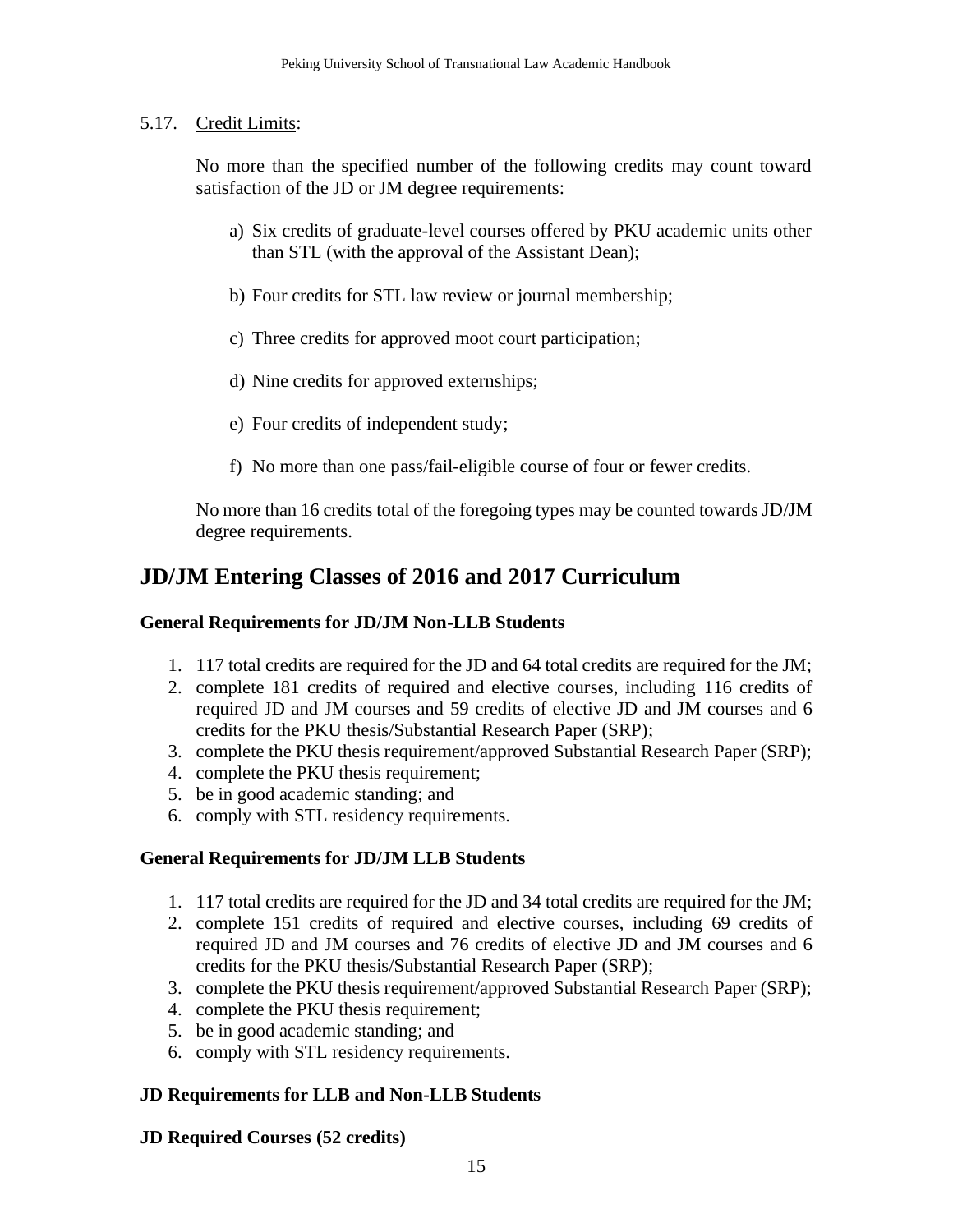- Civil Procedure I (3 credits)
- Civil Procedure II (3 credits)
- Contract Law I (3 credits)
- Contract Law II (3 credits)
- Property I (3 credits)
- Property II (3 credits)
- Torts Law (6 credits)
- Transnational Legal Practice I (3 credits)
- Transnational Legal Practice II (2 credits)
- Transnational Legal Practice III (3 credits)
- Criminal Law I (3 credits)
- Criminal Law II (3 credits)
- Business Associations (5 credits)
- Constitutional Law I (3 credits)
- Constitutional Law II (3 credits)
- Professional Responsibility (3 credits) (or approved alternative course)

### **JM Required Courses for Non-LLB Students (64 credits)**

- Chinese Civil Law I (6 credits)
- Chinese Civil Law II (6 credits)
- Chinese Civil Law III (6 credits)
- Chinese Civil Procedure (8 credits)
- Chinese Criminal Law (6 credits)
- Chinese Criminal Procedure (5 credits)
- Chinese Constitutional Law (3 credits)
- Chinese Administrative Law (5 credits)
- Chinese Administrative Litigation Law (3 credits)
- Chinese Advanced Legal Research & Writing (6 credits)
- Chinese Company Law (5 credits)
- Methodology of Marxism and Social Science (1 credit)
- Theory and Practice of Socialism with Chinese Characteristics (2 credits)
- English (2 credits)

### **JM Required Courses for LLB Students (17 credits)**

- Case Exercises of Civil Law (6 credits)
- Chinese Advanced Legal Research & Writing (6 credits)
- Methodology of Marxism and Social Science (1 credit)
- Theory and Practice of Socialism with Chinese Characteristics (2 credits)
- English (2 credits)

# <span id="page-15-0"></span>**JD/JM Entering Class of 2018 Curriculum**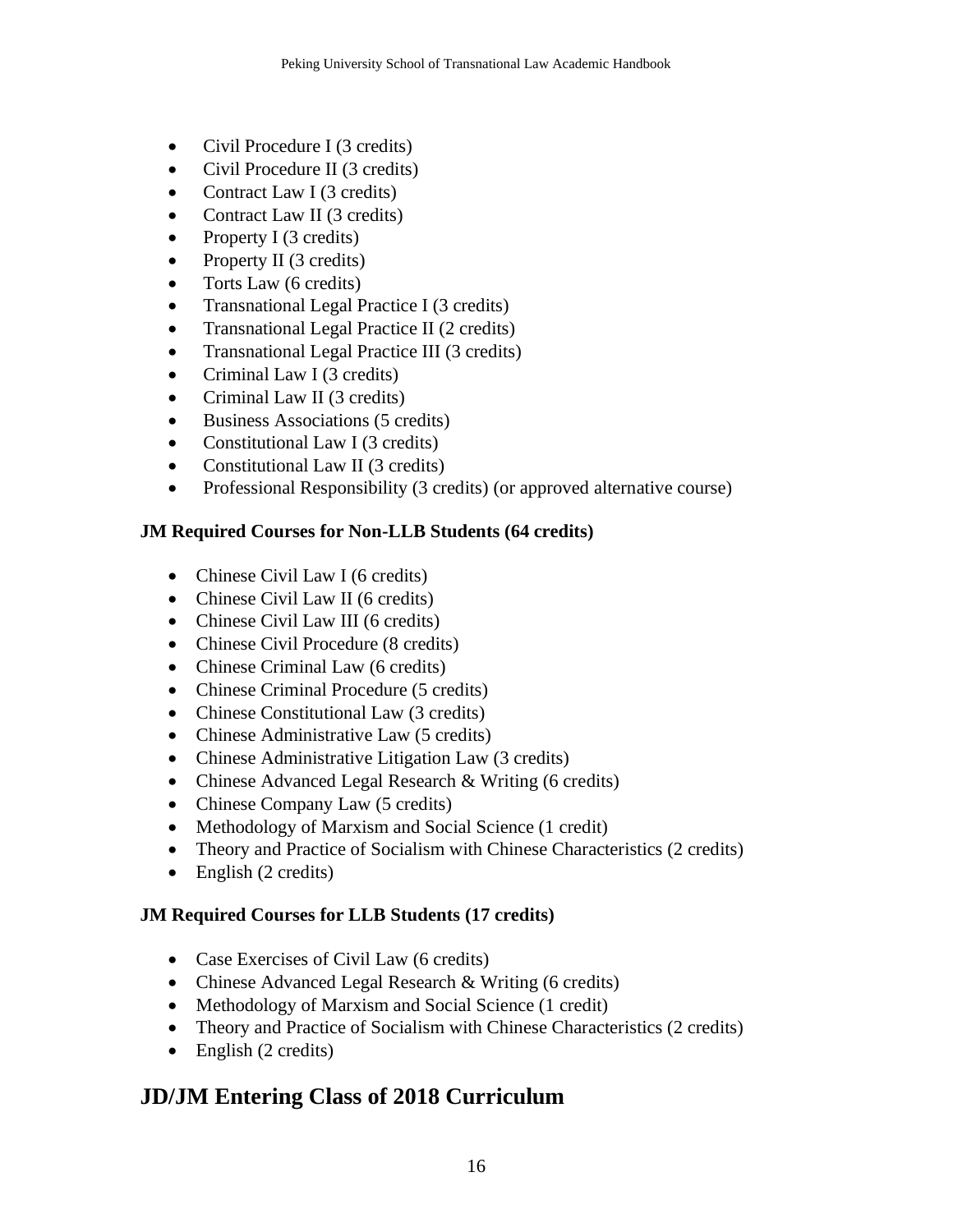### **General Requirements for JD/JM Non-LLB Students**

- 1. 117 total credits are required for the JD and 64 total credits are required for the JM;
- 2. complete 181 credits of required and elective courses, including 114 credits of required JD and JM courses and 61 credits of elective JD and JM courses and 6 credits for the PKU thesis/Substantial Research Paper (SRP);
- 3. complete the PKU thesis requirement/approved Substantial Research Paper (SRP);
- 4. complete the PKU thesis requirement;
- 5. be in good academic standing; and
- 6. comply with STL residency requirements.

### **General Requirements for JD/JM LLB Students**

- 1. 117 total credits are required for the JD and 34 total credits are required for the JM;
- 2. complete 151 credits of required and elective courses, including 66 credits of required JD and JM courses and 79 credits of elective JD and JM courses and 6 credits for the PKU thesis/Substantial Research Paper (SRP);
- 3. complete the PKU thesis requirement/approved Substantial Research Paper (SRP);
- 4. complete the PKU thesis requirement;
- 5. be in good academic standing; and
- 6. comply with STL residency requirements.

### **JD Required Courses (52 credits)**

- Civil Procedure I (3 credits)
- Civil Procedure II (3 credits)
- Contract Law I (3 credits)
- Contract Law II (3 credits)
- Property I (3 credits)
- Property II (3 credits)
- Torts Law (6 credits)
- Transnational Legal Practice I (3 credits)
- Transnational Legal Practice II (2 credits)
- Transnational Legal Practice III (3 credits)
- Criminal Law I (3 credits)
- Criminal Law II (3 credits)
- Business Associations (5 credits)
- Constitutional Law I (3 credits)
- Constitutional Law II (3 credits)
- Professional Responsibility (3 credits) (or approved alternative course)

### **JM Required Courses for Non-LLB Students (62 credits)**

- Chinese Criminal Law (6 credits)
- Chinese Civil Law I (6 credits)
- Chinese Criminal Procedure (5 credits)
- Chinese Constitutional Law (3 credits)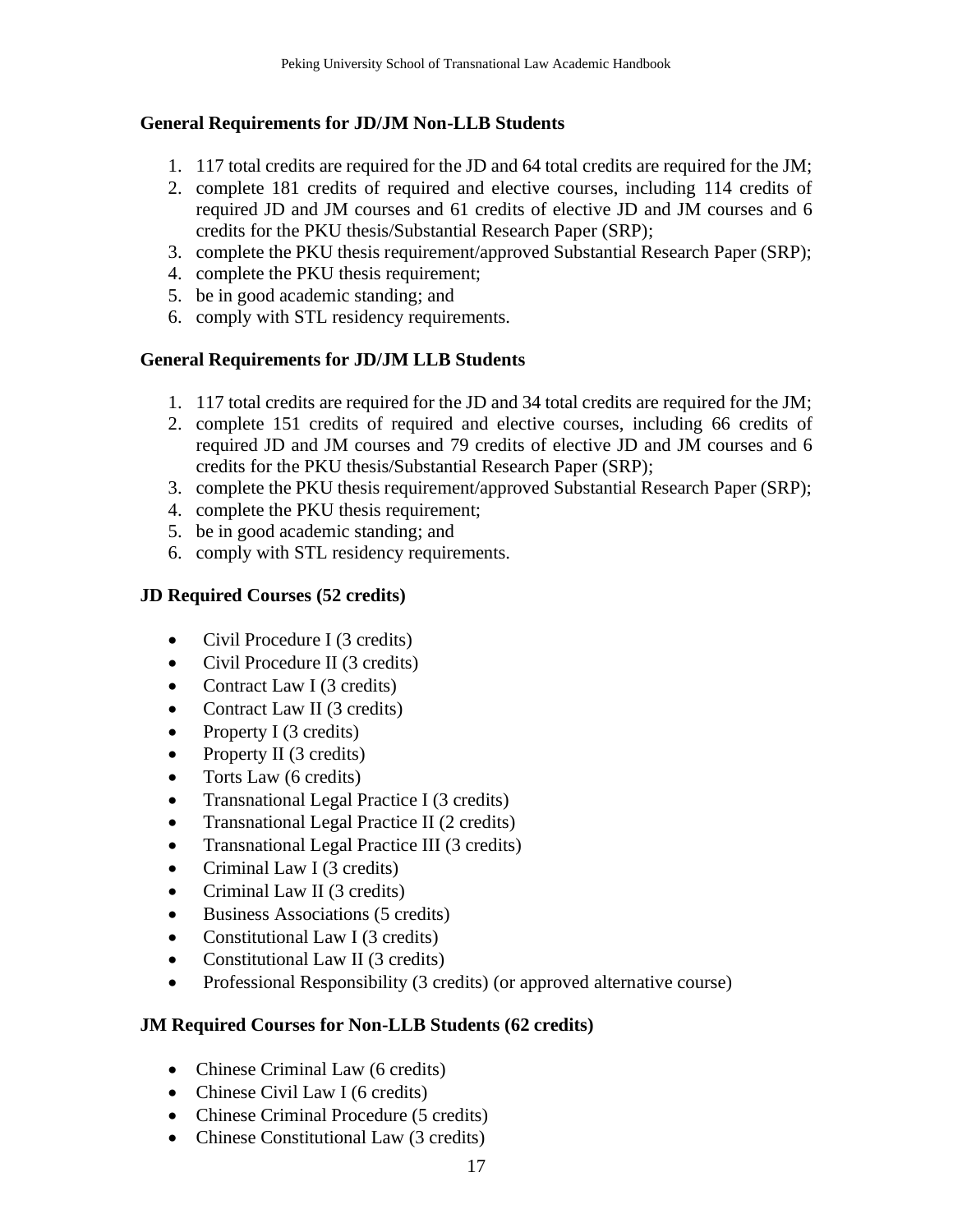- Chinese Civil Law II (6 credits)
- Chinese Civil Law III (6 credits)
- Chinese Administrative Law (5 credits)
- Chinese Civil Procedure (6 credits)
- Chinese Advanced Legal Research & Writing (6 credits)
- Chinese Company Law (5 credits)
- Chinese Administrative Litigation Law (3 credits)
- Methodology of Marxism and Social Science (1 credit)
- Theory and Practice of Socialism with Chinese Characteristics (2 credits)
- English (2 credits)

### **JM Required Courses for LLB Students (14 credits)**

- Chinese Advanced Legal Research & Writing (6 credits)
- Frontiers of Legal Studies (3 credits)
- Methodology of Marxism and Social Science (1 credit)
- Theory and Practice of Socialism with Chinese Characteristics (2 credits)
- English (2 credits)

# <span id="page-17-0"></span>**JD/JM Entering Class of 2019 Curriculum**

### **General Requirements for JD/JM Non-LLB Students**

- 1. 118 total credits are required for the JD and 63 total credits are required for the JM;
- 2. complete 181 credits of required and elective courses, including 115 credits of required JD and JM courses and 60 credits of elective JD and JM courses and 6 credits for the PKU thesis/Substantial Research Paper (SRP);
- 3. complete the PKU thesis requirement/approved Substantial Research Paper (SRP);
- 4. complete the PKU thesis requirement;
- 5. be in good academic standing; and
- 6. comply with STL residency requirements.

### **General Requirements for JD/JM LLB Students**

- 1. 118 total credits are required for the JD and 63 total credits are required for the JM;
- 2. complete 181 credits of required and elective courses, including 66 credits of required JD and JM courses and 109 credits of elective JD and JM courses and 6 credits for the PKU thesis/Substantial Research Paper (SRP);
- 3. complete the PKU thesis requirement/approved Substantial Research Paper (SRP);
- 4. complete the PKU thesis requirement;
- 5. be in good academic standing; and
- 6. comply with STL residency requirements.

### **JD Required Courses (52 credits)**

• Civil Procedure I (3 credits)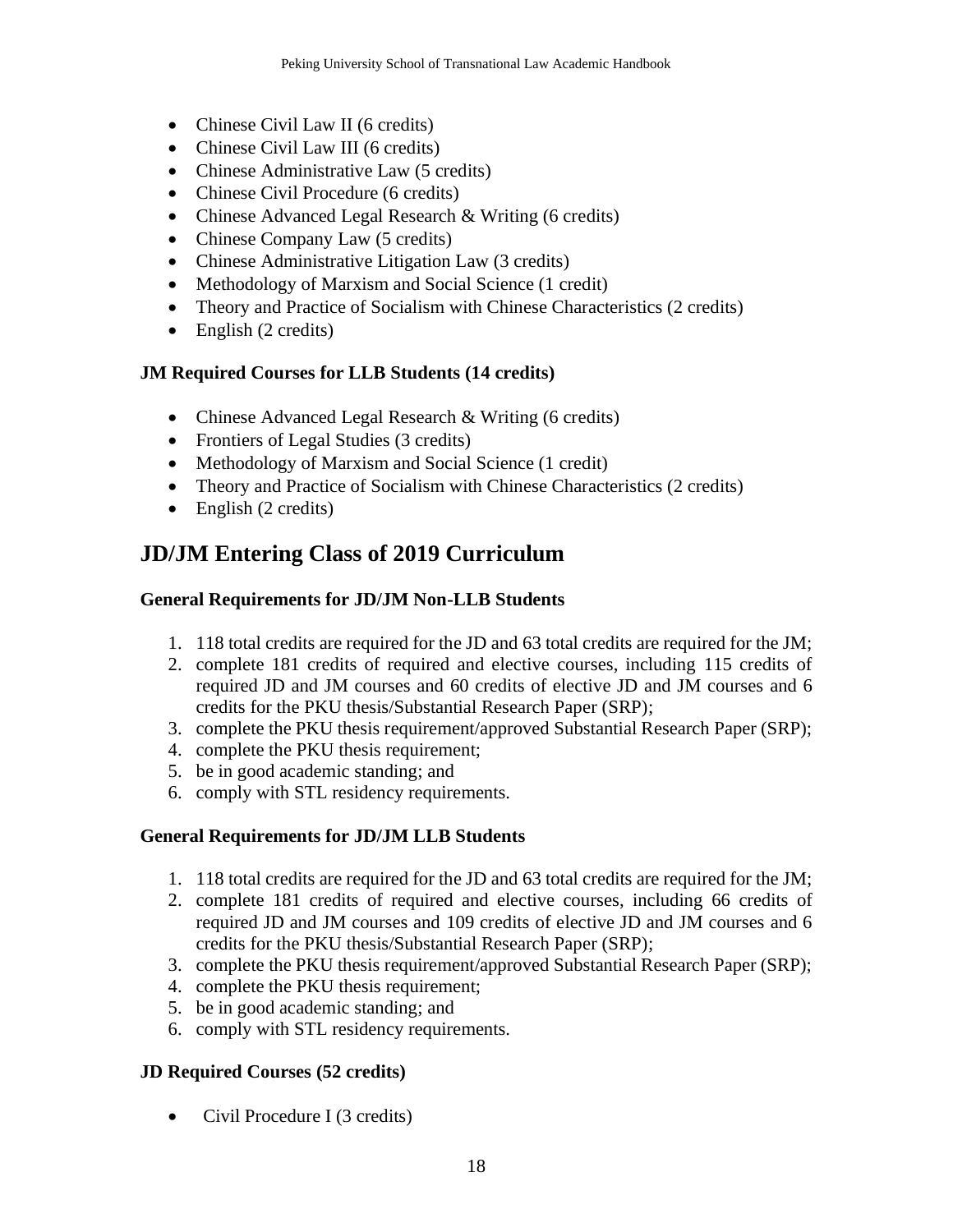- Civil Procedure II (3 credits)
- Contract Law I (3 credits)
- Contract Law II (3 credits)
- Property I (3 credits)
- Property II (3 credits)
- Torts Law (6 credits)
- Transnational Legal Practice I (3 credits)
- Transnational Legal Practice II (2 credits)
- Transnational Legal Practice III (3 credits)
- Criminal Law I (3 credits)
- Criminal Law II (3 credits)
- Business Associations (5 credits)
- Constitutional Law I (3 credits)
- Constitutional Law II (3 credits)
- Professional Responsibility (3 credits) (or approved alternative course)

### **JM Required Courses for Non-LLB Students (63 credits)**

- Chinese Criminal Law (6 credits)
- Chinese Civil Law I (6 credits)
- Chinese Criminal Procedure (5 credits)
- Chinese Constitutional Law (4 credits)
- Chinese Civil Law II (6 credits)
- Chinese Civil Law III (6 credits)
- Chinese Administrative Law (5 credits)
- Chinese Civil Procedure (6 credits)
- Chinese Advanced Legal Research & Writing (6 credits)
- Chinese Company Law (5 credits)
- Chinese Administrative Litigation Law (3 credits)
- Methodology of Marxism and Social Science (1 credit)
- Theory and Practice of Socialism with Chinese Characteristics (2 credits)
- English (2 credits)

# **JM Required Courses for LLB Students (14 credits)**

- Chinese Advanced Legal Research & Writing (6 credits)
- Frontiers of Legal Studies (3 credits)
- Methodology of Marxism and Social Science (1 credit)
- Theory and Practice of Socialism with Chinese Characteristics (2 credits)
- English (2 credits)

# <span id="page-18-0"></span>**JD/JM Entering Class of 2020 Curriculum and Later**

# **General Requirements for JD/JM Non-LLB Students**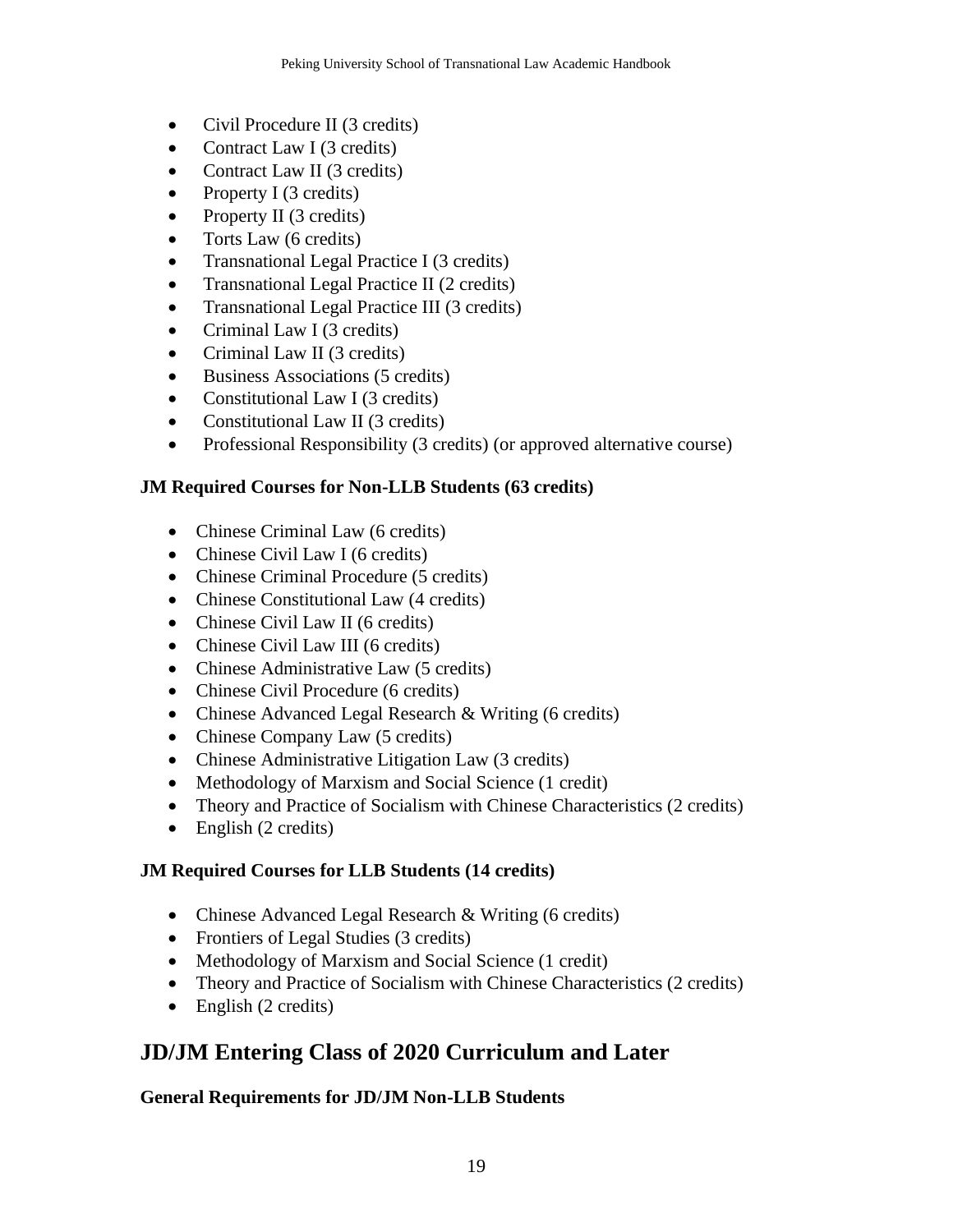- 1. 118 total credits are required for the JD and 63 total credits are required for the JM;
- 2. complete 181 credits of required and elective courses, including 115 credits of required JD and JM courses and 60 credits of elective JD and JM courses and 6 credits for the PKU thesis/Substantial Research Paper (SRP);
- 3. complete the PKU thesis requirement/approved Substantial Research Paper (SRP);
- 4. complete the PKU thesis requirement;
- 5. be in good academic standing; and
- 6. comply with STL residency requirements.

### **General Requirements for JD/JM LLB Students**

- 1. 118 total credits are required for the JD and 63 total credits are required for the JM;
- 2. complete 181 credits of required and elective courses, including 66 credits of required JD and JM courses and 109 credits of elective JD and JM courses and 6 credits for the PKU thesis/Substantial Research Paper (SRP);
- 3. complete the PKU thesis requirement/approved Substantial Research Paper (SRP);
- 4. complete the PKU thesis requirement;
- 5. be in good academic standing; and
- 6. comply with STL residency requirements.

### **JD Required Courses (52 credits)**

- Civil Procedure I (3 credits)
- Civil Procedure II (3 credits)
- Contract Law I (3 credits)
- Contract Law II (3 credits)
- Property I (3 credits)
- Property II (3 credits)
- Torts I (3 credits)
- Torts II (3 credits)
- Transnational Legal Practice I (3 credits)
- Transnational Legal Practice II (2 credits)
- Transnational Legal Practice III (3 credits)
- Criminal Law I (3 credits)
- Criminal Law II (3 credits)
- Business Associations I (2 credits)
- Business Associations II (3 credits)
- Constitutional Law I (3 credits)
- Constitutional Law II (3 credits)
- Professional Responsibility (3 credits) (or approved alternative course)

### **JM Required Courses for Non-LLB Students (63 credits)**

- Chinese Criminal Law (6 credits)
- Chinese Civil Law I (6 credits)
- Chinese Criminal Procedure (5 credits)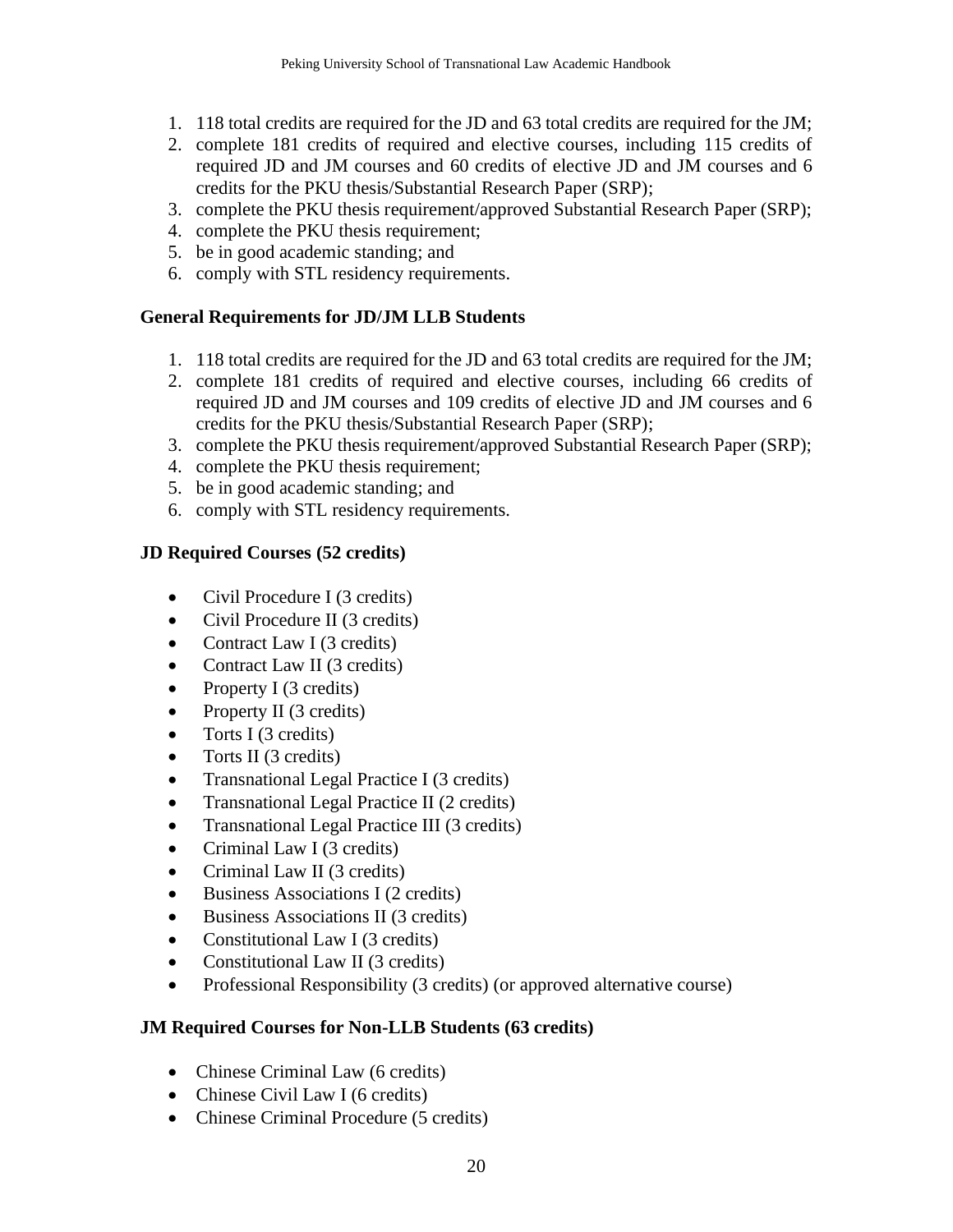- Chinese Constitutional Law (4 credits)
- Chinese Civil Law II (6 credits)
- Chinese Civil Law III (6 credits)
- Chinese Administrative Law (5 credits)
- Chinese Civil Procedure (6 credits)
- Chinese Advanced Legal Research & Writing (6 credits)
- Chinese Company Law (5 credits)
- Chinese Administrative Litigation Law (3 credits)
- Methodology of Marxism and Social Science (1 credit)
- Theory and Practice of Socialism with Chinese Characteristics (2 credits)
- English (2 credits)

### **JM Required Courses for LLB Students (14 credits)**

- Chinese Advanced Legal Research & Writing (6 credits)
- Frontiers of Legal Studies (3 credits)
- Methodology of Marxism and Social Science (1 credit)
- Theory and Practice of Socialism with Chinese Characteristics (2 credits)
- English  $(2 \text{ credits})$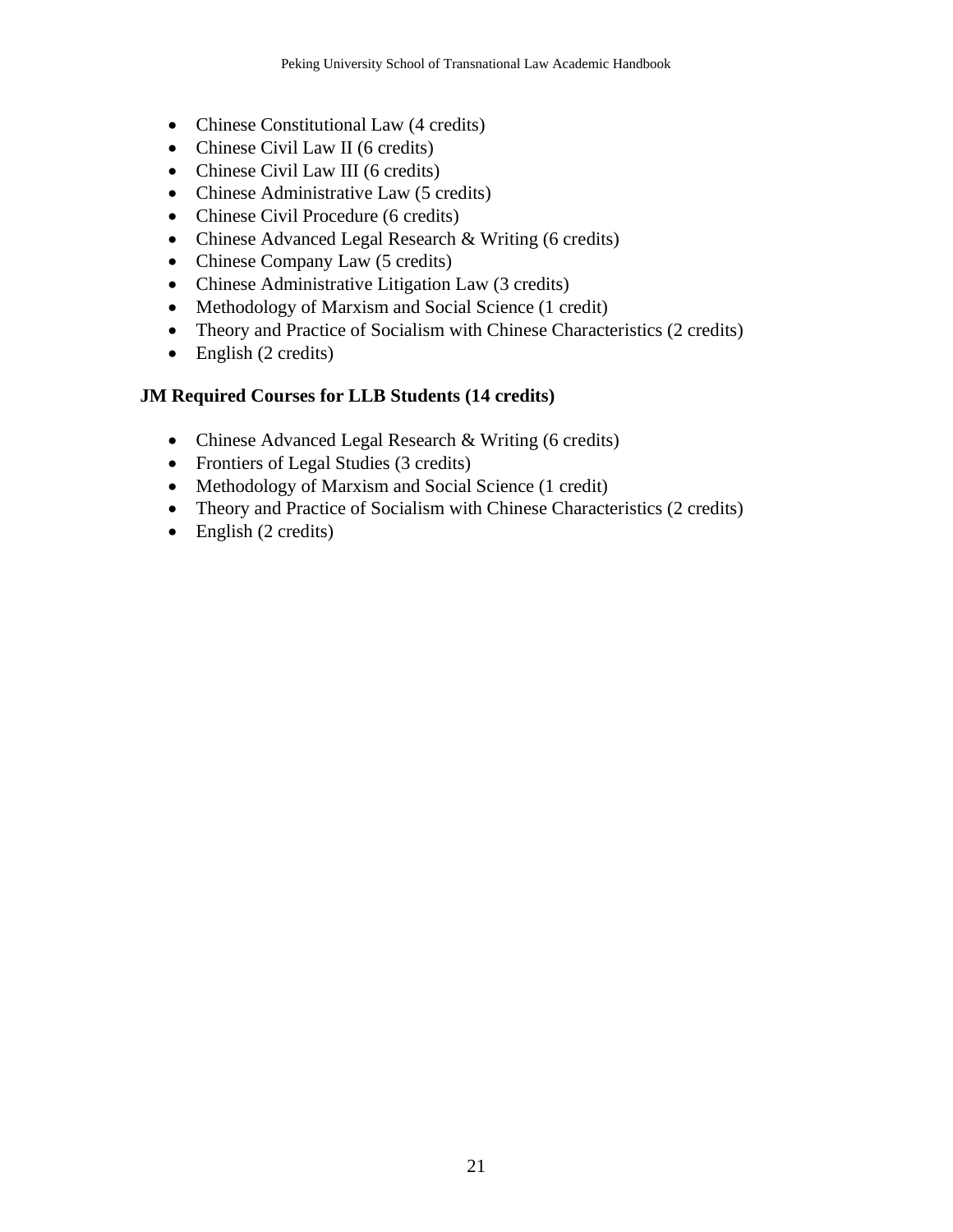# <span id="page-21-0"></span>**6. Sequence of Required JD/JM Courses**

- 6.1. Required courses must be taken in the sequence offered. The sequence of required courses may depend on the availability of resident and visiting faculty; however, required courses will generally be offered in the following sequence. In the third year, required courses will generally be offered in Quarter One.
- 6.2. Deferral of Required Courses: Students may apply to defer required courses because of compelling circumstances or an official leave that requires a deferral. Deferrals of required courses are not recommended. Students who defer required courses must ensure they complete the required courses before the end of Quarter Two of their final year.

### **Courses Offered in the First Year (Alphabetical Order)**

- Business Associations
- Chinese Civil Law I
- Civil Procedure I and II
- Constitutional Law I
- Contracts I and II
- Criminal Law I
- Property I and II
- Torts/Torts I and Torts II
- Transnational Legal Practice I, II, and III

### **Courses Offered in the Second Year (Alphabetical Order)**

- Chinese Administrative Law
- Chinese Administrative Litigation Law
- Chinese Advanced Legal Research and Writing (LLB and non-LLB)
- Chinese Company Law
- Chinese Civil Law II
- Chinese Civil Law III
- Chinese Constitutional Law
- Chinese Criminal Law
- Constitutional Law II
- Criminal Law II
- Frontiers of Legal Studies (LLB only)
- Politics Courses

### **Courses Offered in the Third Year (Alphabetical Order)**

- Chinese Civil Procedure
- Chinese Criminal Procedure
- Professional Responsibility (may be completed earlier if taking a course that is designated as satisfying the Professional Responsibility requirement)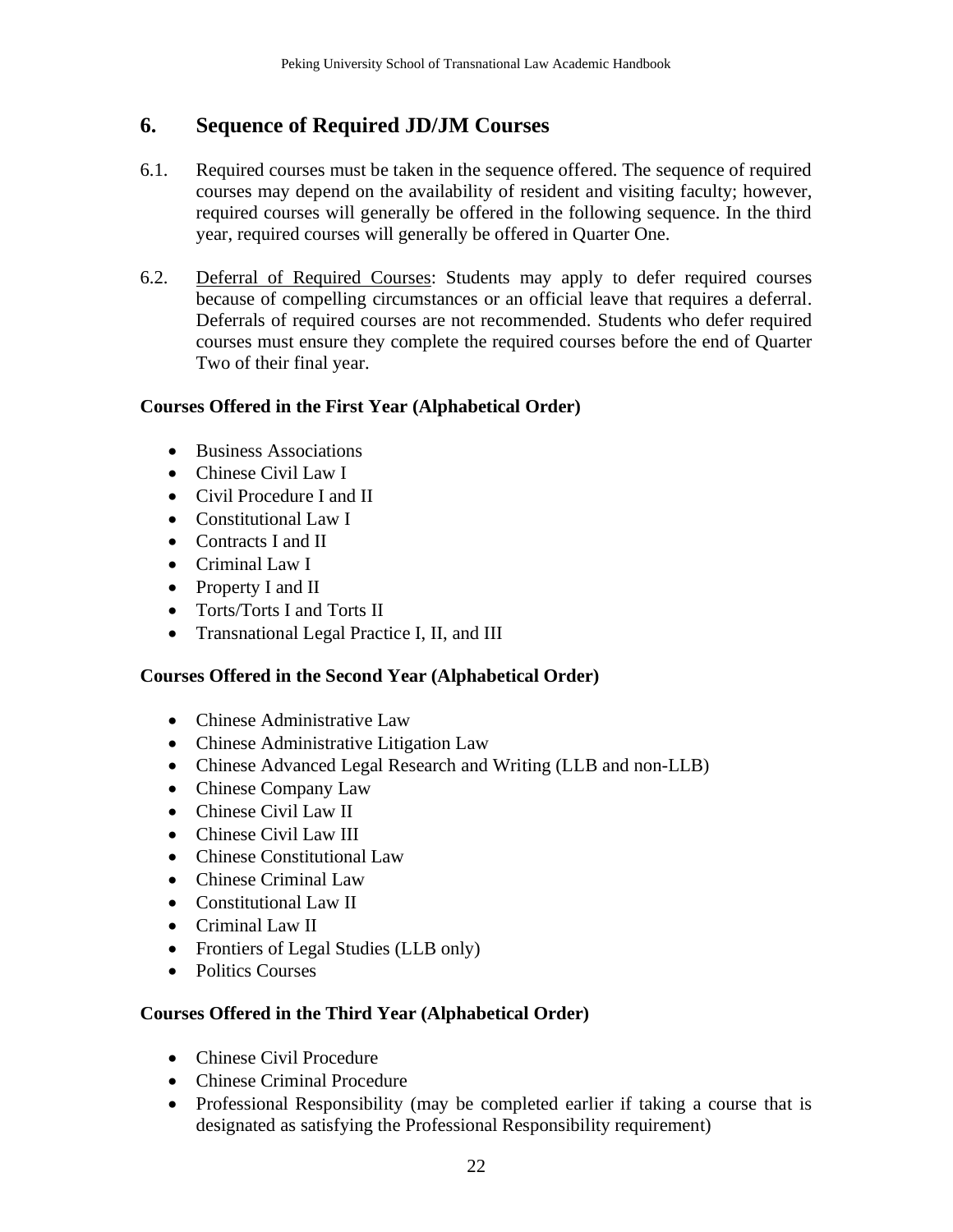# <span id="page-22-0"></span>**7. JD/JM Internship Requirement**

7.1. Internship Requirement: JD/JM students must undertake and complete an internship of at least three months and provide the Office of Careers Services with an internship report (实习报告书) prior to their undertaking their thesis defense. Multiple internships may constitute a three-month period for the purpose of this requirement and internships may be part time or full time.

Students seeking to complete their internship reports must obtain the necessary documentation from the officer of Careers Services. Internship reports are required for students to graduate.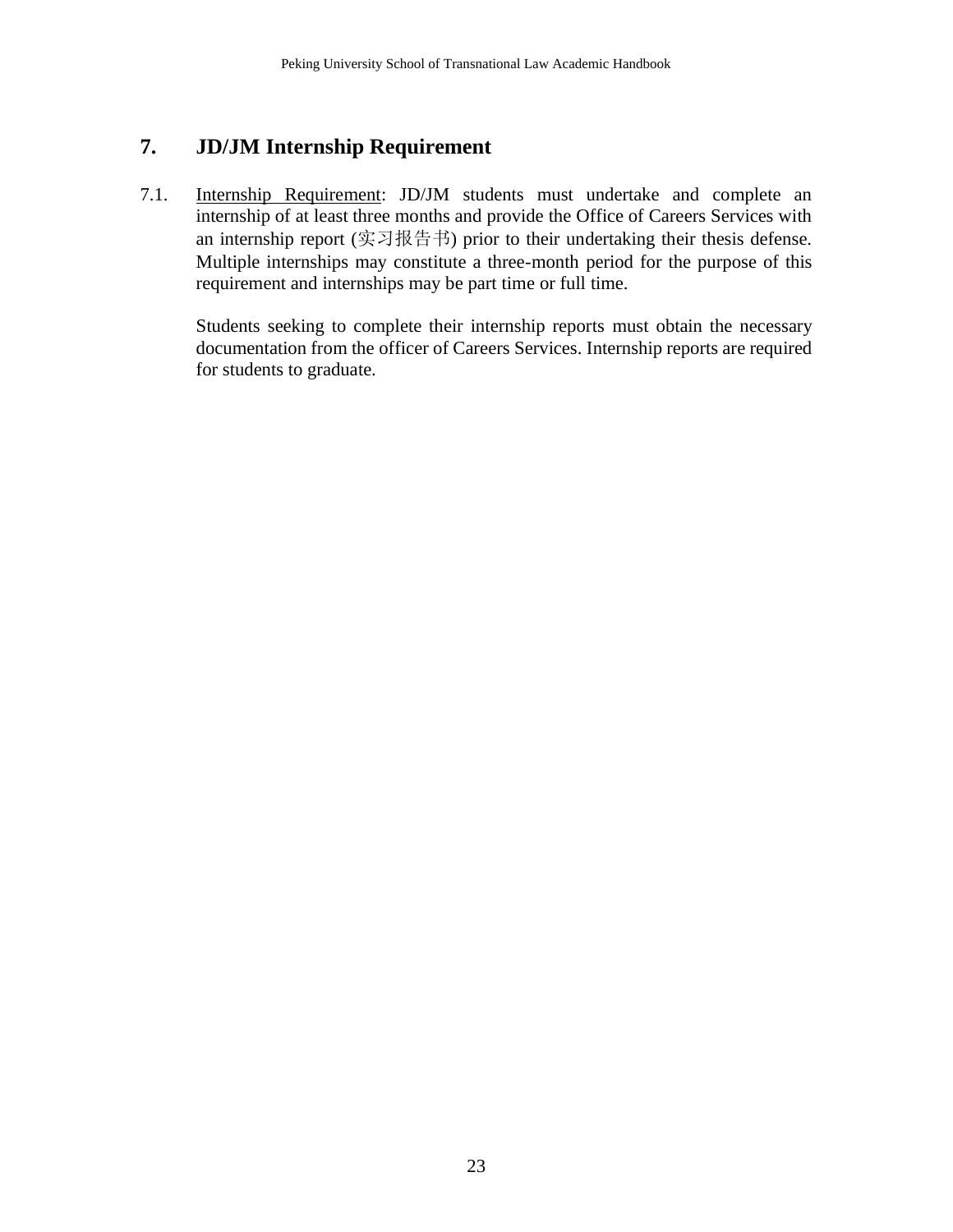# <span id="page-23-0"></span>**8. JD/JM Study Extensions and Early Graduation**

- 8.1. Study Extension: JD/JM students may apply for an extension of their studies. Applications for extension must be made by the date set by Peking University, generally three months before the scheduled end date of a student's academic program. PKUSZ may charge a fee of RMB 2,500 for each one-semester extension of a study program. An extension to a student's program period is not noted in a student's transcript. Additional tuition is not assessed for the extended study period. Extensions are counted within the maximum five-year duration of students' program and do not extend the five-year period.
- 8.2. Early Graduation: JD/JM students may apply for early graduation if they complete all academic requirements of their program, including the thesis, and achieve outstanding results, including a cumulative GPA of at least A- (3.7). A student who wishes to graduate in January instead of July of their graduating year must have completed all coursework by Quarter Four of the preceding academic year. Students who wish to apply for early graduation must also provide the Office of Academic Affairs with a signed and written explanation of their reasons for applying for early graduation. Approval of early graduation applications requires the endorsement of STL and the approval of the PKU Graduate School. If a student applies for early graduation but does not thereafter complete the requirements of his or her degree program, he or she may be involuntarily dismissed (退学) or receive a course completion certificate (结业证书) instead of a graduation certificate and degree certificate.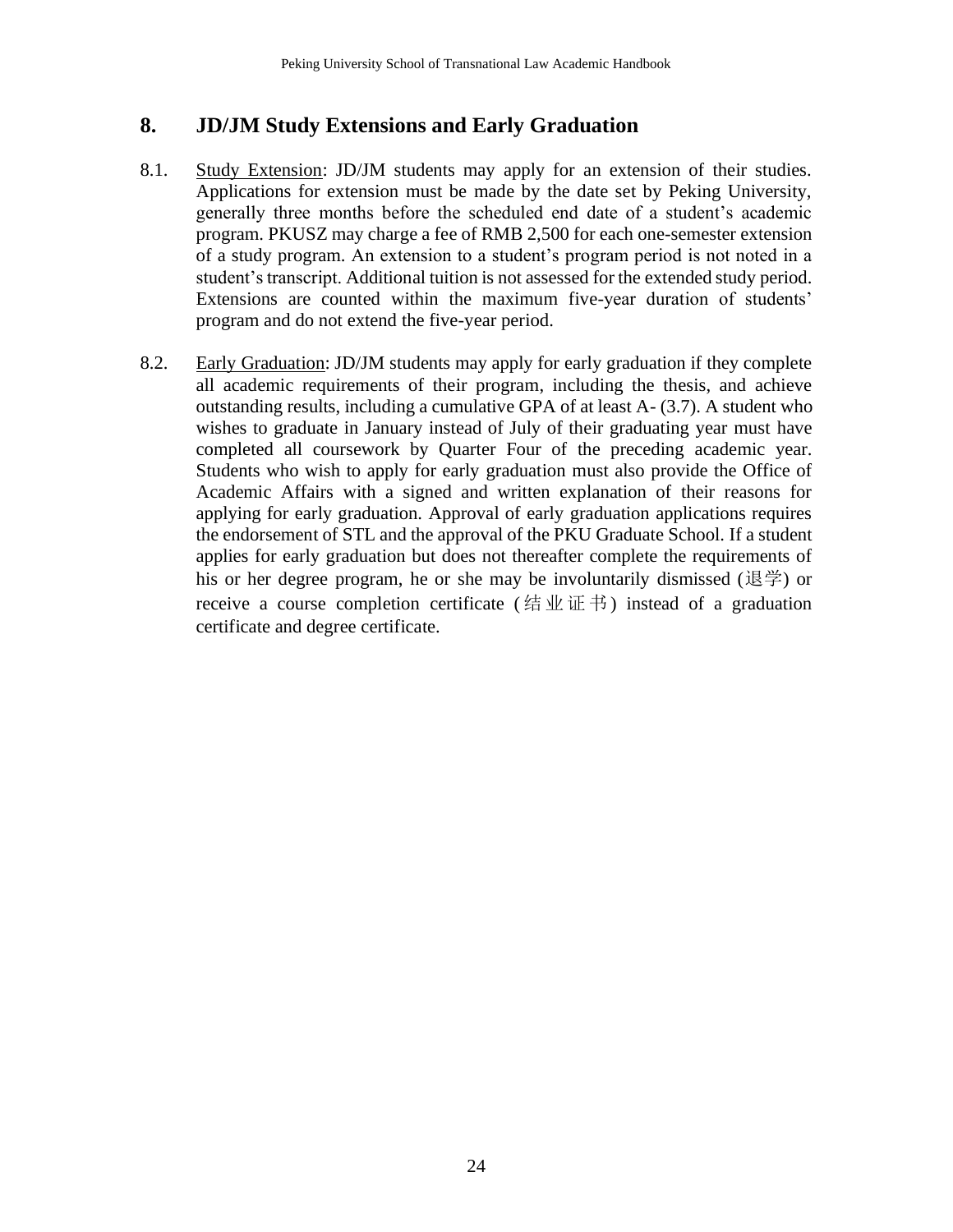# <span id="page-24-0"></span>**9. Scholarships and Prizes**

- 9.1. Scholarships and Awards: JD/JM students are eligible for awards and prizes as announced by the Office of Student Affairs.
- 9.2. Criteria: The office responsible for Student Affairs will disseminate information on the proposed and final criteria for the awarding of scholarships and prizes to students during the fall of each academic year or at other times for scholarships and prizes as they become available.
- 9.3. Scholarships and Awards for International Students: Students from outside Mainland China, Hong Kong, Macau, and Taiwan may apply for the Peking University International Student Academic Award in the final year of their program. International JD/JM students may apply in their fourth year. LLM students may apply in their second year. The Office of International Programs will disseminate information on the International Student Academic Award every year when applications to PKU begin to be accepted.
- 9.4. Best Thesis: Graduating JD/JM and LLM students are eligible for consideration for a Best Thesis Award upon the nomination and approval of the faculty of STL.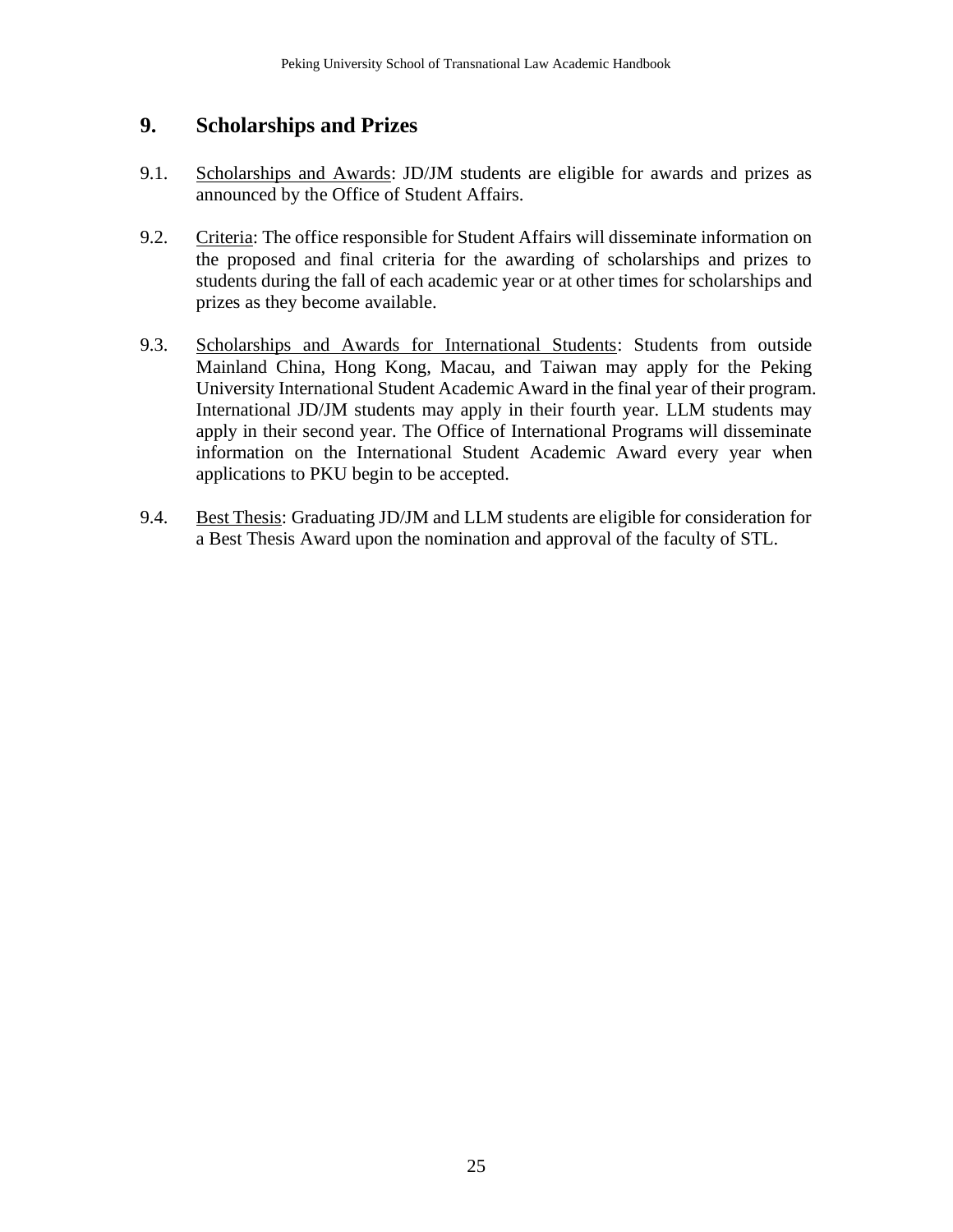## <span id="page-25-0"></span>**10. LLM Academic Program**

- 10.1. Duration: The LLM program is two years in duration. Residence of at least three academic quarters is necessary to complete program requirements. LLM students may, however, enroll in courses in every quarter of their program.
- 10.2. Students who successfully complete all requirements of the LLM program will receive a professional Juris Master degree certificate with official LLM certificate.
- 10.3. Deadline for Completing Coursework: While LLM students may enroll in courses in every quarter of their program, LLM students must complete all coursework credits by the end of Quarter Two of the second year of their program. Students who must enroll in courses during the final quarter of their program may need to apply for a program extension of at least one semester.

#### 10.4. Program Requirements:

- a) Credits: 36 credits.
- b) Thesis: Completion of a thesis is required to graduate from the LLM program. Students matriculating in 2019 and thereafter will earn 3 credits for completion of the thesis. Students who matriculated earlier will earn 6 credits for completion of the thesis. See Section 16 for more information on the thesis requirement.
- c) Academic Legal Research and Writing Requirement: LLM students matriculating in 2020 and earlier must either (1) complete 1 credit of a designated Academic Legal Research and Writing course or (2) receive an exemption from the requirement from the Office of Academic Affairs upon the recommendation of the Director of International and Graduate Programs. LLM students matriculating in 2021 and later must complete the 1 credit designated Academic Legal Research and Writing course.
- d) Transnational Law, Advanced Transnational Law, and Transnational Legal Practice Courses: LLM students matriculating in 2021 and later must complete courses that satisfy the requirements for Transnational Law, Advanced Transnational Law, and Transnational Legal Practice. These courses may be satisfied by completing designated courses that satisfy the Transnational Law and Advanced Transnational Law requirements and the Transnational Legal Practice requirement. Designated courses will be published by the Office of Academic Affairs and updated every quarter. Students must designate which courses they will use to satisfy these requirements before the beginning of the semester following the semester in which the course or courses were taken.

# **LLM Entering Classes of 2020 and Earlier Curriculum**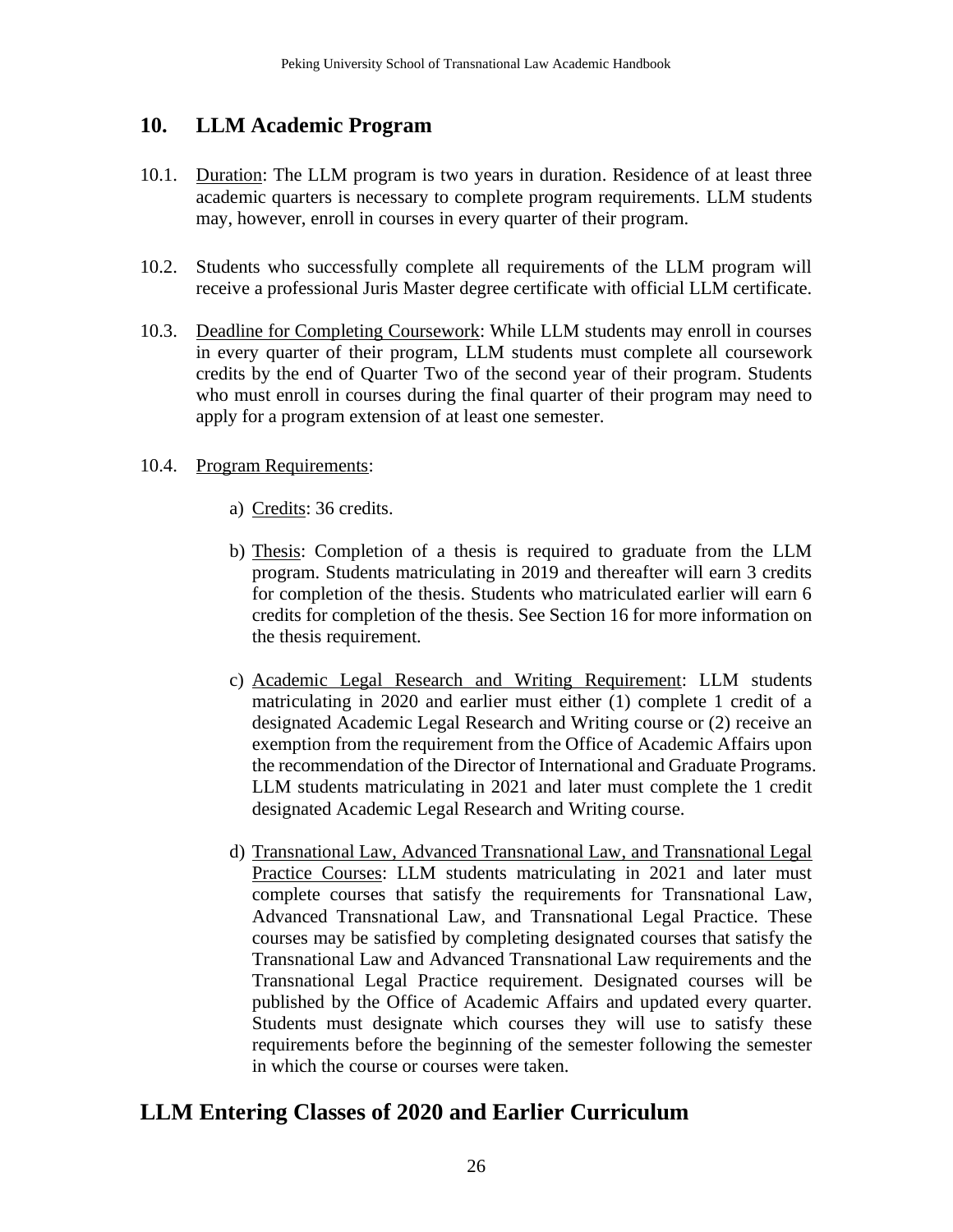### **LLM Required Courses**

- China Survey: Foreign Direct Investment in China (3 credits)
- Chinese Language (2 credits)
- Academic Research and Writing (1 credit)

# **LLM Entering Classes of 2021 and Later Curriculum**

- China Studies (3 credits)
- Chinese Language (2 credits)
- Academic Research and Writing (1 credit)
- Transnational Law Requirement (3 credits)
- Advanced Transnational Law Requirement (3 credits)
- Transnational Legal Practice Requirement (3 credits)
- 10.5. General LLM Program Timeline:
	- a) Orientation: STL will hold a mandatory orientation for LLM students at the beginning of the academic year in August.
	- b) Registration and Residence Permit Application: LLM students officially register with STL in August. STL begins Shenzhen-based residence permit application procedures.
	- c) PKUSZ Policies and Rules Certification: LLM students must complete a certification during the first semester that they have reviewed relevant PKUSZ rules and policies.
	- d) Coursework: LLM students register for their courses before each quarter. LLM students will complete coursework, except the thesis, from Quarters One through Four of the first academic year of their programs. LLM students will be enrolled in the designated China Survey course.
	- e) Chinese Language Course or Exemption: LLM students who seek an exemption from the Chinese language requirement should consult with STL. LLM students who do not qualify for an exemption should enroll in a qualifying Chinese language course during the first year of their programs.
	- f) Selection of Thesis Adviser: STL will hold an orientation on the thesis program during Quarter Three. Students will prepare proposals for their theses and submit them to the Office of Academic Affairs.
	- g) Thesis Writing: LLM students complete their theses step by step by producing an outline and bibliography, first draft, and final draft according to deadlines set by the Office of Academic Affairs.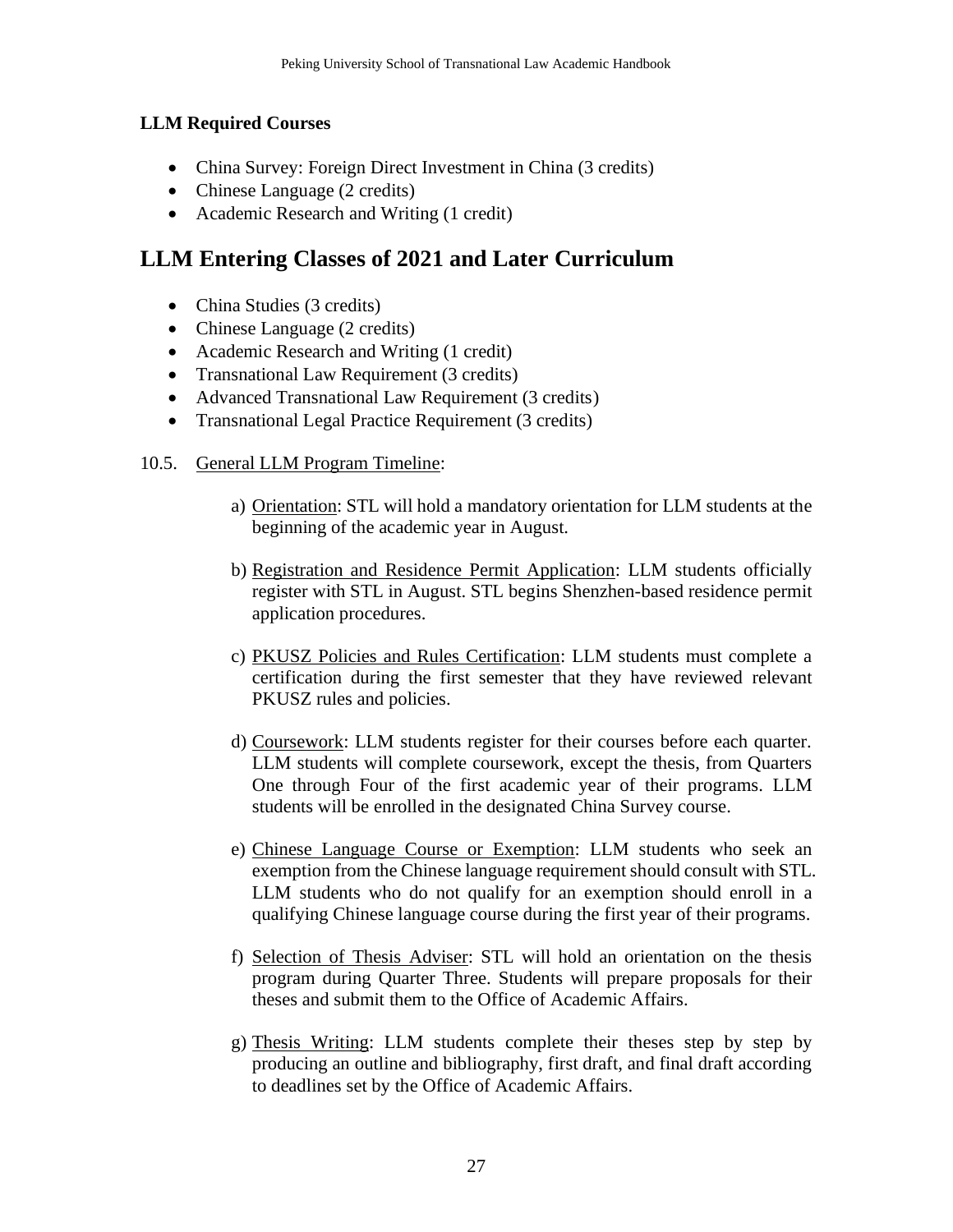- h) Graduation Photographs: Because regulatory and university requirements require that students take graduation photographs from eligible official photographers for their graduation certificates during their year of graduation, LLM students must return during their second years to take a graduation photograph. LLM students unable to return must consult with an officer of Graduate and International Programs.
- i) Thesis Defense: LLM students must personally defend their theses before a faculty thesis defense committee unless epidemic conditions prevent an inperson defense. The date of the thesis defense will be coordinated with the deadlines for taking graduation photographs.
- j) Graduation and Departure Requirements: LLM students must complete pregraduation formalities, including departure procedures, after the thesis defense. These requirements can usually be completed in May of the graduating year. Students who cannot return to STL for graduation and departure requirements should consult with the Office of International and Graduate Programs.
- k) Commencement: STL's commencement ceremony is usually held in early July. A PKUSZ campus-wide commencement and a PKU Beijing university-wide commencement ceremony are also held in early July. LLM students may attend one or all ceremonies.
- 10.6. Eligible Credits: Eligible credits towards the LLM credits requirement include STL credits and a maximum of 6 credits for courses from the other departments of PKUSZ with the prior approval of the Assistant Dean of Academic Affairs. Credits from other departments obtained without prior approval will not be counted towards degree requirements. Apart from 2 credits for Chinese language, General Education courses are not counted towards STL degree requirements.
- 10.7. Externships: LLM students may earn credit for eligible externships. The maximum number of credits that LLM students may earn from externships is 3 credits.
- 10.8. Good Standing: In order to remain in good academic standing, an LLM student must (i) maintain a cumulative grade point average of C+ or higher, (ii) achieve a grade point average of C+ or higher in every quarter in which the student is enrolled full-time, and (iii) not receive a grade of C or lower in more than forty percent of the maximum credits in any single quarter.

In order for a first-year student to remain in good academic standing, the student must (i) maintain a cumulative grade point average of C or higher and (ii) not receive a grade of C- or lower in any course.

In order to remain in good academic standing, all students must abide by STL's academic integrity rules and the high standards of integrity, honesty, and ethical conduct required by the profession of law.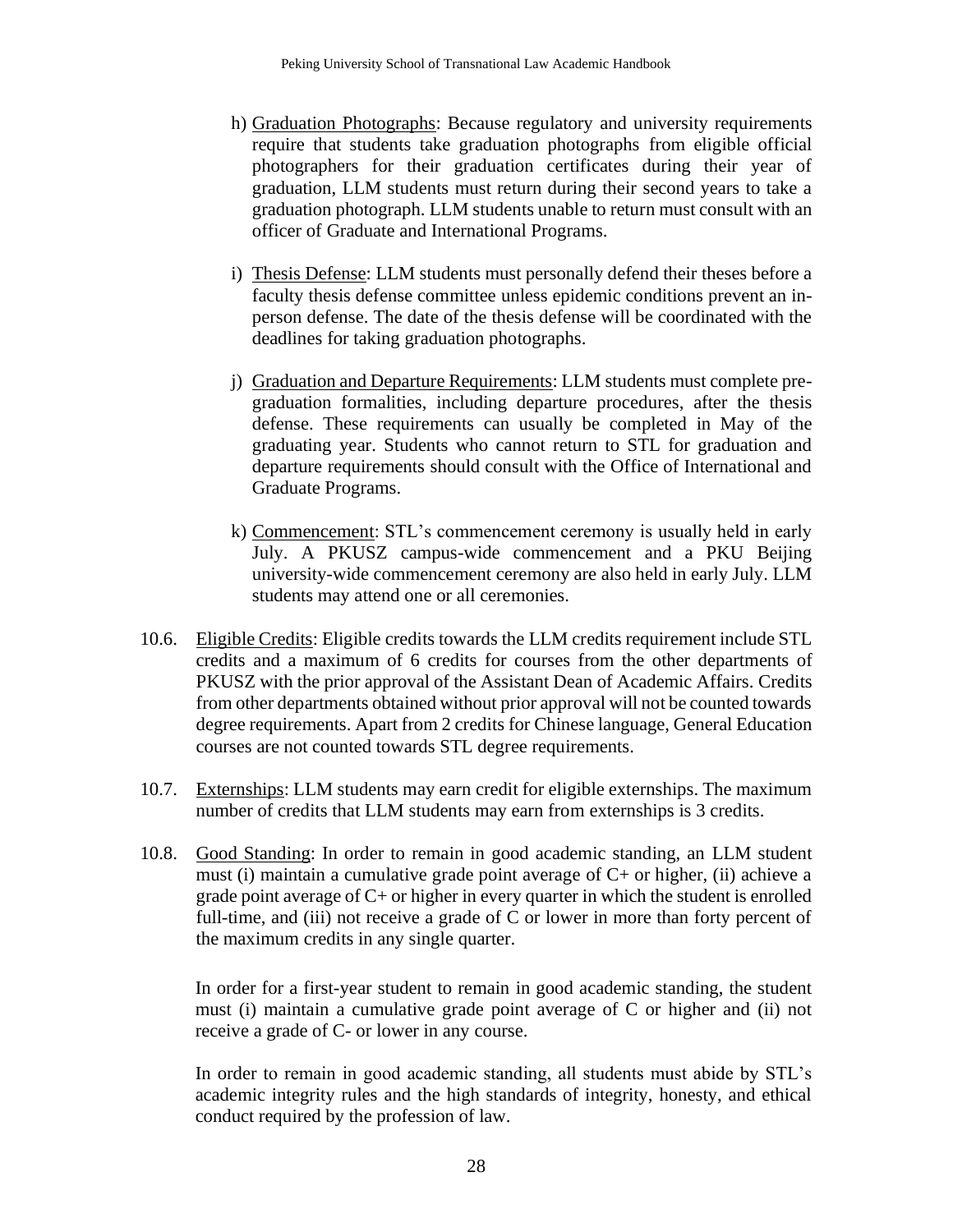- 10.9. Academic Probation: The Office of Academic Affairs will notify the Dean and student of any student's failure to maintain good academic standing. A student who falls out of good academic standing shall be placed on academic probation according to terms and conditions set by the Faculty Academic Standing Committee if the student's conditional continuation in law school seems likely in the Committee's opinion to result in the student regaining good academic standing. The Faculty Academic Standing Committee shall refer to the Dean for PKUSZ processing any student the Committee deems ineligible for conditional continuation in law school and any student who fails to regain academic standing according to terms or conditions established by the Committee.
- 10.10. Involuntary Dismissal on Academic Grounds: A student who fails a required course three times will be involuntarily dismissed from PKU. A student who fails at least three required or restrictive selective courses in one semester will be involuntarily dismissed from PKU.
- 10.11. Retaking Courses: Students must retake failed required courses. Students may not retake courses for which they have received a passing grade except by non-graded audit with the permission of the Assistant Dean of Academic Affairs and instructor.
- 10.12. Quarterly Credits: LLM students may enroll in a maximum of 15 credits for Quarters One to Three and 10 credits for Quarter Four unless they receive prior permission from the Assistant Dean of Academic Affairs.
- 10.13. Auditing Courses: An LLM student may audit a course with the permission of the instructor. Auditing a course entails adherence by the student to such standards and conditions as the instructor may prescribe, except that the student is not required to submit papers or to take a final examination and receives no credit or grade. Audited courses do not appear on the student's transcript.
- 10.14. Study Extension: LLM students may apply for an extension of their studies with prior approval. Students who seek an extension must consult with the Office of Graduate and International Programs Applications for extension must be made by the date set by Peking University, generally three months before the scheduled end date of a student's academic program. PKUSZ ordinarily charges an extension fee of RMB 2,500 for each one-semester extension of a study program and a semesterly insurance fee of RMB 400, such rates being set by PKU. Additional tuition is not assessed for the extended study period.
- 10.15. Extended Leaves and Automatic Study Extension: LLM students who take an extended leave will have their academic programs automatically postponed by one semester, which automatically postpones their graduation dates by one semester. See Section 22 on Extended Leaves.
- 10.16. Departure Procedures: LLM students going out of residence must complete departure procedures to avoid incurring additional PKUSZ fees, including housing. Any LLM student going out of residence should communicate before their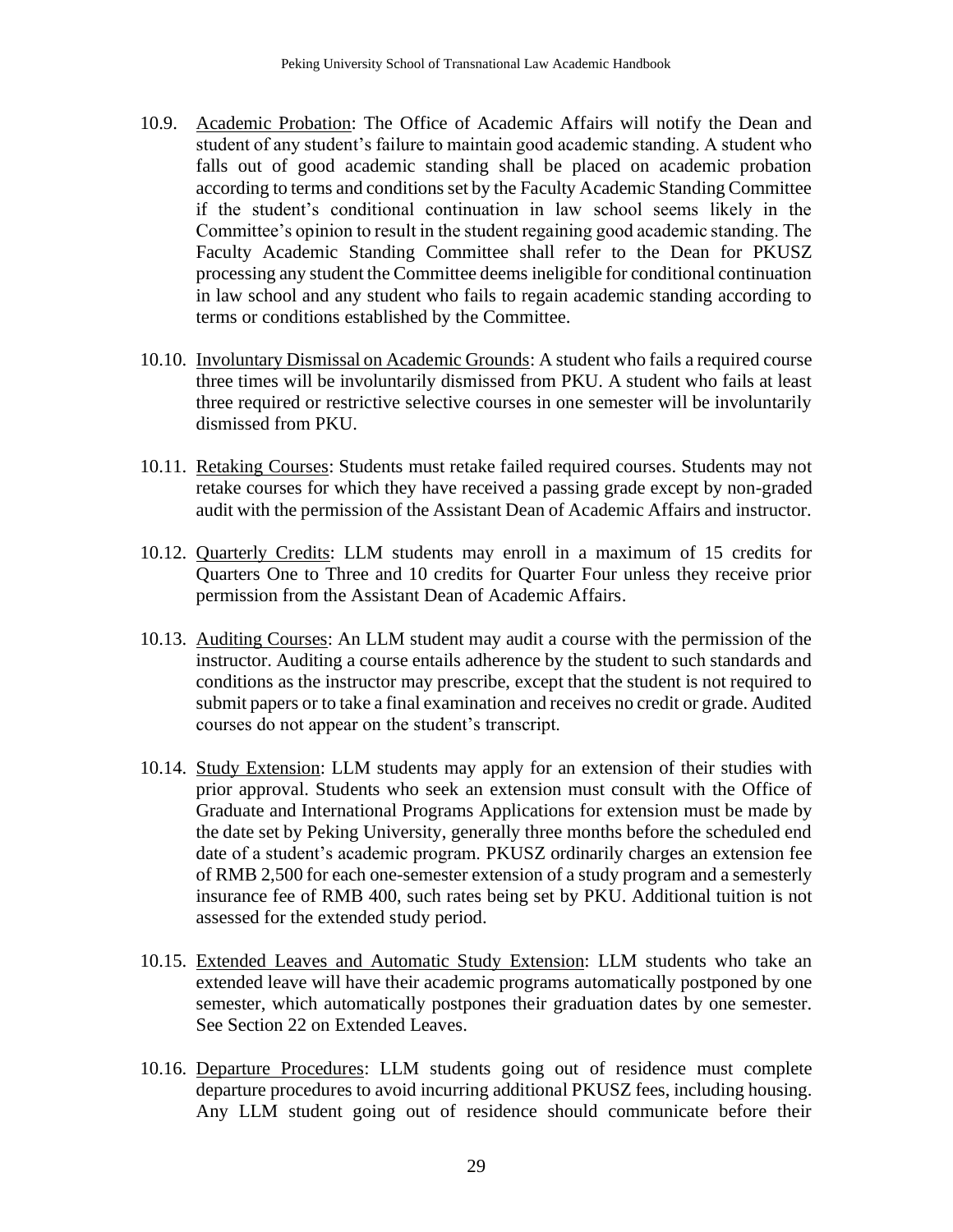departure with the Director or Senior Officer of Graduate and International Programs at least one month before the end of a semester.

- 10.17. Health Insurance: LLM students must pay a PKUSZ health insurance fee. Students going out of residence after the first year of their programs must consult with the Director or Senior Officer of Graduate and International Programs regarding arrangements for the health insurance fee.
- 10.18. Degree, Graduation, Course Completion, and Incomplete Study Certificates: Students who complete all requirements of their programs, including coursework and the thesis will receive a graduation certificate (毕业证书) and degree certificate (学位证书). Students who complete their coursework but do not complete the thesis requirements will receive a course completion certificate (结业证书). Students who do not complete their coursework or thesis requirements but who study at STL for at least one academic year will receive an incomplete study certificate (肄业证书).
- 10.19. Graduation Photographs: LLM students must take an official graduation photograph during the year of their expected graduation. The photographs are used to produce graduation certificates. The graduation photograph may only be taken by photographers at authorized agencies. Photographs are taken on the PKUSZ campus in the fall. Photographs may also be taken in Guangzhou and Beijing. LLM students should expect to return to China during their graduating years to take official graduation photographs. The period for taking graduation photographs generally runs from October to April. LLM students unable to return must consult with an officer of Graduate and International Programs.
- 10.20. Early Graduation: LLM students may apply for early graduation if they complete all academic requirements of their programs, including the thesis, and achieve outstanding results, including a cumulative GPA of at least A- (3.7). A student who wishes to graduate in January instead of July of their graduating year must have completed all coursework by Quarter Four of the preceding academic year. Students who wish to apply for early graduation must also provide the Office of Academic Affairs with a signed and written explanation of their reasons for applying for early graduation. Approval of early graduation applications requires the endorsement of STL and the approval of the PKU Graduate School. If a student applies for early graduation but does not thereafter complete the requirements of his or her degree program, he or she may be involuntarily dismissed (退学) or receive a course completion certificate (结业证书) instead of a graduation certificate and degree certificate.
- 10.21. Compliance with Local Laws and Visa Regulations: LLM students are expected to comply with local laws and visa regulations, including those pertaining to registration within 24 hours of their changing residences. LLM students with questions regarding work or internship authorizations should consult the Director of the Office of Graduate and International Programs.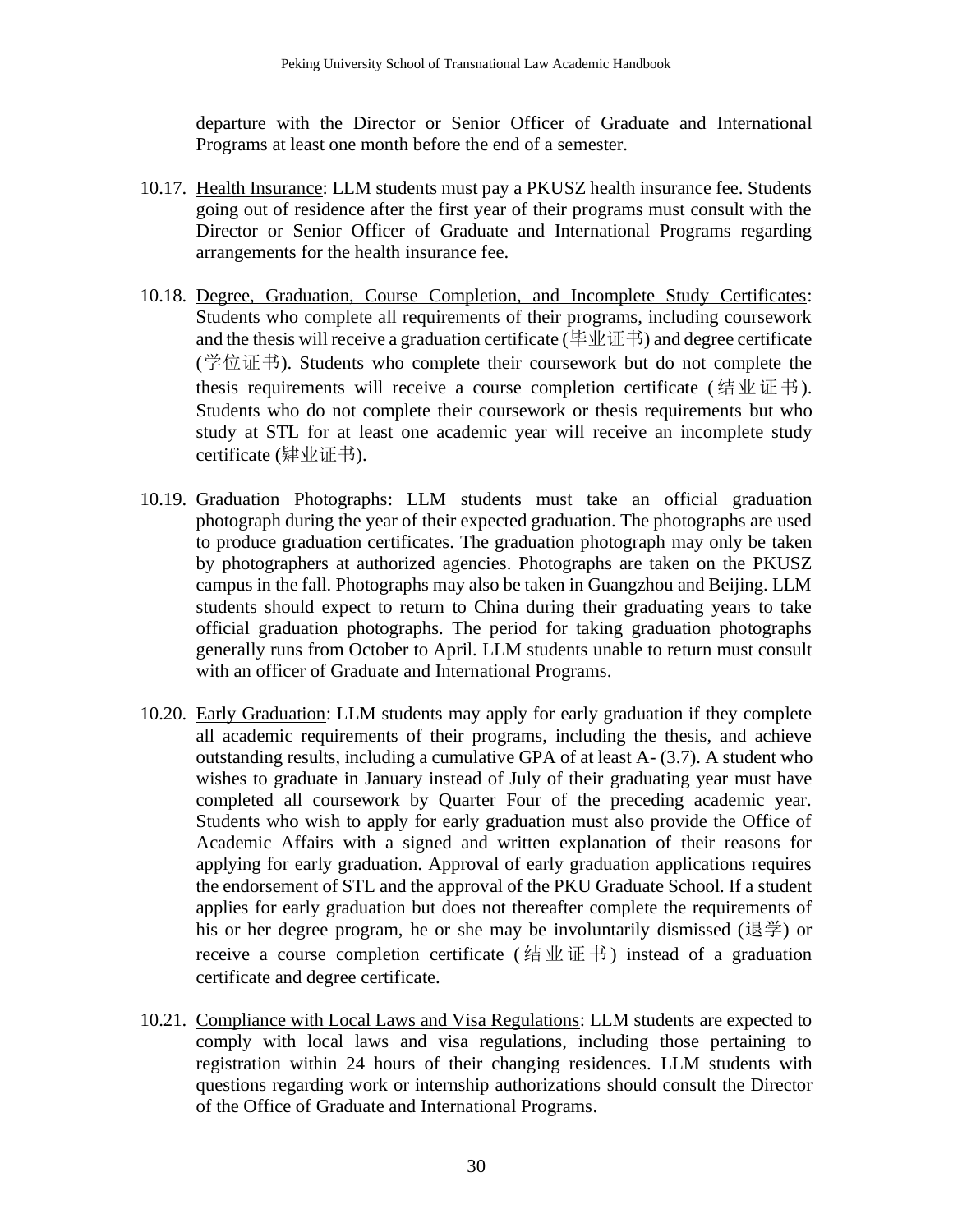# <span id="page-30-0"></span>**11. Elective Courses**

- 11.1. Elective Course Offerings: A tentative roster of elective course offerings for the academic year will be published in the Course List and Descriptions for Quarter One. The roster will be updated with each quarter's Course List and Descriptions. Biographies of visiting faculty every quarter will also be included in each quarter's Course List and Descriptions.
- 11.2. Selection of Elective Course Offerings: STL's elective course offerings are diverse. They include offerings by resident and visiting faculty from China and abroad, courses taught in English in the JD and LLM programs, courses taught in Chinese in the JM program, doctrinal or podium courses, skills and practice courses, courses that focus on legal theory and jurisprudence, and courses that are interdisciplinary. Law is a broad discipline and STL's electives intend to reflect a broad variety of fields to reflect student interest and to promote exposure to various areas of study.

Several of STL's elective courses will be annually, others may be taught every other year, and others may be taught according to the availability of instructors and faculty. Because even resident faculty may change courses or teach new courses, STL's elective course offerings change every year.

Students should consult with faculty for advice regarding course selection.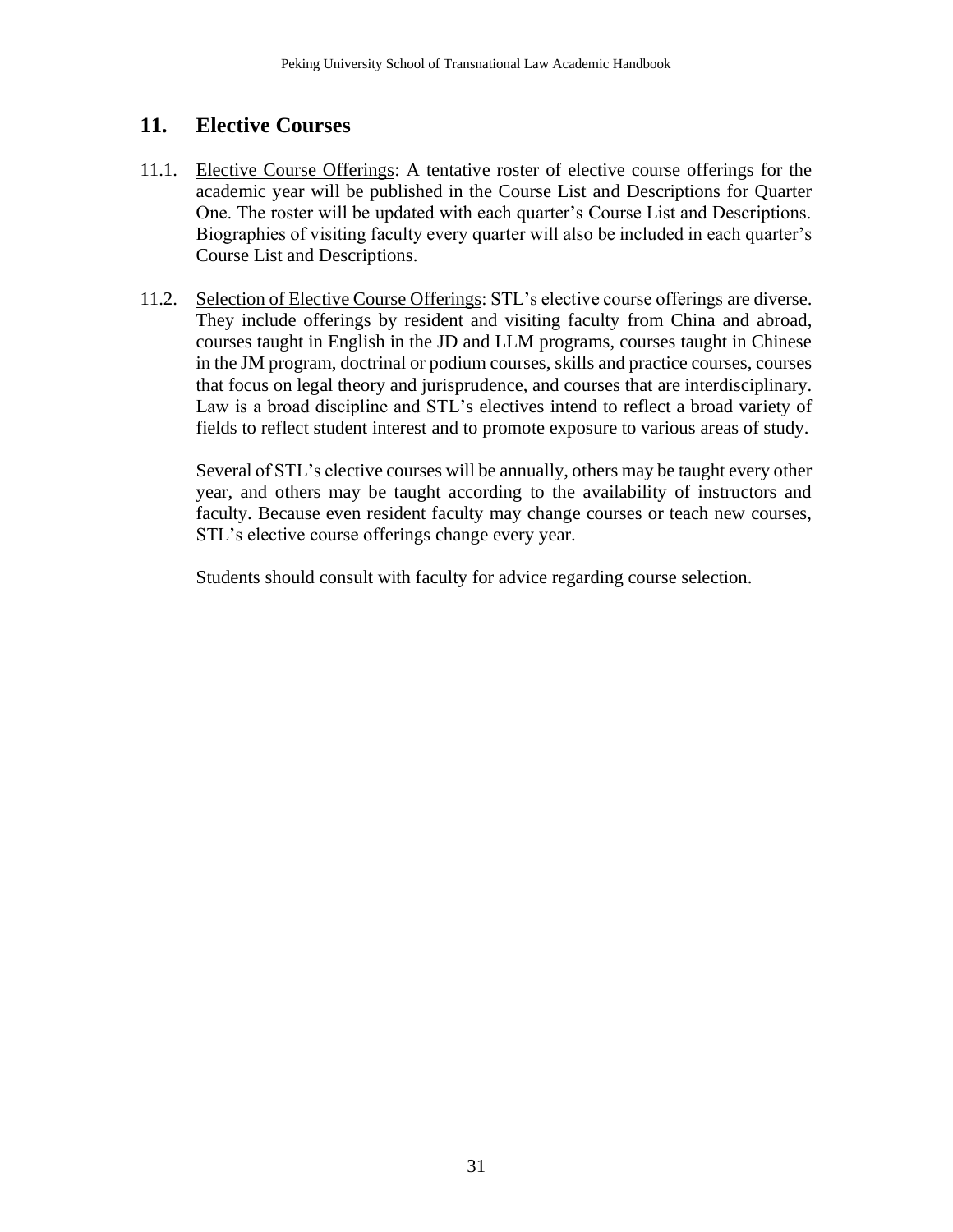# <span id="page-31-0"></span>**12. Course Registration and Withdrawal**

#### 12.1. Course Registration Procedure:

- 12.1.1. 1L, 2L, and 3L Students in Required Courses: 1L, 2L, and 3L students will be enrolled by Academic Affairs in their required courses during the course registration period. Students who are taking a course out of sequence or who must retake a course should inform the Assistant Dean of their need to enroll in a required course before the course registration period. Students taking courses out of sequence are responsible for ensuring that they timely complete their required courses.
- 12.1.2. Elective Courses: JD/JM and LLM students may enroll in elective courses using the PKUSZ Portal [\(http://ss.pkusz.edu.cn\)](http://ss.pkusz.edu.cn/). The course registration period will be divided into two parts: (1) a period for indicating preferences for enrolling in limited enrollment courses, and (2) a period for enrolling in non-limited enrollment courses and limited enrollment courses with remaining seats. Some courses may require enrollment by application in which case application instructions will be provided. In general, because of physical seating limitations, enrollment in non-limited enrollment courses will not be allowed to exceed 56.
	- 12.1.2.1. LLM and Visiting and Exchange Students: LLM and visiting and exchange students may communicate with the Office of International and Graduate Programs on procedures for course enrollment.
- 12.1.3. Enrollment in limited-enrollment courses will be according to the procedures announced by the Office of Academic Affairs before each registration period.
- 12.1.4. Thesis, Externship, and Moot Court Program: Students commencing their thesis in the spring before their final years will be enrolled in the thesis course by the Office of Academic Affairs. Students enrolling in externships and moot court will be enrolled in these courses by the Office of Academic Affairs.
- 12.1.5. General Education Courses: Students enrolling in General Education courses should follow the procedures provided by the General Education Office on course registration and withdrawal. STL cannot enroll or withdraw students from General Education courses. Students who cannot complete General Education courses and do not timely withdraw may be awarded failing grades.
- 12.1.6. Course List and Descriptions: Available courses and the course schedule will be released by email by the Office of Academic Affairs at least two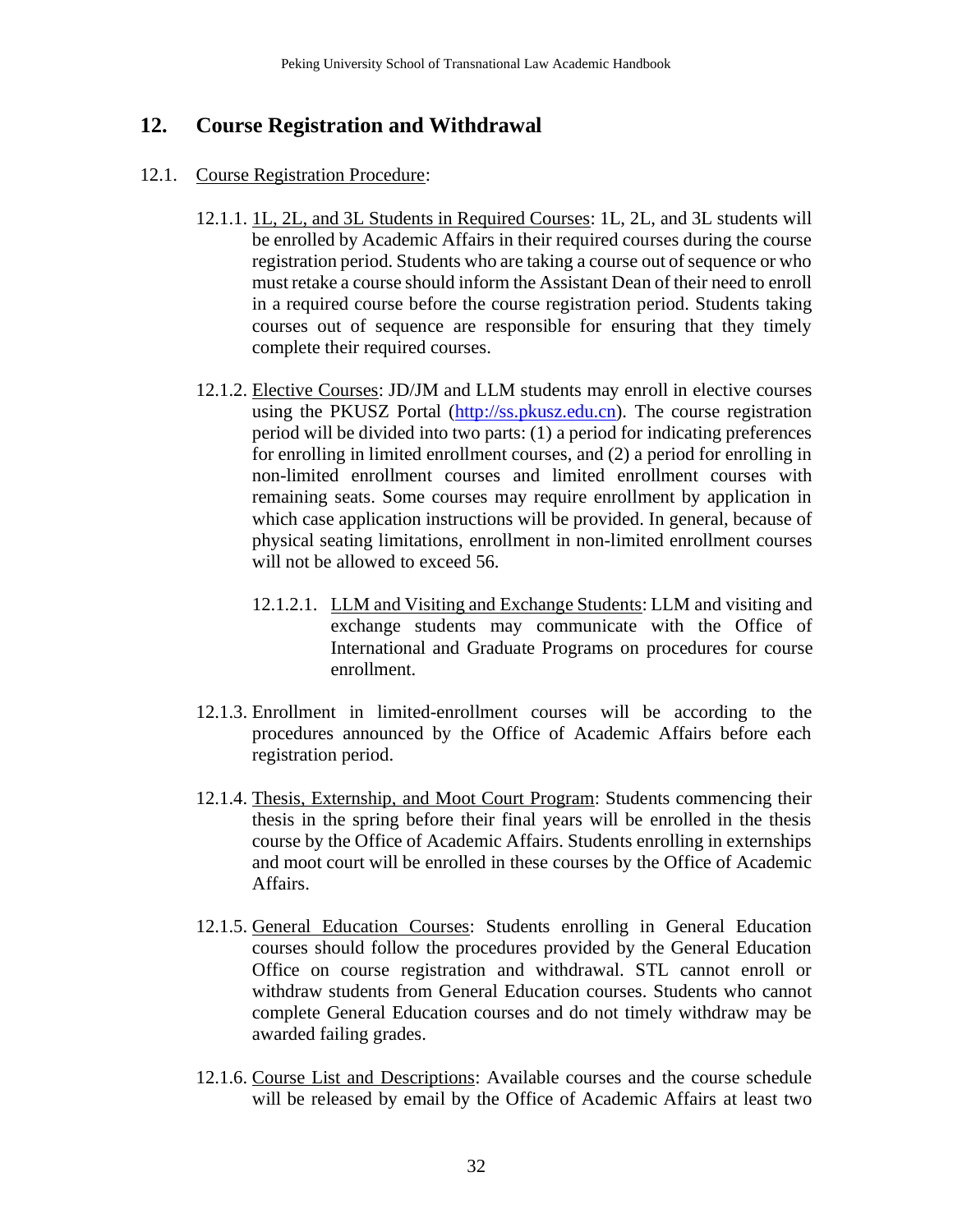weeks before the beginning of each quarter. The Office of Academic Affairs will also announce the course registration periods.

- 12.2. Course Add Deadline: Students may add a course through the expiration the first ten percent of instructional hours of the course and before instruction begins in excess of ten percent of the instructional hours, but not thereafter absent compelling circumstances and the permission of both the instructor and the Office of Academic Affairs.
- 12.3. Course Drop Deadline: Students may drop a course during the first thirty percent of instructional hours of the course, but not thereafter absent compelling circumstances and Academic Affairs approval.
- 12.4. Consequences of Dismissal from Courses for Poor Attendance: Students who are dismissed from or fail a course for poor attendance or non-attendance will lose their enrollment priority for the following two quarters.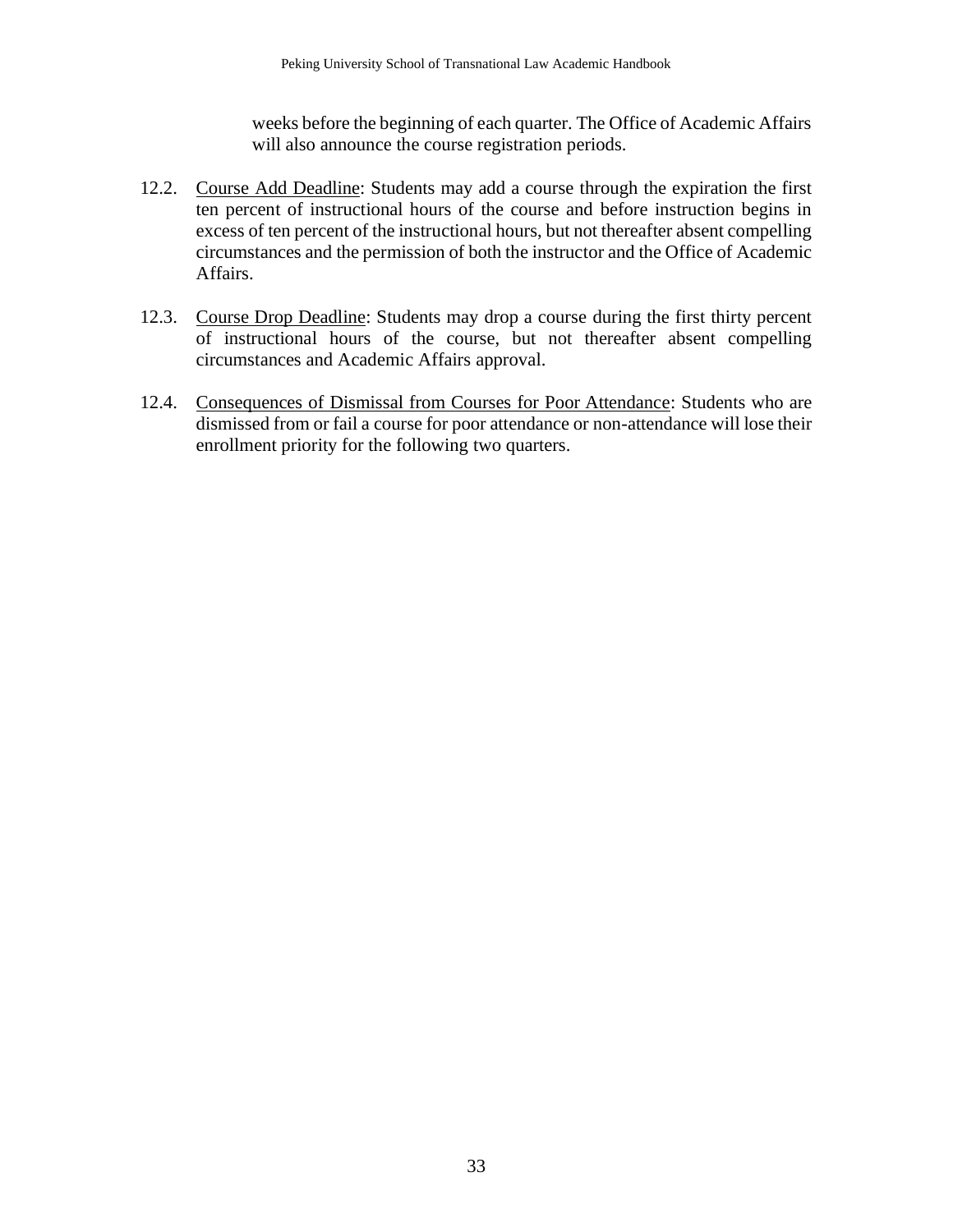# <span id="page-33-0"></span>**13. Student Contact Information, Westlaw/TWEN, and Textbooks**

- 13.1. Email Account: Key information from STL about course offerings, exam schedules, the thesis program, and other academic matters will be distributed by email.
	- 13.1.1. JD/JM Students: Emails from STL will be sent to JD/JM students' official PKU or PKUSZ email addresses as the case may be.
	- 13.1.2. LLM and Exchange and Visiting Students: Emails from STL will be sent to the email addresses LLM and exchange and visiting students used when first communicating with the Office of International and Graduate Programs.

LLM, exchange, and visiting students are advised to report the email address to which they wish official communications to be sent to the Director of International and Graduate Programs at the beginning of their programs or periods of study.

LLM, exchange, and visiting students may change the email address used for STL communications by changing the email address listed for them in the PKUSZ portal under "Personal Information." The same email address will be shared with instructors in whose courses LLM, exchange, and visiting students enroll.

- 13.2. Daily Email Check: All STL students are required to check their school email daily during the academic year in order to receive administrative and class announcements.
- 13.3. Enter Pinyin Names onto PKUSZ Portal: Pinyin student names are not automatically entered into students' PKUSZ portal profile. All new students should login to the PKUSZ portal and enter their pinyin names. This ensures that pinyin names are included in student lists shared with instructors and are correctly entered.
- 13.4. Incorrect Names: Students who observe that their Chinese names have been entered incorrectly on student lists should communicate with an officer of Academic Affairs.
- 13.5. English/Preferred Names: Students are advised to go to the "Personal Information" page in the PKUSZ portal and enter their preferred or English names as their "English Name." English names are included in class enrollment lists shared with instructors.
- 13.6. Westlaw/TWEN Account: All students have access to an individual Westlaw account that may be used for educational purposes. Many instructors use a Westlaw service called TWEN to distribute course materials or for communications. For questions relating to Westlaw and TWEN, please contact the Law Library.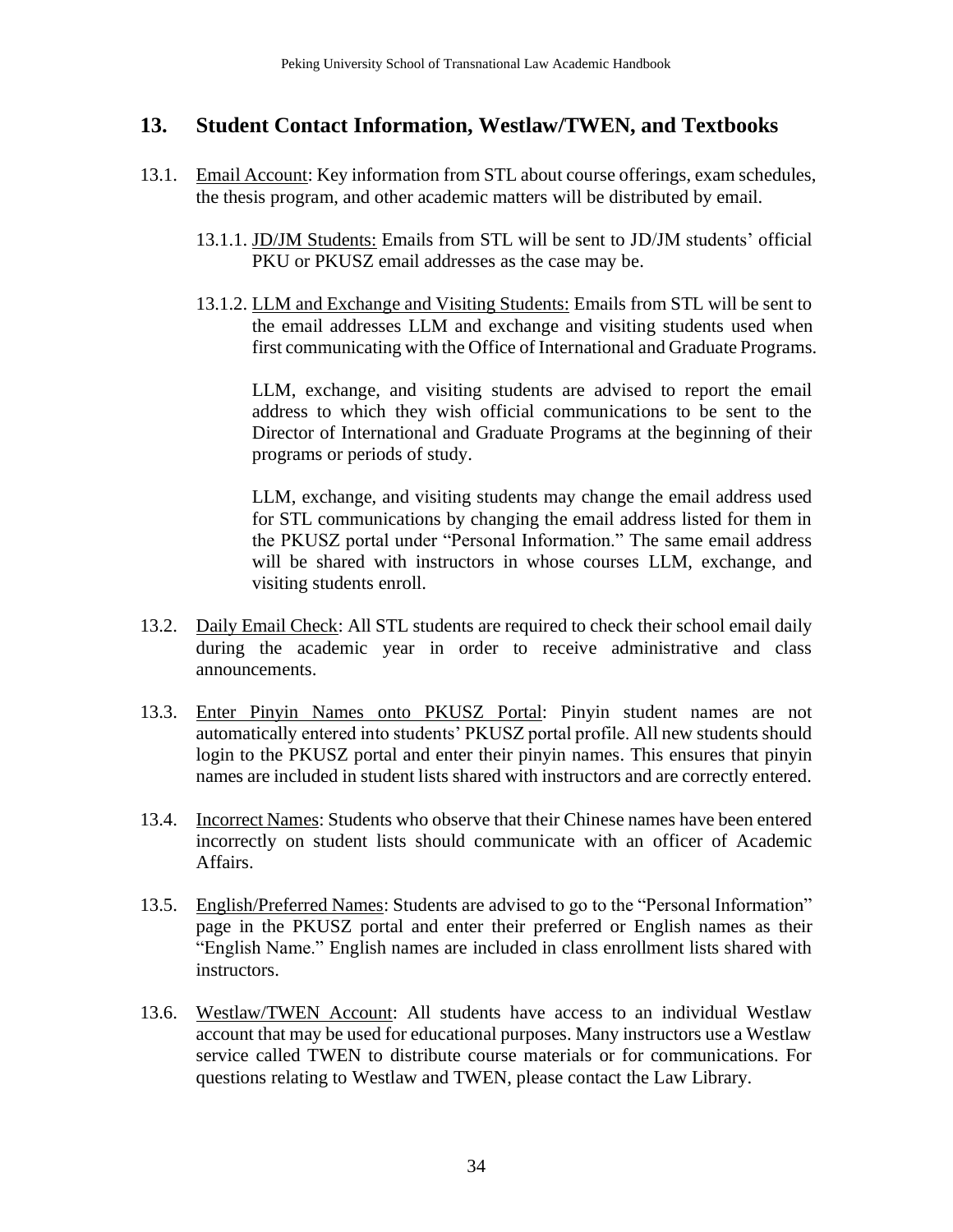13.7. Textbooks and Course Packs: Many STL instructors use their own coursepacks, which may be distributed digitally or in hard copy at the Law Library Reserve in Room 112, in the STL lobby, or in Room 410, as the case may be. Textbooks may be borrowed from Room 112. Because copies are sometimes limited, textbooks and supplementary texts may sometimes be borrowed for a limited duration only.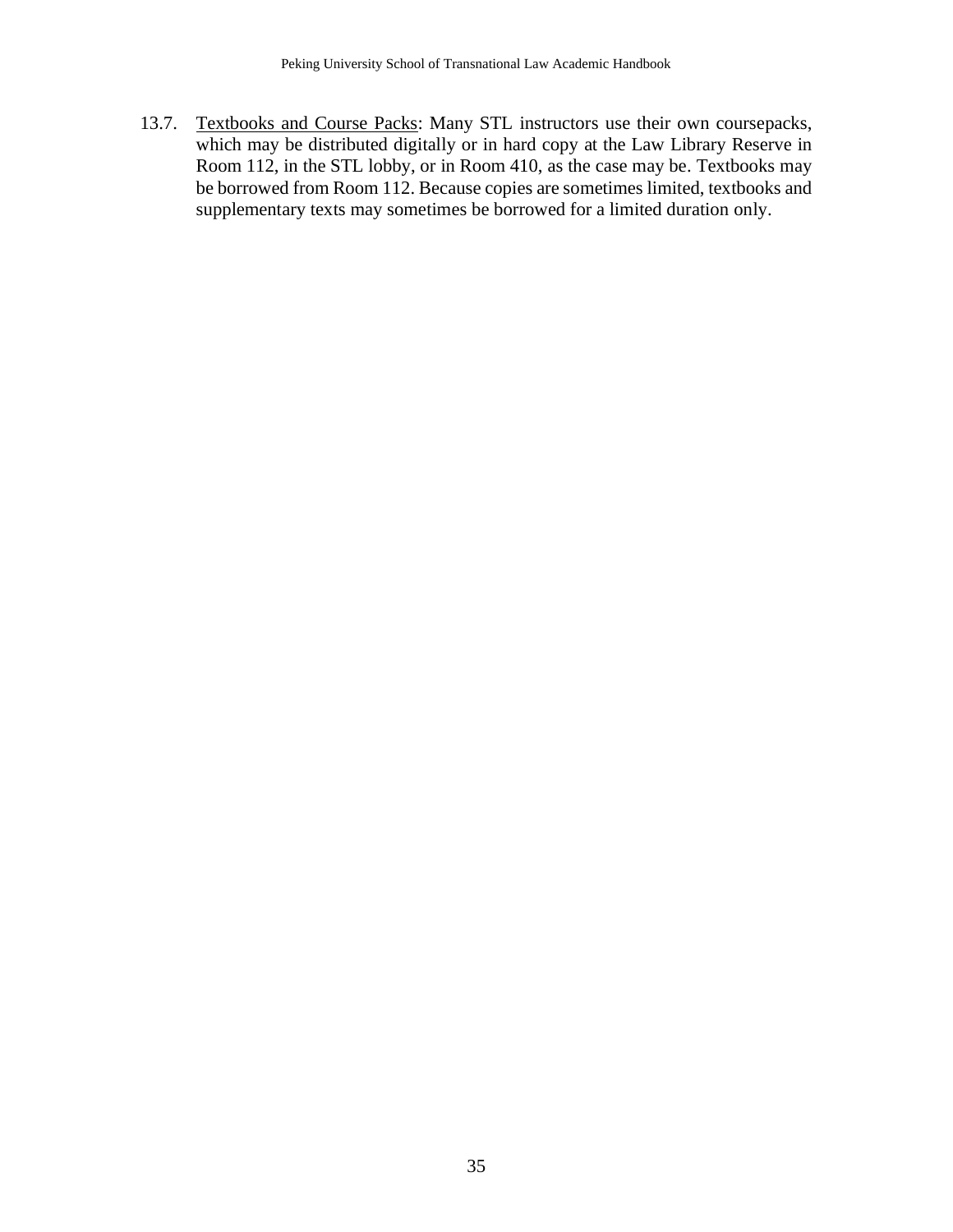### <span id="page-35-0"></span>**14. Exams**

- 14.1. Exam Procedures: Proctored STL exams are handwritten in blue or black ink. Identification on exams will be by exam number. Exams are graded anonymously and students may not write their student numbers, names, or other identifying information on their exam answer or question sheets. New exam numbers are distributed by email during every quarter to students enrolled in courses evaluated by proctored exam. The standard length of exams is three hours.
- 14.2. Permitted Materials: Instructors designate before the exam whether materials will be permitted during the exam and, if materials are permitted, which materials may be brought. Electronic materials are never permitted unless expressly permitted by the instructor and exam instructions.
- 14.3. Exam Schedule: Each quarter's exam schedule will be announced during each quarter. Exam periods are listed in STL's Academic Calendar. Students enrolled in exam courses must not make travel plans or register for other exams or tests during the exam period until after the exam schedule is released and students are able to avoid conflicts with their STL exams. In some cases, exams for courses that end several weeks prior to the end of the quarter may be scheduled prior to the exam period.

#### 14.4. **For all exam courses, in order to preserve anonymity, students may not discuss exam rescheduling with instructors. Inquiries about alternative exam scheduling should be directed only to the Assistant Dean of Academic Affairs.**

- 14.5. Exam Rescheduling: Exam scheduling changes are rarely granted and only where it can be demonstrated either through documentation or otherwise that (1) the request was made prior to the examination, (2) the student contacted the Assistant Dean of Academic Affairs immediately upon learning of the conflict, and (3) the conflict was beyond the student's control. In no case may a student apply to take an exam earlier than its regularly scheduled date.
- 14.6. Illness or Emergencies: In the event of a severe illness or other medical condition preventing a student from taking an exam on its scheduled date, the student must contact the Assistant Dean of Academic Affairs.
- 14.7. Exam Conflicts with Exchanges, Visits, and Moot Court: Students who elect an exchange or participate in an academic activity that conflicts with an exam period during a quarter in which they enroll in courses should enroll in courses evaluated by paper or whose examinations are scheduled prior to their departure dates.

Students who plan to depart STL during the exam period are not guaranteed alternative exam dates because of their plans. An internship is not an accepted reason for missing a scheduled exam date or for requesting alternative exam arrangements**.**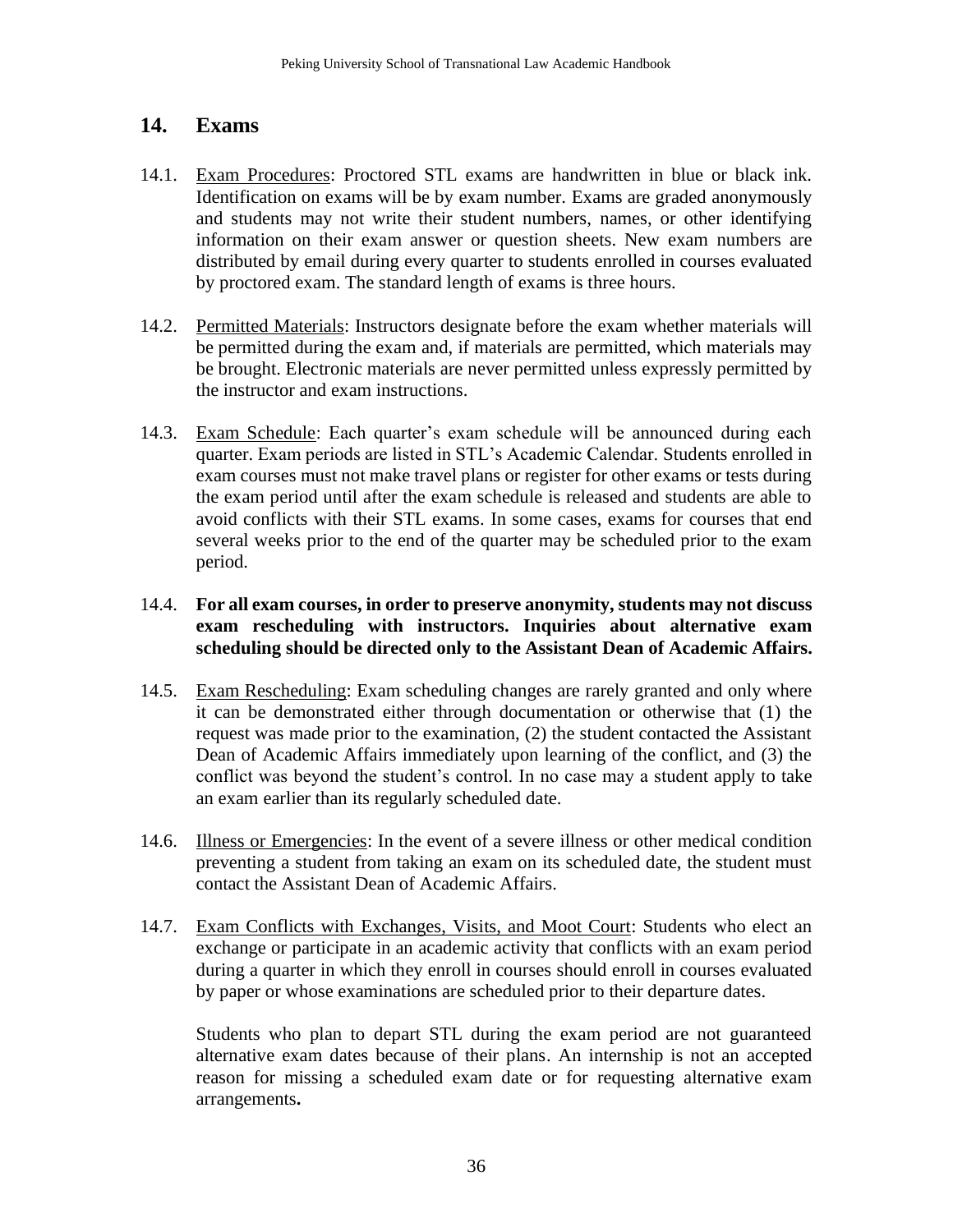- 14.8. Access to Exam Papers: Students may access their exam papers after the examination only  $(1)$  after a grade has been submitted,  $(2)$  only with the authorization of instructors, and (3) only in the presence of their instructors.
- 14.9. Cheating on Exams: Cheating on exams is a serious violation of academic integrity that carries severe STL and PKU penalties, including the addition of disciplinary records in students' permanent files (档案).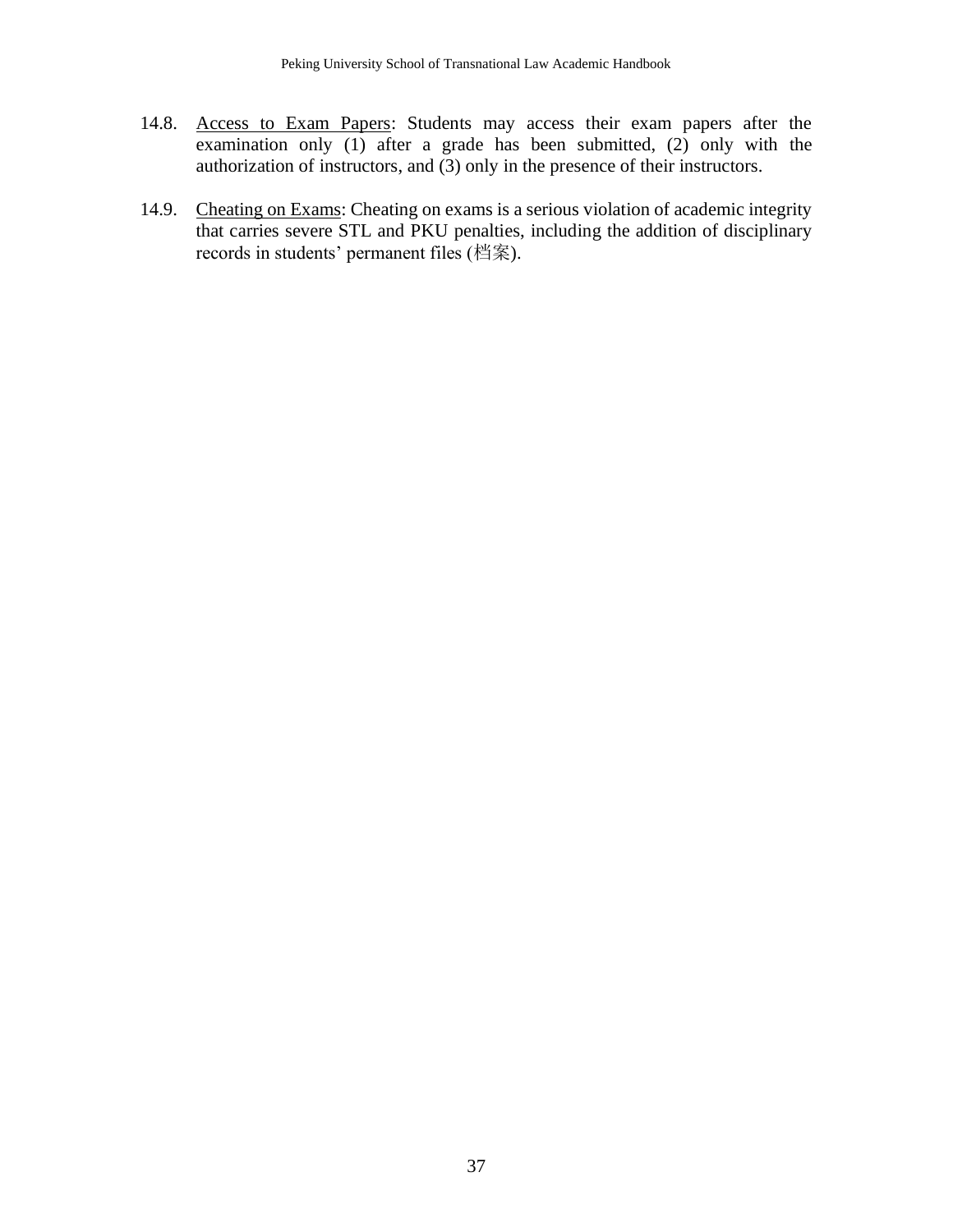# **15. Grading**

#### 15.1. Grading System:

- a) With the exception of pass/fail courses, which include the thesis, Independent Legal Studies, and Moot Court, among others, all STL courses are graded using letter grades. Consistent with PKU rules, STL students will have a grade point average ("GPA") on a 4.0 scale.
- b) STL's letter grading system is as follows:

| Grade          | <b>Course GPA</b> | Explanation |
|----------------|-------------------|-------------|
| 等级             | 课程绩点              | 说明          |
| $A+$           | 4.0               |             |
| A              |                   |             |
| $A -$          | 3.7               |             |
| $B+$           | 3.3               |             |
| $\bf{B}$       | 3.0               |             |
| $\rm B$ -      | 2.7               |             |
| $C+$           | 2.3               |             |
| $rac{C}{C}$    | 2.0               |             |
|                | 1.7               |             |
| $\overline{F}$ | 0                 | Fail        |
|                |                   | 不及格         |
| EX             | N/A               | Exempt 免修   |
| IP             | N/A               | In Progress |
|                |                   | 跨学期未完成      |
| I              | N/A               | Incomplete  |
|                |                   | 未完成(缓考)     |
| $\mathbf{P}$   | N/A               | Pass 合格     |
| <b>NP</b>      | N/A               | Fail 不合格    |

- c) Passing grades include grades of P and grades from A+ to C-. The grades of F or NP are awarded for courses that are not passed. Grades of F and NP will appear on transcripts even if a course is subsequently retaken and passed.
- d) The grade of Exempt is awarded for courses from which students are Exempt.
- e) The grade of In Progress will be indicated for courses that cross semesters before a final grade has been awarded.
- f) The Grade of Incomplete is awarded for courses that students have not yet completed because a student has applied to take the examination at a subsequent sitting because of illness or other inability to take an examination.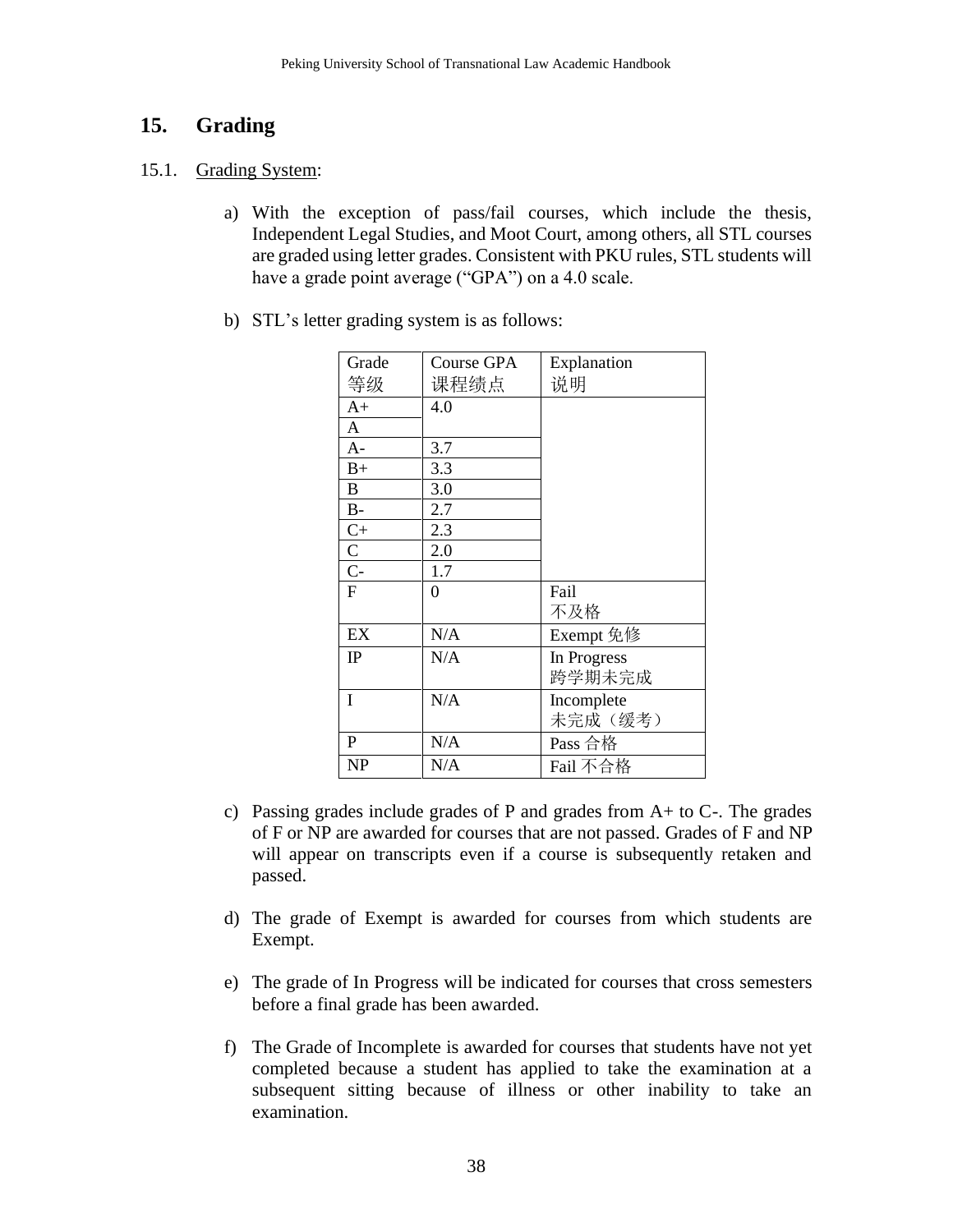#### 15.2. Grading Expectations:

15.2.1. Required Courses: For required courses, the mean grade ordinarily should be no higher than B+.

For required courses with enrollments of 50 and above, the instructor may award A+ grades to a maximum of 2% of the students. For required courses with enrollments below 50, the instructor may award an A+ to a maximum of one student.

Grades ordinarily should be distributed as follows:

| $A+, A, A-$        | 20-30% |
|--------------------|--------|
| $B+, B, B-$        | 60-70% |
| $C_{+}$ , C, C-, F | 10%    |

15.2.1. Elective Courses: For elective courses, the mean grade ordinarily should be no higher than B+.

When enrollment in an elective course is 50 or above, the instructor may award an A+ to a maximum of 2% of the students. When enrollment in an elective course is below 50, the instructor may award an A+ to a maximum of one student.

For elective courses in which enrollment is above 20, grades ordinarily should be distributed as follows:

| $A+, A, A-$        | 20-30% |
|--------------------|--------|
| $B+, B, B-$        | 60-70% |
| $C_{+}$ , C, C-, F | 10%    |

- 15.2.1. Exceptional Circumstances: Instructors may award grades that diverge appreciably from the above expectations on the basis of exceptional circumstances with the consent of the Dean or the Dean's designee.
- 15.3. Dean's Citations (院长嘉奖): For every 25 students in a class, an instructor may nominate one student to receive a Dean's Citation (院长嘉奖) recognizing superior performance. Dean's Citations are awarded at the instructor's discretion. Announcements of Dean's Citations are made at the end of every semester.
- 15.4. Reporting of Grades: Instructors are required to submit their final grades in all completed courses of a particular quarter to the Office of Academic Affairs no more than 45 days beginning from the last day of the designated examination period for that quarter.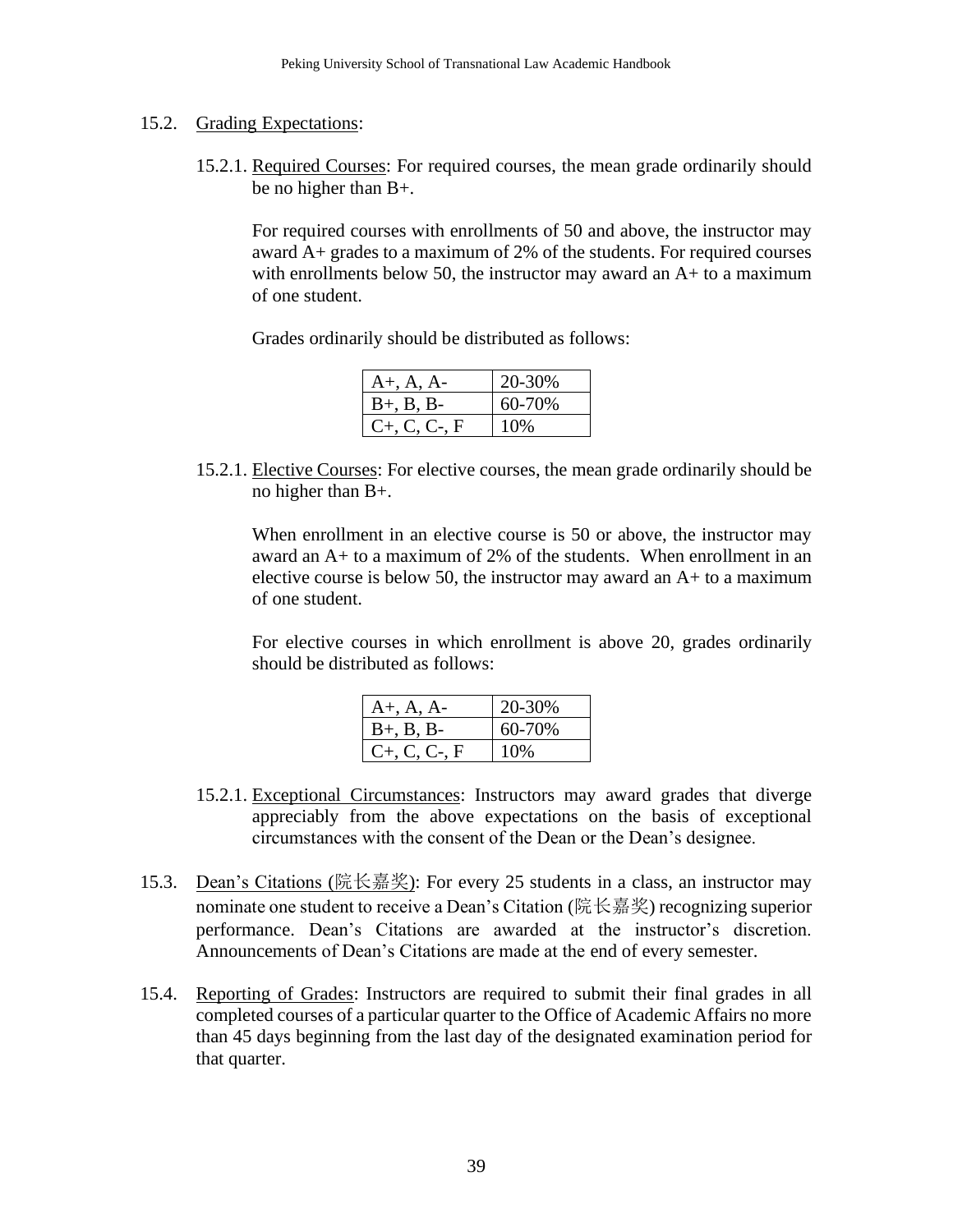Within a reasonable time of receipt of grades from instructors, the Office of Academic Affairs report the grades to students on the electronic system utilized by the university.

15.5. Access to Final Exam Papers: Students may access their exam papers after the examination only (1) after a grade has been submitted, (2) only with the authorization of instructors, and (3) only in the presence of their instructors.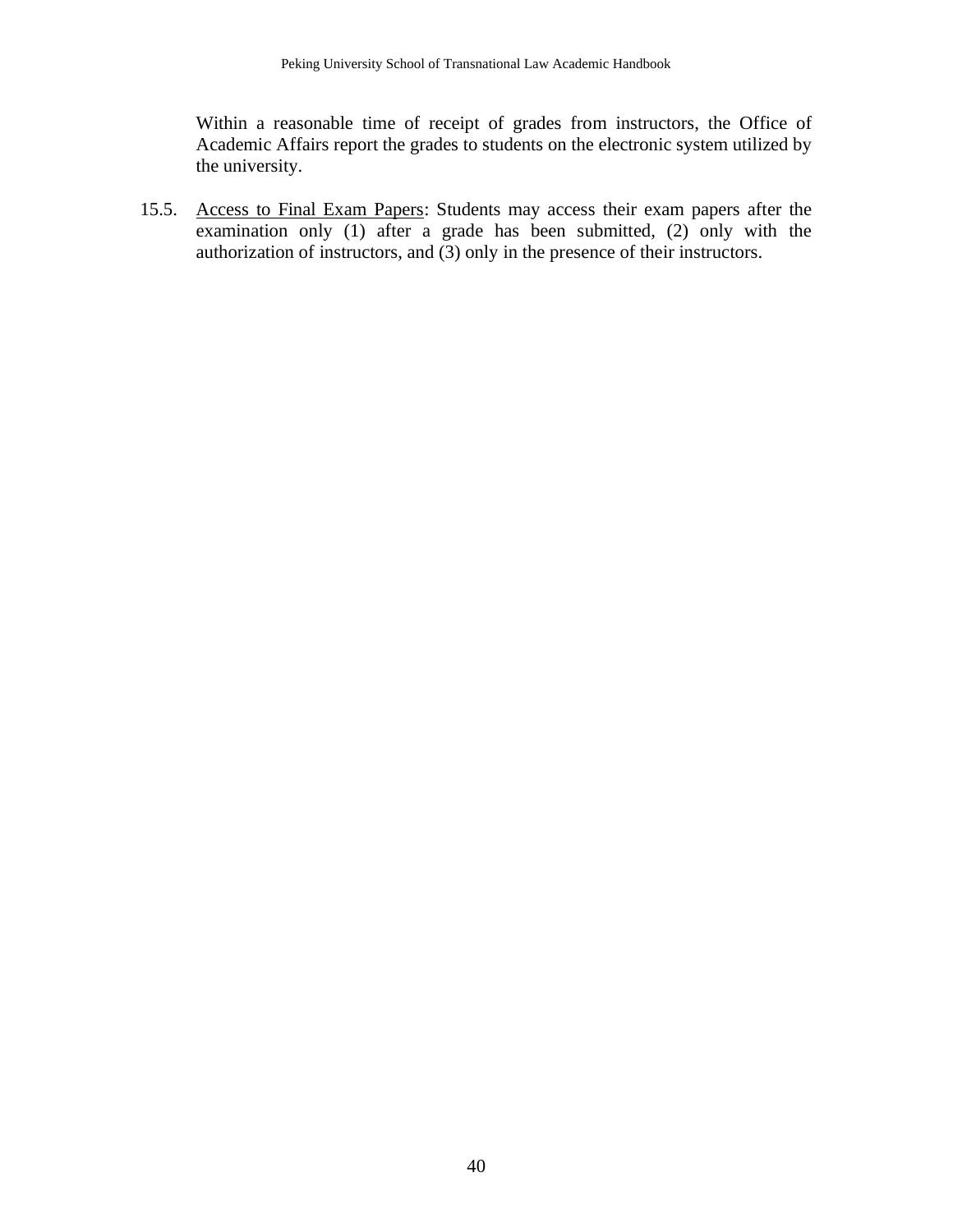## **16. Thesis Requirement**

- 16.1. Thesis Requirement: Completing a thesis is a requirement for successful completion of the all STL degree programs. Completing the thesis requires meeting the following requirements: (1) the student's thesis adviser (导师) approves the final thesis to proceed to anonymous evaluators for evaluation; (2) an anonymous evaluator recommends the thesis for oral defense; (3) the student submits a thesis meeting PKU requirements for the formalities and format of PKU theses; and (4) the student successfully defends the thesis at an oral defense.
- 16.2. Thesis Advisers: The role of an STL thesis advisor is that of a Master's thesis adviser, not an SJD/JSD or PhD thesis advisor. In advising a Master's thesis, faculty advisers are not necessarily expected to be experts in students' areas of interests. The role of the adviser is to primarily ensure that the student progresses in his or her thesis development, presents and supports a logical claim, has strong academic support for the paper, that the thesis is the original work of the candidate, and the paper has scholarly value. The primary duties of an adviser are to meet at periodic intervals with students and provide oral and written feedback on the thesis project. Advisers can be of tremendous assistance to students in helping them develop their topic and research strategies, providing useful feedback on the students' research and drafts, and speaking with them about their own experiences in scholarly writing.

Faculty advisers will support thesis candidates by offering guidance, comments and ideas, but will only do so in a limited capacity. Students are expected to treat their advisers in a professional manner; recognizing the busy schedules of STL faculty and being responsible for maintaining communication with their advisor.

Resident faculty and select visiting faculty are eligible to serve as advisers. STL students who seek to ask a visiting faculty member to serve as an adviser must speak with the Assistant Dean of Academic Affairs.

- 16.3. Limitations on Number of Thesis Advisees: Thesis advisers may serve as advisers for a limited number of students only.
- 16.4. Thesis Schedule:
	- a) The Office of Academic Affairs will hold an orientation on the thesis program in the spring of students' penultimate academic years during which the thesis schedule and procedures will be announced.
	- b) Students are paired with an adviser through a pairing process that requires students to submit thesis proposals and a list of potential advisers by the deadline set by the Office of Academic Affairs.

Students may change advisers with the approval of the Assistant Dean of Academic Affairs, the prior thesis adviser, and the new thesis adviser.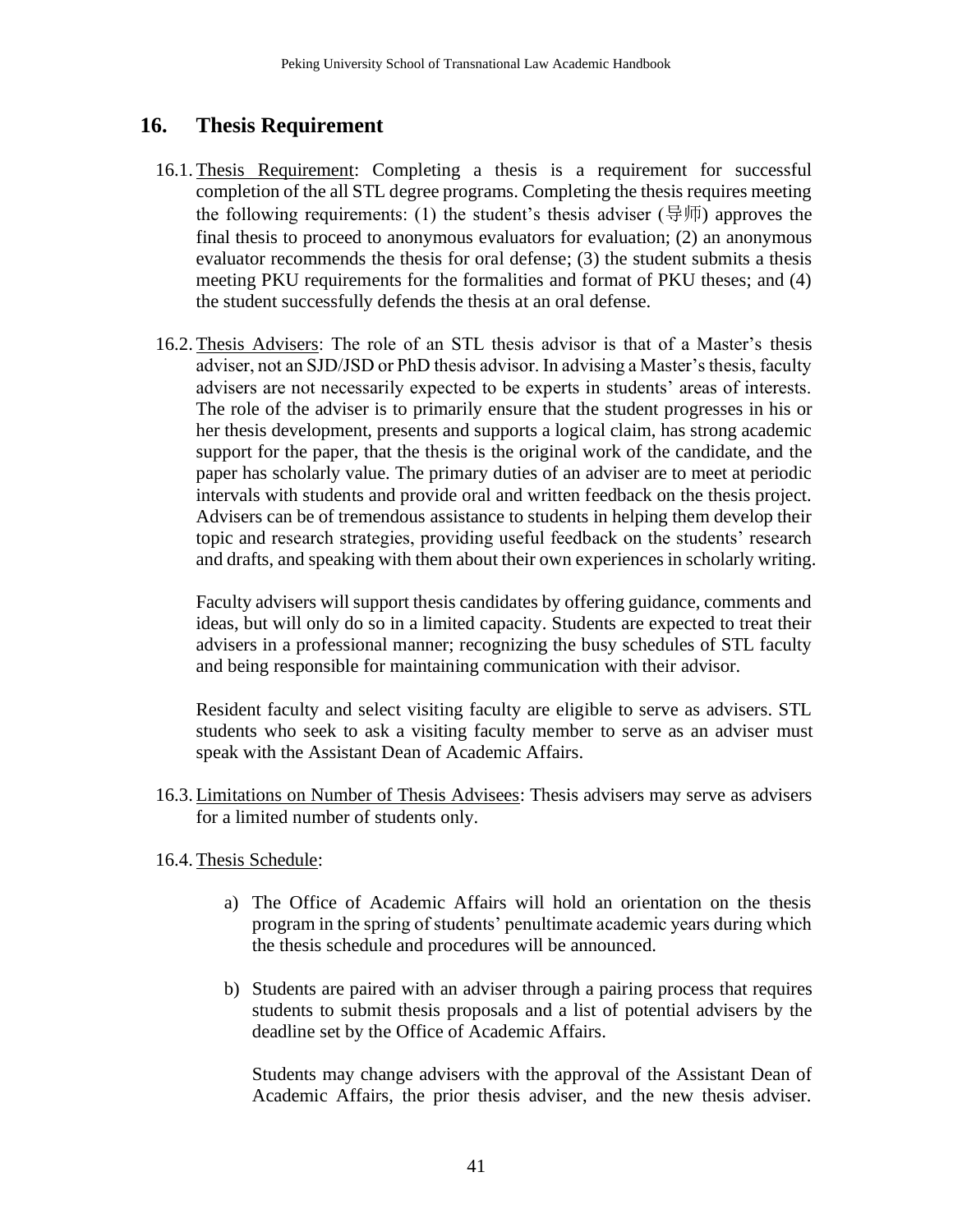Thesis adviser changes may be made only up until 30 days prior to the submission deadline for the first draft of the thesis.

- c) Students submit a bibliography and outline of their thesis. The language of the outline is English unless an adviser has confirmed that the outline may be submitted in Chinese. Students shall not be eligible for approval of their first drafts unless their advisers have indicated their approval of the outline and bibliography.
- d) Students submit a first draft of the body text of their thesis in Microsoft Word format to their advisers in the fall of their final year by the date announced by the Office of Academic Affairs. Students simultaneously submit a Turnitin Similarity Report. Students must submit any other parts of the thesis required by their advisers.

The language of the first draft is English unless an adviser has confirmed that the outline may be submitted in Chinese.

In addition to the advisers' review, STL will also review first draft submissions to check for compliance with length and academic integrity requirements.

e) Students submit a final version of their thesis in Microsoft Word format in early spring of their final year by the date announced by the Office of Academic Affairs. The final version must contain all parts of the thesis as required by PKU and STL and adhere strictly to PKU and STL format requirements. The final thesis must be accompanied by a Turnitin Similarity Report.

Incomplete theses or non-submission of theses may lead to an extension of the student's academic program or termination of the program without conferral of a degree. Students must also simultaneously submit an anonymous version of their thesis, which does not include their names, student numbers, and acknowledgements, in Microsoft Word format.

After submission of the final submission and within the designated time, the adviser must evaluate the thesis.

Advisers may deem theses to be unsatisfactory prior to the anonymous evaluation stage and impose requirements for a satisfactory thesis. If an adviser finally agrees that a thesis is satisfactory, the adviser shall state the reasons for allowing the thesis to proceed. If the adviser concludes that the thesis is not satisfactory, the student shall not be permitted to proceed further in that academic year.

An adviser may continue require a student to revise the thesis after approval and may opt to withdraw approval of the thesis at a later date.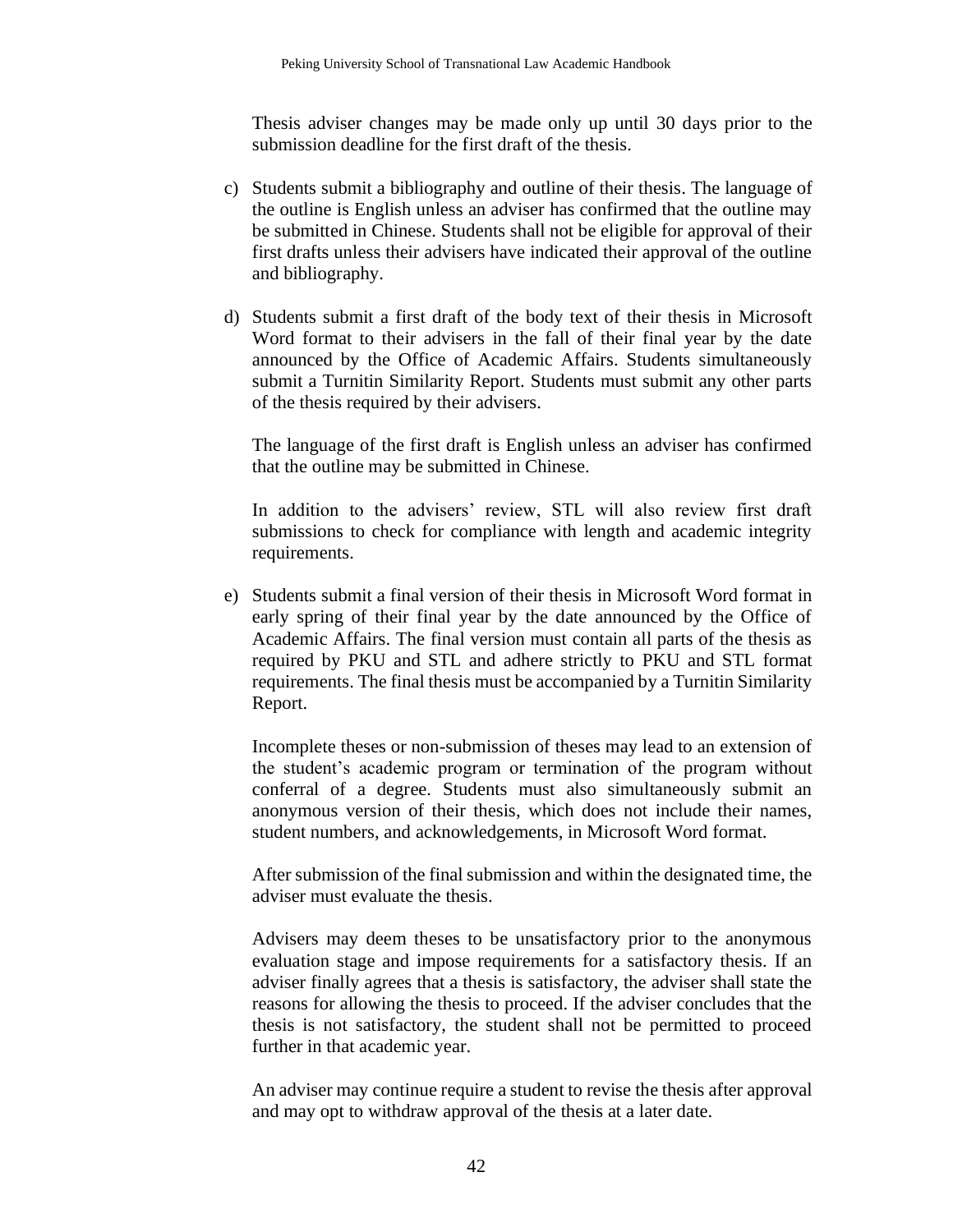f) Every thesis will be required to pass through either an internal or external evaluation. The evaluator shall review the theses to determine whether the thesis is satisfactory. If the evaluator agrees that the thesis is passable, the student shall be permitted to proceed to an oral defense.

If the evaluator concludes that the thesis is not satisfactory, the dean or officer responsible for the thesis program may either (1) submit the thesis for a second internal or external evaluation or (2) with the consent of the Dean request the formation of an ad hoc faculty committee or refer the thesis to a designated committee to determine whether the thesis meets STL's basic standards for a thesis. Such committee shall consist of no fewer than two faculty members and shall decide by majority vote where the committee consists of more than two faculty members or unanimously if the committee consists of fewer than three faculty members.

If a thesis is submitted for a second internal or external evaluation and the evaluator agrees that the thesis is passable, the student shall be permitted to proceed to an oral defense. If the evaluator does not agree that the thesis is passable, the student shall not be permitted to proceed to an oral defense.

If a thesis is submitted to an ad hoc or designated committee and the committee decides that the thesis is passable, the student shall be permitted to proceed to an oral defense. If the committee decides that the thesis is not passable, the student shall not be permitted to proceed to an oral defense.

In accordance with PKU rules, in no case may students defend their thesis before they have completed all other academic requirements of their program, including, for JD/JM students, the internship requirement and report and all coursework.

g) Students Not Graduating in July: Students not graduating in July of their final year, such as students applying for early graduation or students who have extended their programs, will have a modified schedule. Students expecting to graduate in January will ordinarily have their thesis defenses scheduled in the preceding December.

### 16.5. Unsatisfactory Theses:

- a) If the outline, first draft, or final submission of a thesis is not satisfactory before submission of the thesis for anonymous evaluation, STL and the adviser may impose a remedial plan with which the student must strictly comply. If the remedial plan fails, the student will not be permitted to proceed with the thesis that academic year without the consent of the Dean.
- b) STL may remove the students' eligibility to receive any academic credit for writing a graduating thesis if the student's thesis is unsatisfactory.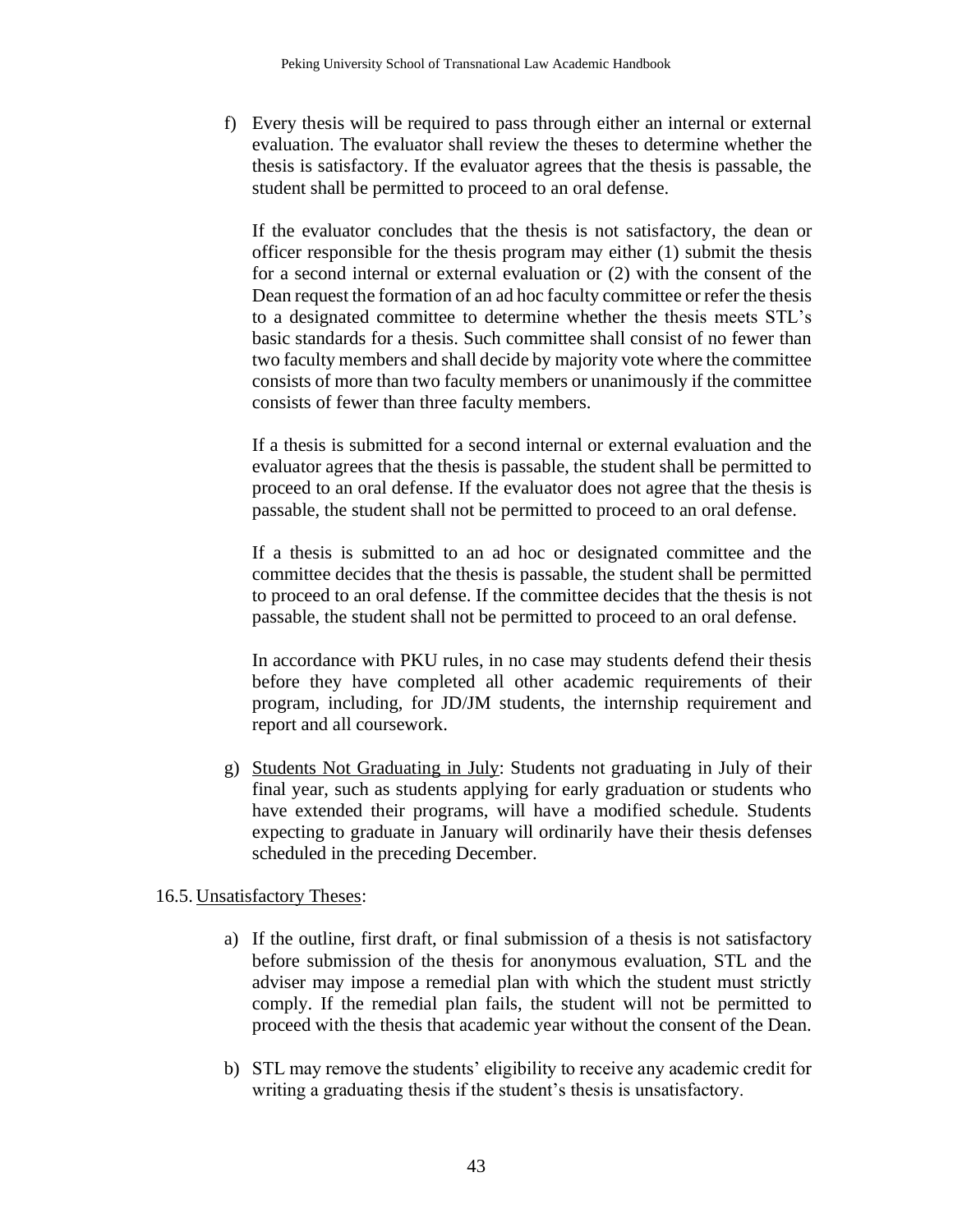- c) At any time, the dean or officer responsible for the thesis program may also, with the consent of the Dean, request the formation of an ad hoc faculty committee or refer the thesis to a designated committee to determine whether a thesis meets STL's basic standards for a thesis. Such faculty committee shall consist of no fewer than two faculty members and shall decide by majority vote where the committee consists of more than two faculty members or unanimously if the committee consists of fewer than three faculty members.
- d) If the final version of a thesis is submitted to a committee for a determination of whether the thesis is passable for a thesis before it is submitted for anonymous evaluation and the committee decides that the thesis meets STL's basic standards, such decision shall constitute an approval for the thesis to proceed to oral defense, subject to whatever requirements are imposed by the faculty committee and the adviser. If the committee decides that the thesis is not passable, the student shall not be permitted to proceed to an oral defense.
- 16.6.Consent to CNKI Plagiarism Check: Participation in the thesis program shall be deemed as consent to the submission of a student's draft thesis or final version of a thesis to a CNKI plagiarism check.
- 16.7. Oral Defense: Oral defenses will ordinarily be scheduled in early May. Each student will defend his or her thesis before a panel of at least three faculty members. A student passes the oral defense if a majority of the panel approves the thesis.

In accordance with PKU rules, all theses must be defended in person.

The oral defense procedure is ordinarily as follows:

- (1) The student will have 5 minutes to present his/her thesis, including an introduction of the claim and description of the research, analysis, and conclusions.
- (2) The panel will have 10 minutes to pose questions.
- (3) The panel will dismiss the student and deliberate on the presentation.
- 16.8. Format and Length of the Thesis: The body of the thesis should be at least 30 pages of 20 point-spaced text. Some advisers may require that theses be submitted bilingually with full Chinese and English texts, in which case the English version must be at least 30 pages. Where a thesis contains a full Chinese version, it must be fully footnoted. Theses must be formatted according to STL and PKU requirements as distributed by the Office of Academic Affairs. STL students are expected to scrupulously with formatting requirements.
- 16.9.JD Substantial Research Paper Requirement: The thesis satisfies the JD Substantial Research Paper Requirement ("SRP"). Otherwise, an SRP is: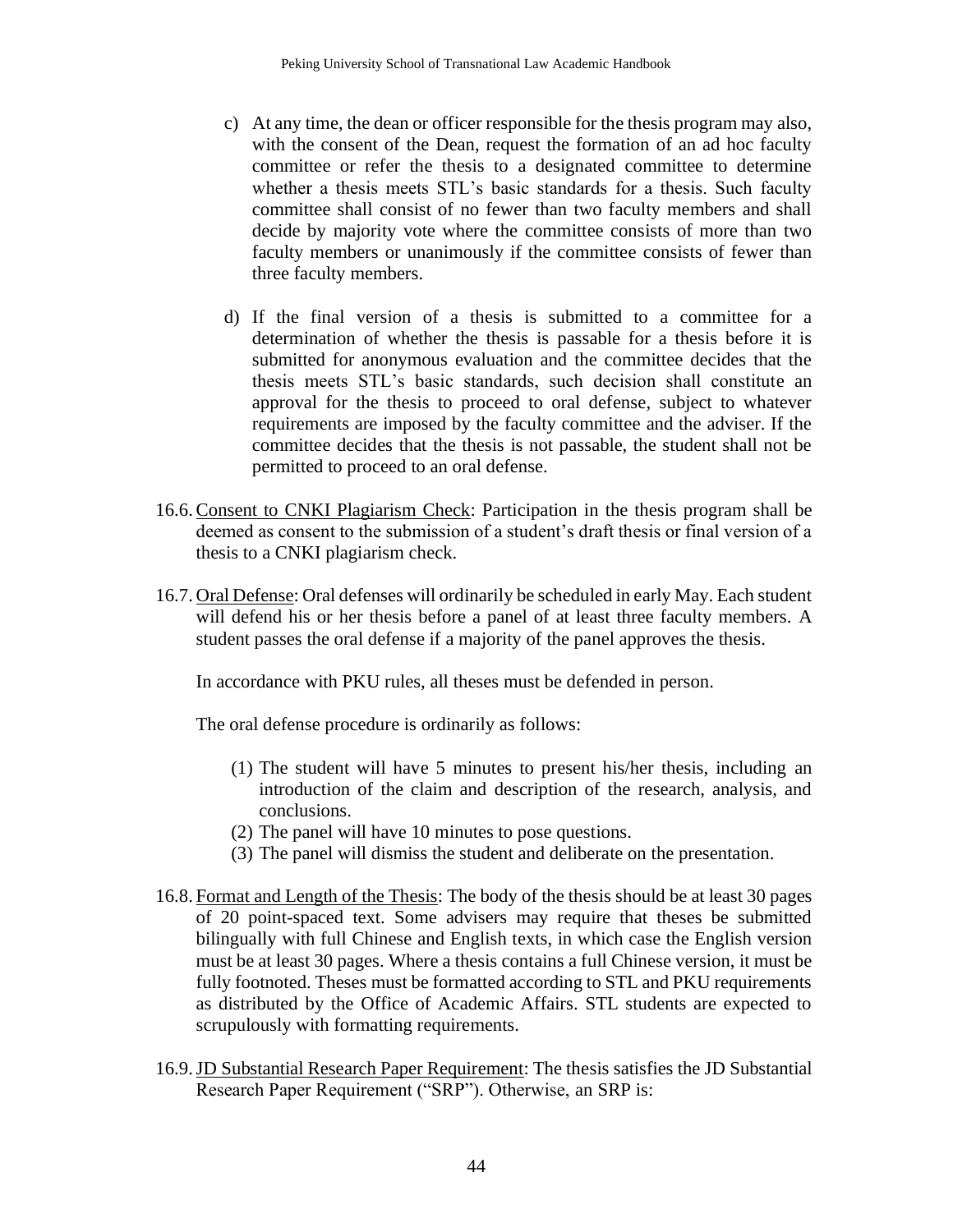- a) a careful, extensive and original treatment of a topic that has been certified in advance as appropriate for SRP designation by a full-time member of the Law School's resident faculty (or non-resident visiting or part-time faculty member approved by the dean) who also has agreed to supervise preparation of the paper;
- b) submitted by a student who has taken advantage of one or more opportunities to respond to suggestions and criticism in producing the paper; and
- c) not largely derivative of pre-existing or concurrent work undertaken for another academic degree, internship or other job, or some other project outside of the Law School (for example, a moot court or an exchange program).

An SRP is typically 40 pages in length, but revisions and opportunities to rework arguments and writing are more important than length.

A paper completed for a Law School course designated by the faculty as an advanced legal writing course may satisfy the SRP requirement if it is approved by the instructor of that course for this purpose.

A paper completed for independent study credit under the supervision of a faculty member in full-time residence at the Law School (or a non-resident part-time or visiting faculty member approved by the dean) may satisfy the SRP requirement.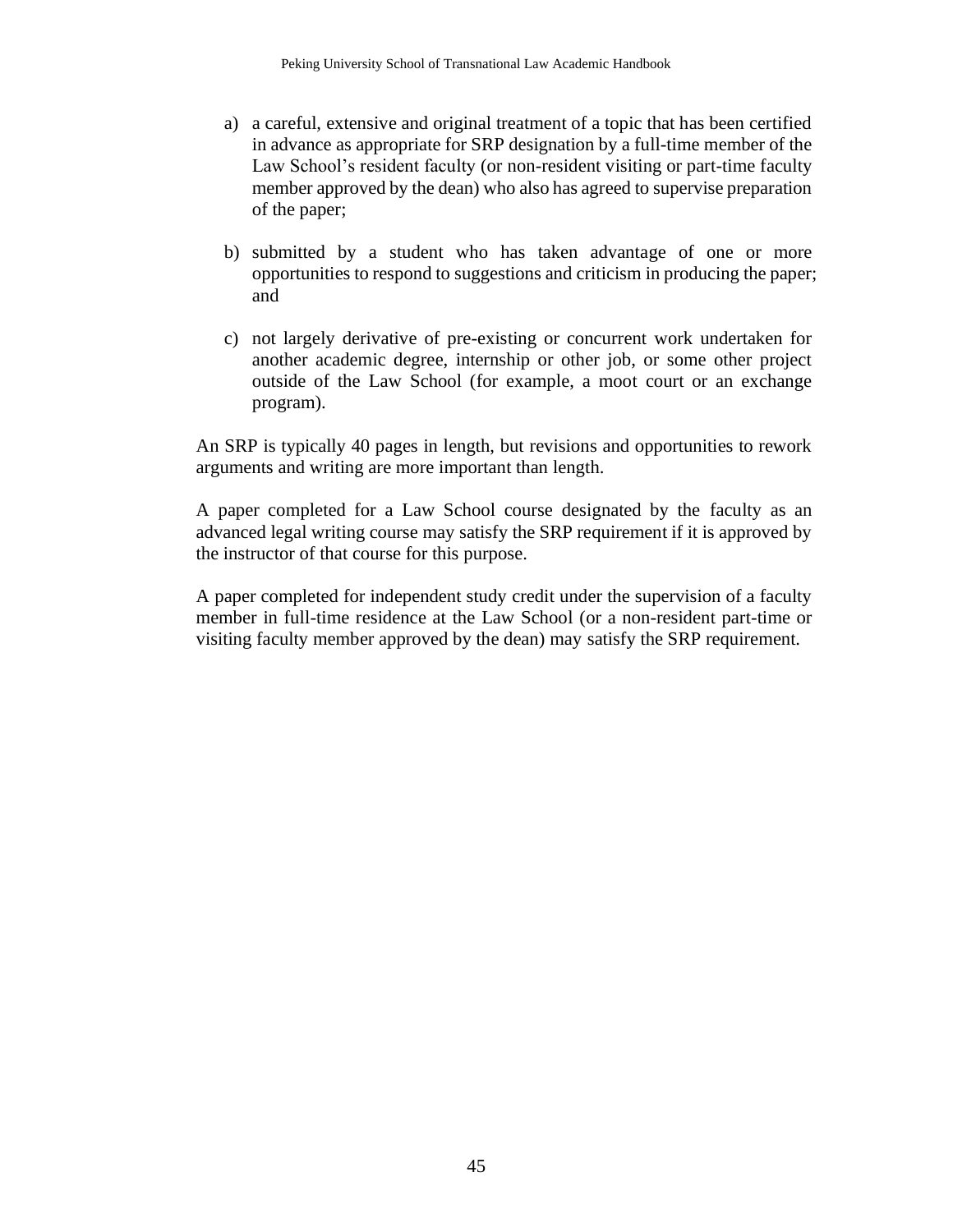# **17. Academic Integrity**

- 17.1. Honesty: As a law school, STL expects all students to abide by high standards of honesty, integrity, and professionalism in their dealings with instructors, peers, and administrators. Dishonest or dishonorable conduct may lead to disciplinary procedures.
- 17.2. Plagiarism: In line with STL's mission of training lawyers who discharge their duties with high standards of integrity, honesty, and professionalism, STL expects students to observe high standards of academic integrity and honesty. Therefore, STL students are expected to comply with the fundamental academic norm prohibiting plagiarism and all forms of academic dishonesty.

Plagiarism is the representation that the ideas, expression, or language of others is the writer's own. Plagiarism misappropriates the work or ideas of others and deceptively presents the misappropriated work or ideas, whether implicitly or explicitly, as the author's own. Plagiarism is inconsistent with academic standards that require STL students to give credit to others where needed and to distinguish between their original ideas and words from those that they borrow.

Plagiarism may arise when

- (1) the writer directly copies or translates words and expressions from another source to the writer's work without providing attribution to the source and indicating that the material is quoted,
- (2) the writer, even while providing attribution to a source, does not indicate that language or expression is quoted or paraphrased only slightly, or
- (3) the writer, even without copying words or expressions, borrows an idea without providing attribution.

The duty to avoid plagiarism exists for all work and assignments and requires attribution to whatever sources a student may use for an assignment regardless of whether the source is scholarly. Material taken from websites, for example, should receive attribution. Moreover, the duty to provide attribution exists regardless of whether the material borrowed supports background facts or sophisticated legal analysis.

17.3. **Consequences of Plagiarism: Plagiarism in a course constitutes academic dishonesty and may lead to failure of the course, loss of good standing and academic probation, temporary suspension from the law school, disqualification from exchange opportunities and academic programs, an assessment of fail on the comprehensive quality evaluation, and the use of university disciplinary procedures, which can result in expulsion or other penalties.**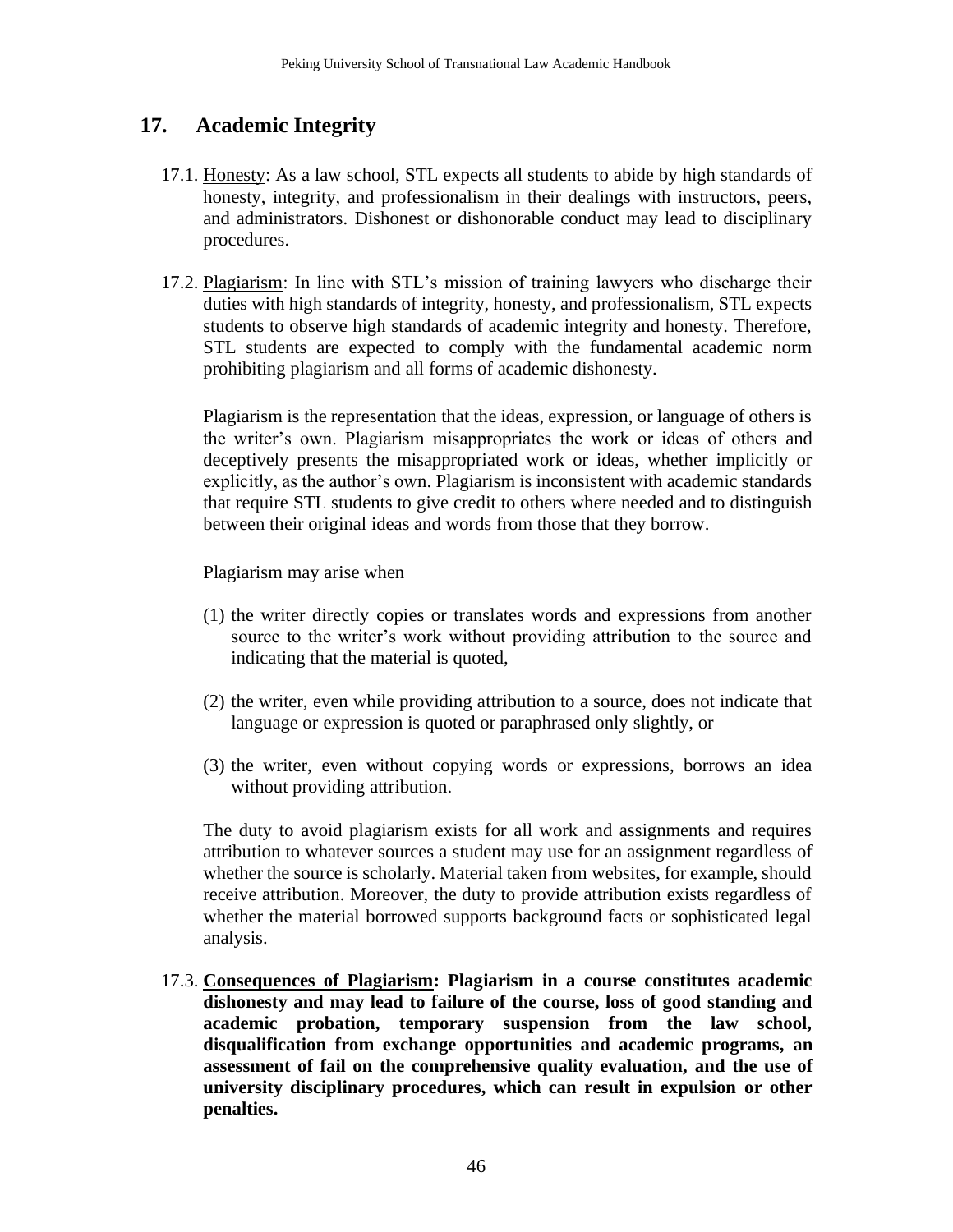**Plagiarism may also impact eligibility for employment opportunities. In the event that students authorize professional regulatory authorities by virtue of applying for bar admission or professional licenses to inquire with STL regarding their academic integrity history, STL will be obliged to accurately report on incidents of plagiarism.**

If you are unclear about what constitutes plagiarism, it is your responsibility to speak with your instructor before you submit your work. If in doubt, consult with your instructor or the Assistant Dean of Academic Affairs.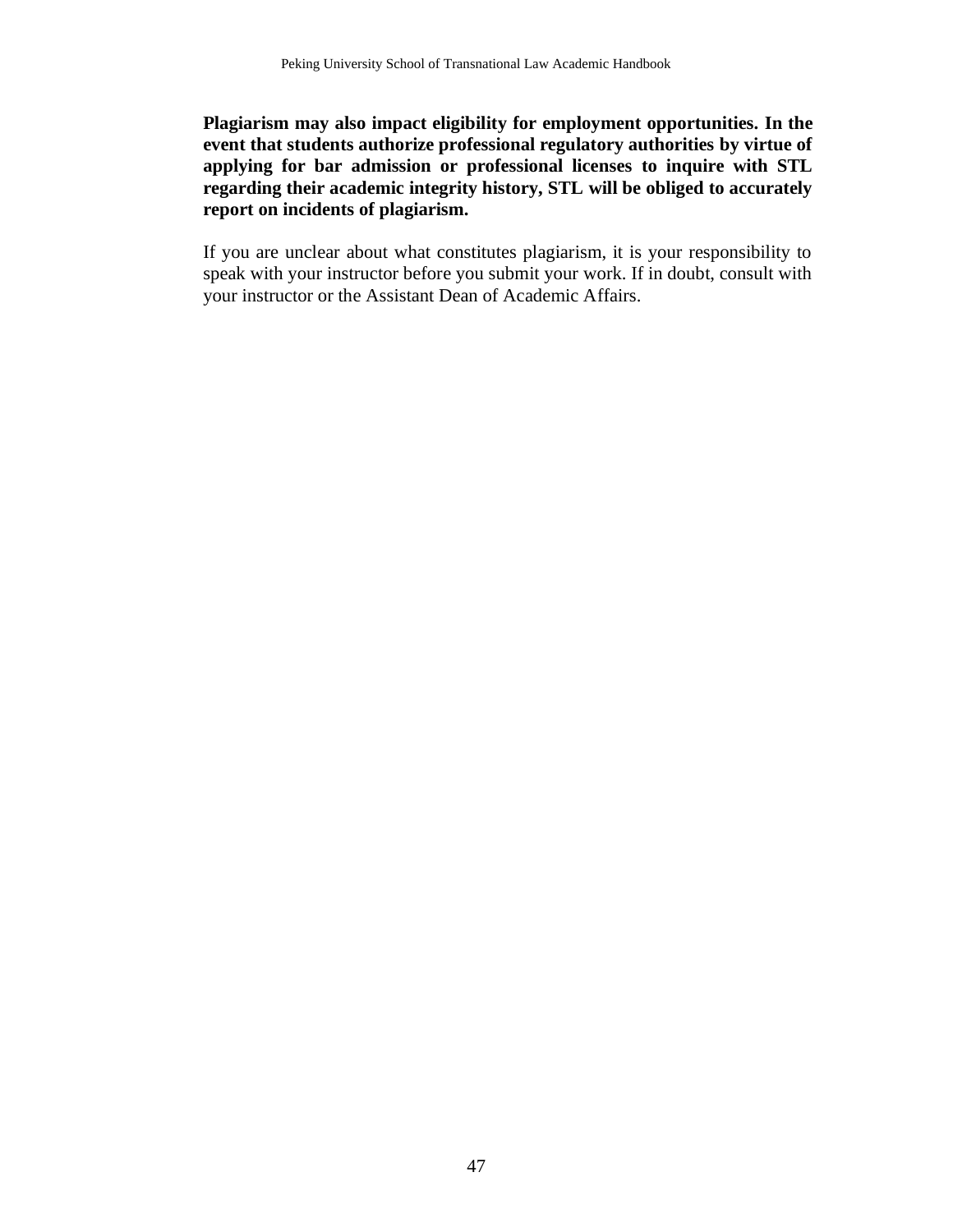## **18. Attendance, Preparation for Class, and Auditing Classes**

18.1. Attendance: Regular and punctual attendance of STL classes is required as a condition of receiving credit for a course. Ordinarily, students may miss class only with advance permission from the instructor. Excessive absences may result in a lower grade for the course, dismissal from the course, or failure of the course. In addition, no student who is enrolled in a course may miss the first class of that course unless excused in advance by the instructor.

Missing more than two classes without excuse is presumptively excessive for 1L students; missing more than ten percent of classes without excuse or more than fifteen percent of classes with or without excuse are presumptively excessive for upper-level students. Instructors are authorized to require a higher but not lower standard of attendance and to take absences from class into account in awarding grades.

Students who will not be present from a class should consult with their instructor for absences of one week or less and with the Assistant Dean of Academic Affairs for absences exceeding one week. Students who are not able to attend classes for one week or more should consult the Assistant Dean or an officer of Academic Affairs. For information on leaves of absence, consult Section 22.

- 18.2. Preparation for Class: Adequate preparation of assignments and informed participation in class discussion are expected of every student. A student's preparation for class and the quality of a student's participation in class discussion may be taken into account in determining a student's grade for a course. A persistent lack of preparation will lead to dismissal from the course.
- 18.3. Auditing: An upper-level student may audit a course with the written permission of the instructor and the Assistant Dean of Academic Affairs. First-year students may not audit courses. Auditing a course entails adherence by the student to such standards and conditions as the instructor may prescribe, except that the student is not required to submit papers or to take a final examination and is not graded.

A student may take a course for credit that he or she previously audited for fewer than five weeks.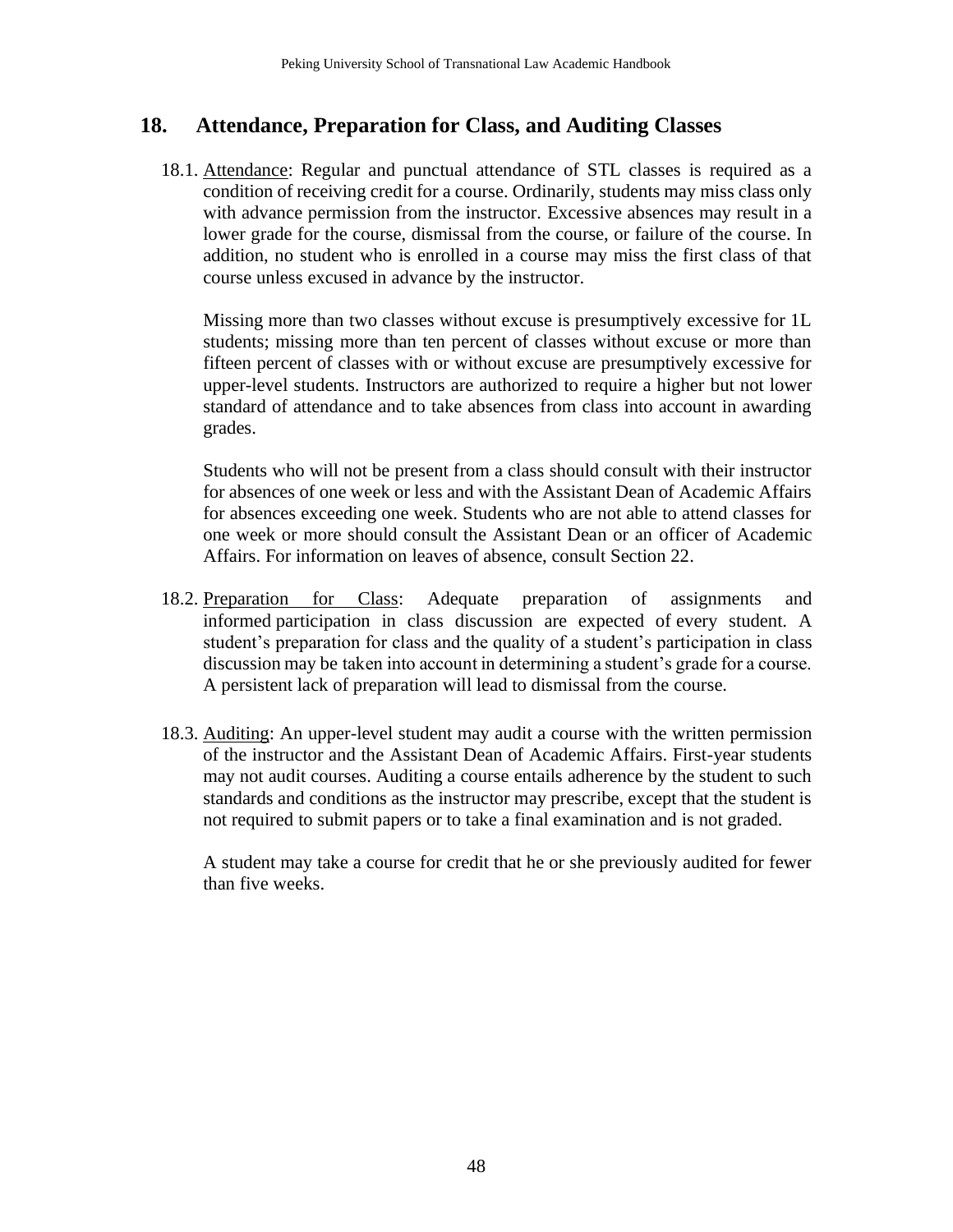## **19. Limitations on Student Employment and Internships**

19.1. Limitations on Student Employment and Internships: JD/JM students may not accept employment or internships during periods of residency that interfere with the obligations of the full-time study of law.

First and second-year JD/JM students may not accept employment or internships of any kind. No third or fourth-year J.D./J.M. student who is in residence and enrolled full-time may accept employment or internships of any kind that exceed 20 hours per week.

19.2. International Students: LLM students may not during periods of residency accept employment or internships of any kind that exceed 20 hours per week without advance approval from the Dean or his or her designee.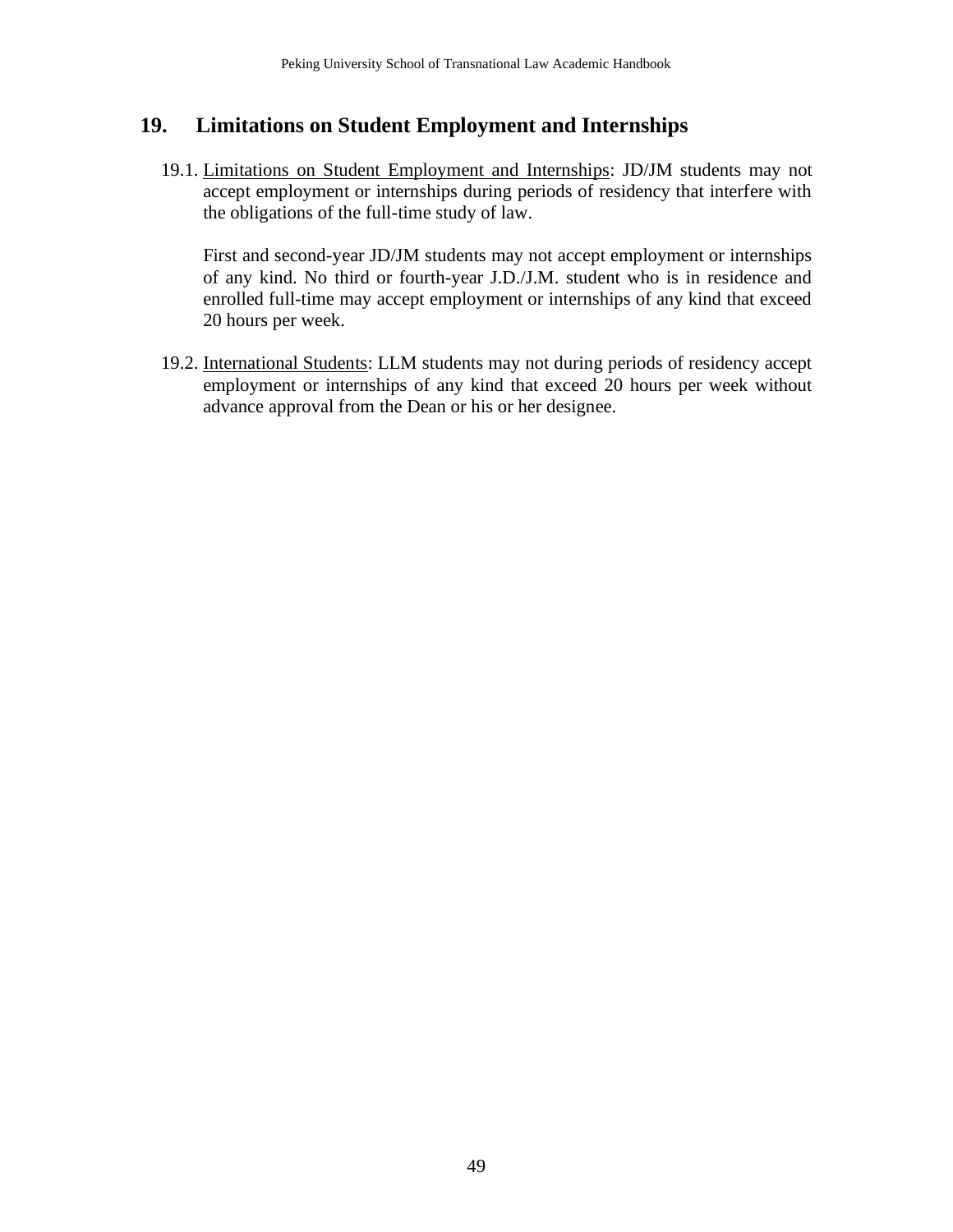## **20. Good Standing and Academic Probation**

20.1. Good Standing: In order to remain in good academic standing, an upper-level student or LLM student must (i) maintain a cumulative grade point average of  $C<sub>+</sub>$ or higher, (ii) achieve a grade point average of  $C<sub>+</sub>$  or higher in every quarter in which the student is enrolled full-time, and (iii) not receive a grade of C or lower in more than forty percent of the maximum credits in any single quarter.

In order for a first-year student to remain in good academic standing, the student must (i) maintain a cumulative grade point average of C or higher and (ii) not receive a grade of C- or lower in any course.

In order to remain in good academic standing, all students must abide by STL's academic integrity rules and the high standards of integrity, honesty, and ethical conduct required by the profession of law.

20.2. Academic Probation: The Office of Academic Affairs will notify the Dean and student of any student's failure to maintain good academic standing. A student who falls out of good academic standing shall be placed on academic probation according to terms and conditions set by the Faculty Academic Standing Committee if the student's conditional continuation in law school seems likely in the Committee's opinion to result in the student regaining good academic standing.

The Faculty Academic Standing Committee shall refer to the Dean for PKUSZ processing any student the Committee deems ineligible for conditional continuation in law school and any student who fails to regain academic standing according to terms or conditions established by the Committee.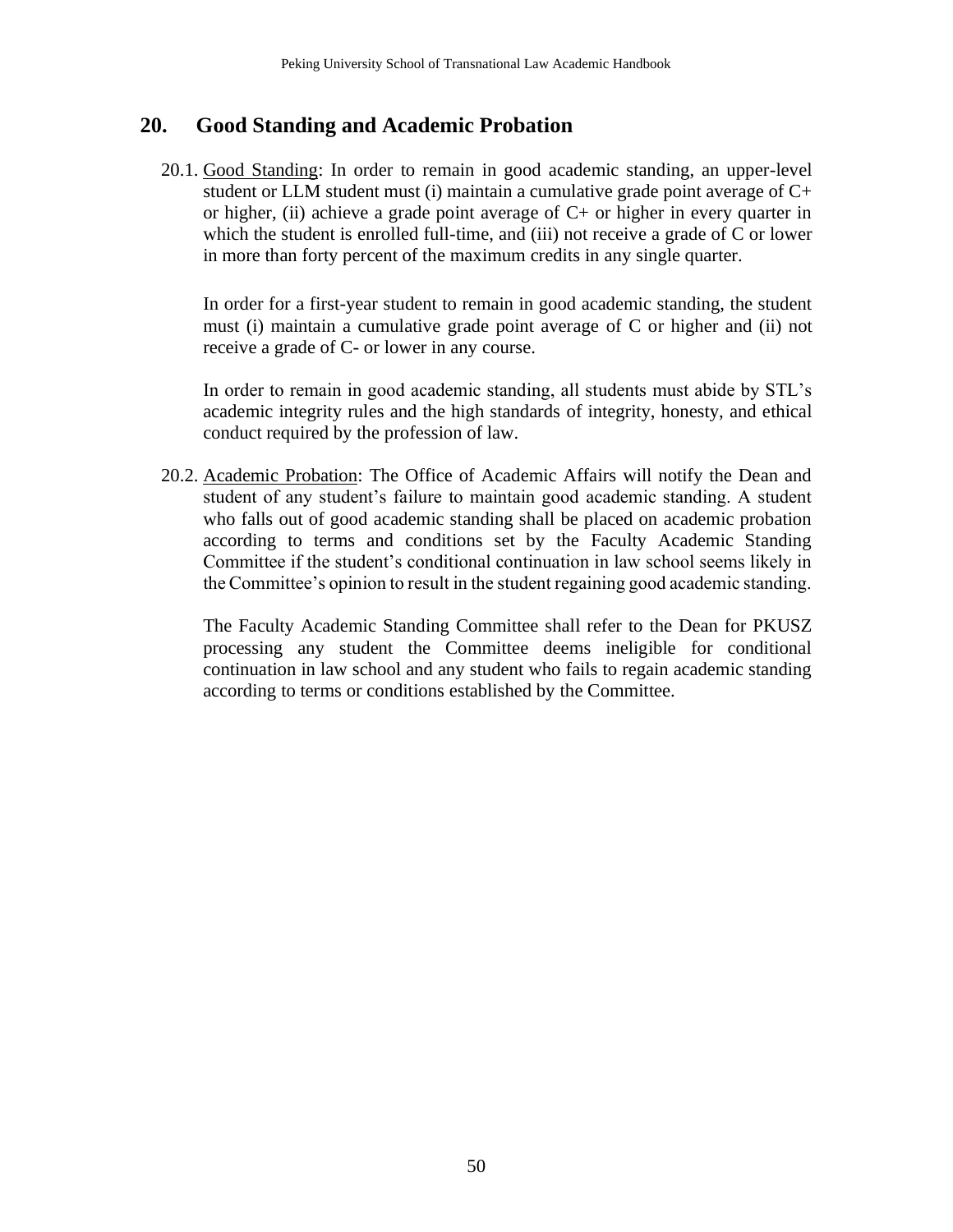## **21. Graduation Departure Procedures and Commencement**

- 21.1. Graduation Departure Procedure: Graduating students must comply with PKUSZ and PKU university procedures for leaving the university and collecting their graduation certificates. Leaving procedures require (1) completing the requirements for the School Leaver's form (离校转单) and (2) submitting the Red Student Book (学生证). Students will receive detailed instructions from PKUSZ or STL prior to their graduation.
- 21.2. Commencement: The date of STL's commencement will be announced by the Office of Student Affairs in the spring of the year of that commencement. A PKUSZ campus-wide commencement and a PKU Beijing university-wide commencement ceremony are also held in early July. Graduating students may attend one or all ceremonies.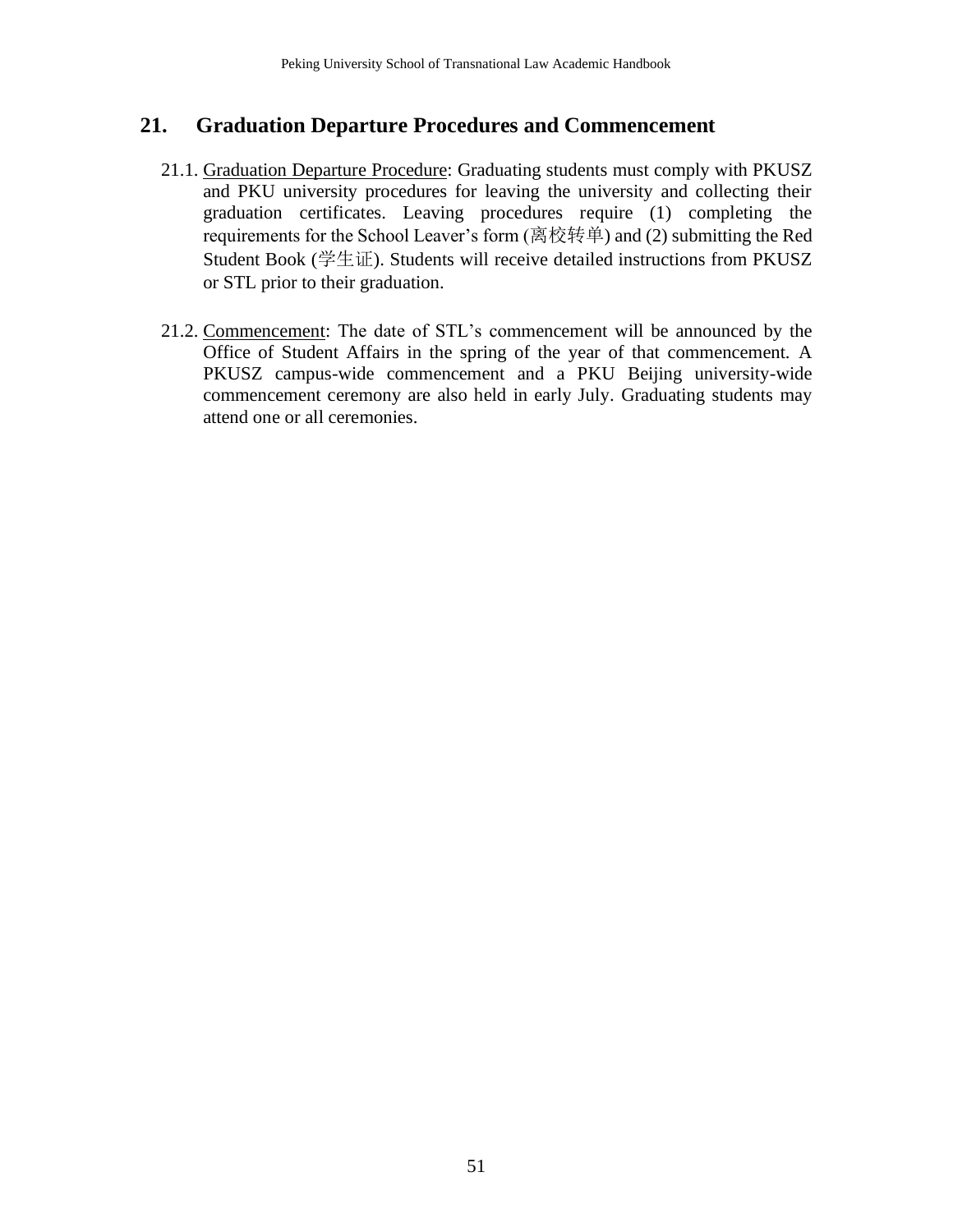# **22. Extended Leaves of Absence**

- 22.1. Extended Leaves of Absence: This Section pertains to JD/JM and LLM students who must take extended leaves of absence from STL of more than one month. Section 18 pertains to attendance in courses for students who are not leave. Students who take extended leaves of absence cannot register in or remain registered in course during the leave period.
- 22.2. Consultation with Academic Affairs Before Departing for Leaves of Absence: Students seeking an extended leave of absence for any reason must consult with the Assistant Dean or an officer of Academic Affairs prior to their departure and complete the leave application procedure with supporting documentation as advised by the Office of Academic Affairs.

Students who depart STL without obtaining authorization may face serious consequences, including involuntary dismissal from PKU.

- 22.3. Timely Submission of Leave Application: With the exception of leave applications for medical reasons, leave applications of more than one month or more than one third of a semester  $(\n \# \n 2)$  should be submitted before or within the first week of a semester. Leave applications submitted after the semester begins might not be approved by PKU. Non-medical leaves may be authorized by PKU on limited grounds. To apply for leave, students must download application materials from the PKU portal and submit to the Office of Academic Affairs with supporting documentation.
- 22.4. Medical Leaves: Medical leaves of more than one month or more than one third of a semester must be approved by PKUSZ. Such medical leaves must be supported by documentation from one of the following medical institutes: (1) the Peking University Shenzhen Hospital (北京大学深圳医院), (2) the Peking University Campus Hospital (北京大学校医院), and (3) the Shenzhen Xili People's Hospital (深圳西丽人民医院). Documentation from other institutions will not be accepted by PKUSZ.
- 22.5. Automatic Extension of Study Program: Leaves of absence of more than one month or more than one third of a semester will automatically extend a student's academic program by one semester.
- 22.6. Returning from Leave: Students returning from medical or non-medical leave of one month or more must report to an officer of Academic Affairs upon their return to campus.
- 22.7. Nullification of Grades for Students on Leave for More Than One Month: Students who take official leave for more than one month during a semester will not be able to earn credits during the entire semester in which the leave takes place even if the leave begins after the first quarter of the semester.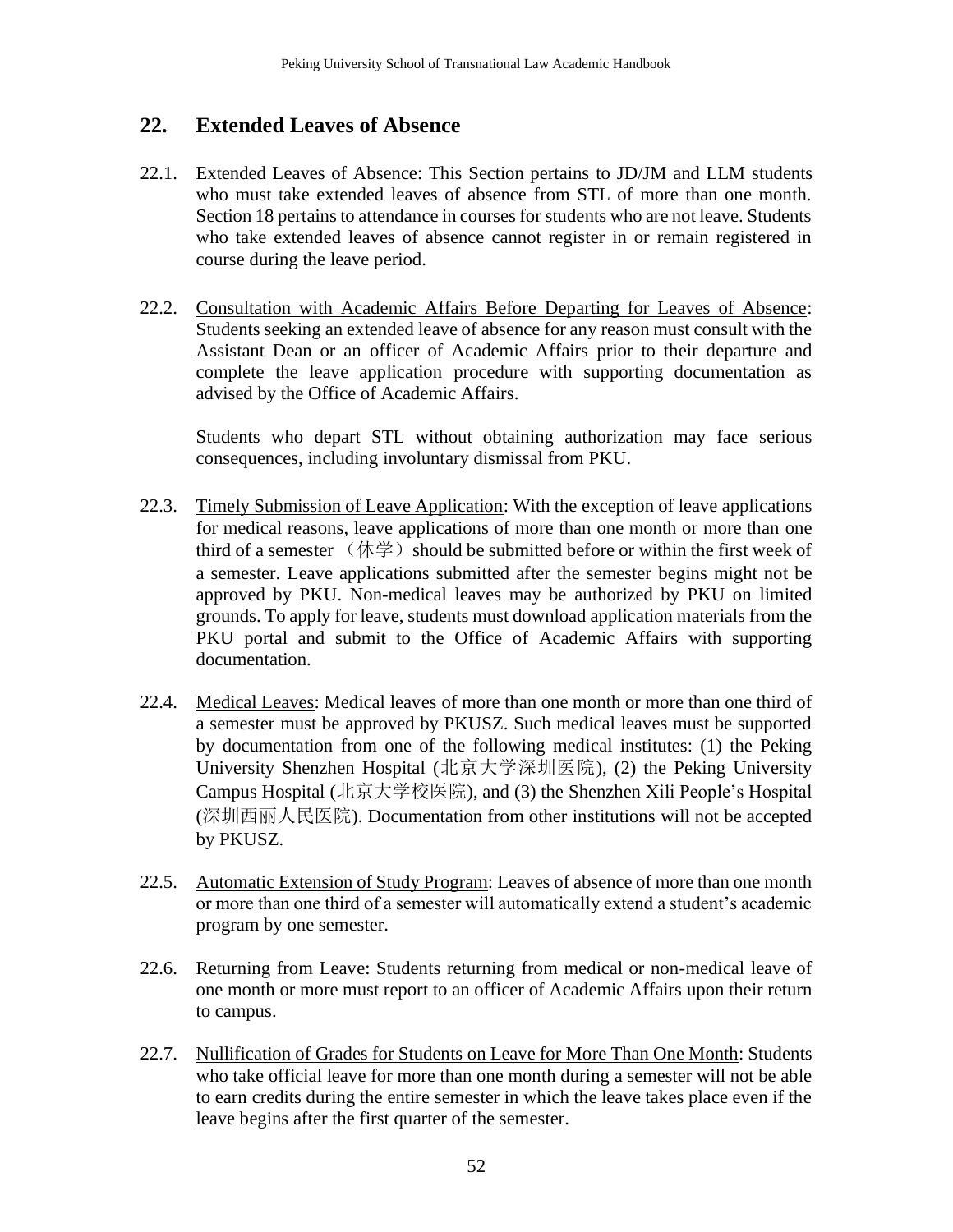22.8. Maximum Duration of Leave: The maximum duration of a medical leave is one year. The maximum duration of leave for reasons of starting a business is two years. The maximum duration of leaves of absences for other non-medical reasons is one year. The total study time for all STL students, including leaves, is five years.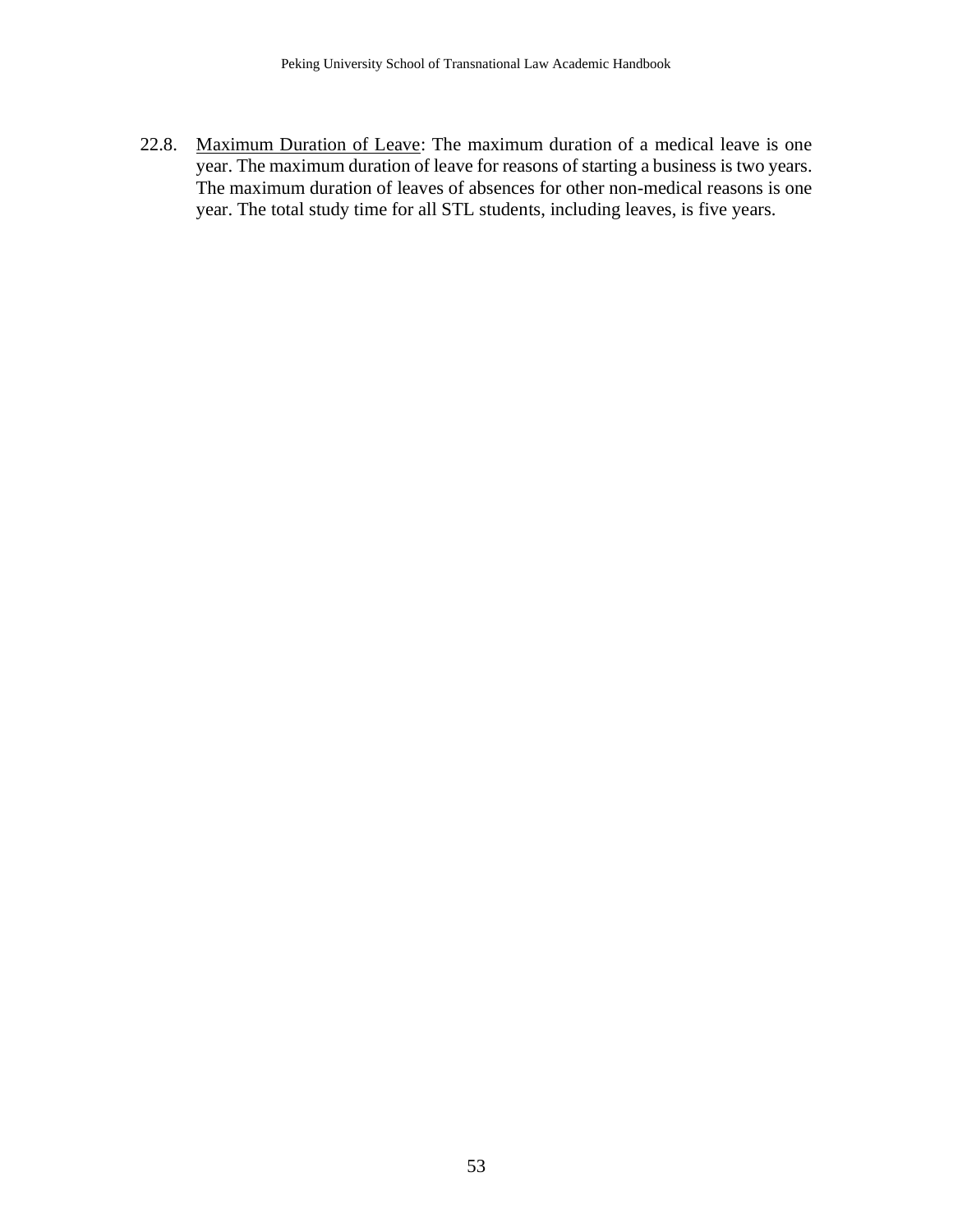# **23. Transcripts and Certifications including Certifications for Alumni**

- 23.1. Transcripts: Students and alumni may print transcripts, certificates of enrollment, copies of graduation certificates, and copies of diplomas through a self-service machine for a small fee on the ground floor of the PKUSZ campus administration building (Building H). Students generally may not print documents through the self-service machine during the first two weeks of each semester during PKUSZ registration periods. Transcripts and certificates from the self-service machine will be printed in color and contain QR codes for purposes of authentication.
- 23.2. Certifications for Alumni: Alumni who seek certifications including bar certifications, statements regarding the JD program, and the like may contact the Office of Academic Affairs at [academics@stl.pku.edu.cn.](mailto:academics@stl.pku.edu.cn)
- 23.3. Safeguarding Certificates: Students may print documents from the self-service machine using their PKU portal username and passwords. After graduating, students cannot use their PKU portal username and password to print documents. Instead, alumni must use their graduation certificate serial number (毕业证书编号) to print documents. Students and alumni are advised to make copies of and safeguard their graduation documents.
- 23.4. Certifications for Exchanges and Year-Long Visits: Students who require documents in support of their exchange applications, including English language certifications and tuition exemption letters should contact the Office of International and Graduate Programs.
- 23.5. Other Certifications and Letters: Students who require other written certifications from STL, including written letters of enrollment, letters in support of visa applications, or foreign bar certifications, may contact the Office of Academic Affairs. Please allow for two to four business days for preparation of the certification or letter.
- 23.6. Mailing Fees: Students or alumni who request transcripts or certifications or other documents to be mailed or couriered by STL must shoulder the expense of mailing and provide reimbursement by wire transfer or other available means as stated by the Office of Academic Affairs.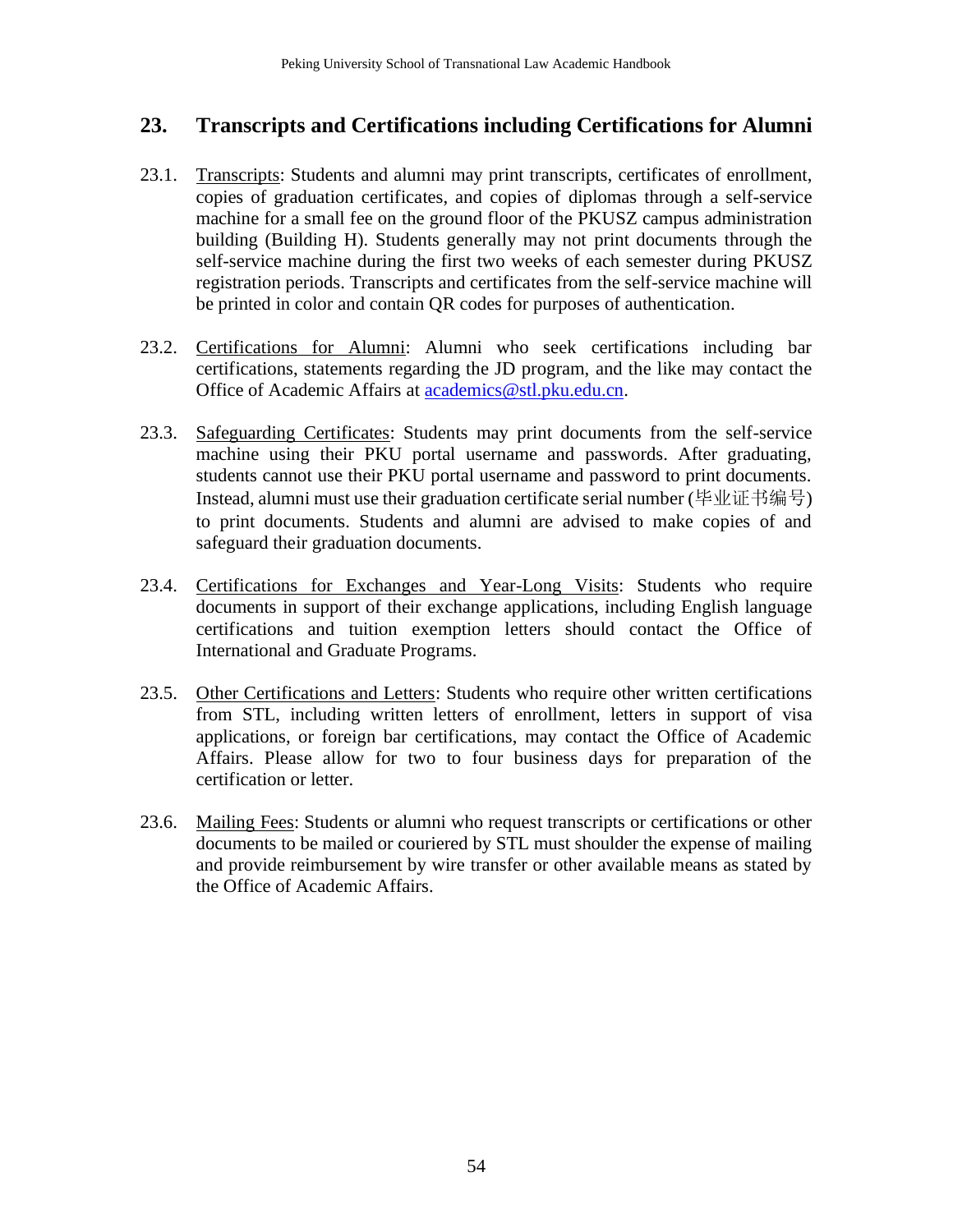# **24. Foreign Visitation Declarations (**出访手续**)**

- 24.1. When Foreign Visitation Declarations Are Necessary: Students must apply for Foreign Visitation Declarations from STL and PKUSZ for travel outside Mainland China under the following circumstances that follow below. **Under PKU rules and procedures, students who do not timely apply for authorization may face severe consequences, including involuntary dismissal from PKU.** 
	- 24.1.1. All students traveling outside Mainland China during their academic programs for official travel must apply for Foreign Visitation Declaration (出访手续). Official travel includes exchanges and visits, participation in other co-curricular programs, moot court travel, and externships and internships.
	- 24.1.2. All students whose departure dates follow the campus registration dates must first register before their departures.
	- 24.1.3. All students whose departure dates precede the campus registration dates must apply for Foreign Visitation Declaration first and then register with the Office of Academic Affairs and PKUSZ upon their return.
- 24.2. Extending Overseas Visits: Students who extend their overseas sojourns beyond the date of their original Foreign Visitation Declaration must apply for a new Foreign Visitation Declaration or risk involuntary dismissal from PKU.
- 24.3. Foreign Visitation Declarations During the Final Quarter: Students who apply for Foreign Visitation Declarations during the final quarter of their programs will need to sign a PKU waiver.
- 24.4. Foreign Visitation Declarations and Graduation Dates: Students who apply for Foreign Visitation Declarations that extend beyond their expected graduation dates will need to apply for and receive approval for a study extension before commencing overseas travel.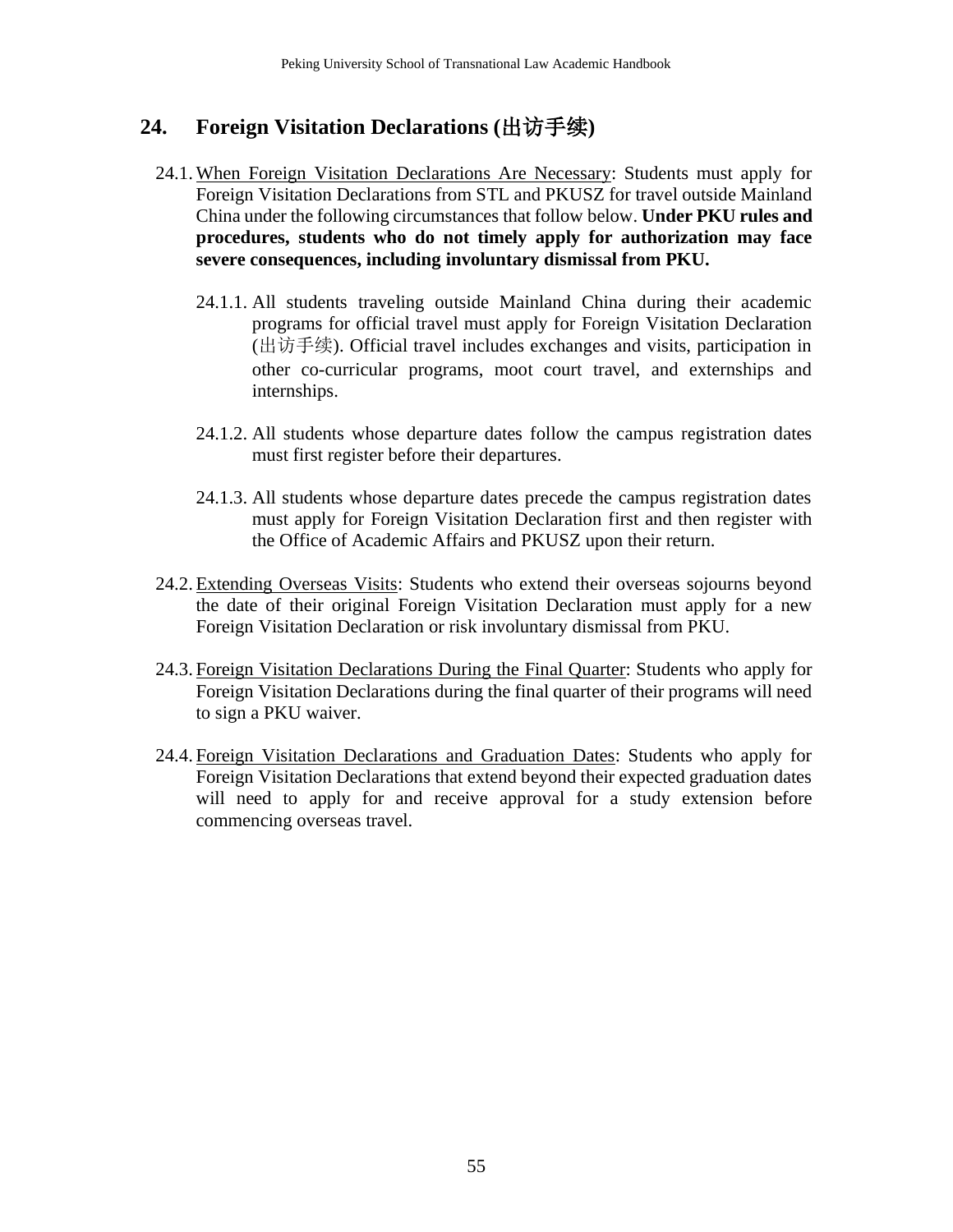## **25. Exchange Programs**

- 25.1. Eligibility: JD/JM students may apply to participate in exchanges during their third or fourth years. Students must be in good standing at the time they apply for an exchange.
- 25.2. Authorization for Exchanges: Students applying for an exchange, whether through an STL exchange program or through a PKU exchange program, must obtain authorization from STL through the Office of International and Graduate Programs. The Office of International and Graduate Programs will disseminate authorization requirements for PKU and STL exchanges. Students seeking to apply for an exchange must strictly comply with these requirements or may be disqualified from consideration for authorization. Failure to follow requirements may also result in lower priority for consideration for exchanges.
- 25.3. Authorization for PKU Exchange Institutions: Students applying for an exchange through a PKU exchange program must receive approval of their choice of PKU exchange from the Office of International and Graduate Programs. Students departing for PKU exchange programs that are not approved by STL may not transfer credit for the exchange and may be denied Foreign Visitation Declaration by STL.
- 25.4. Good Standing and Exchanges: Good standing is required to apply for a PKU or STL exchange. The Office of Academic Affairs will certify if applicants for exchanges are in good standing at the time they apply to the Office of International and Graduate Programs.
- 25.5. Foreign Visitation Declaration (出访手续): Students traveling abroad for an exchange must obtain a Foreign Visitation Declaration from STL and PKUSZ. Students who do not do so prior to departure risk involuntary dismissal from PKU. STL will not process transfer credits for students who depart for an exchange without Foreign Visitation Declaration.
- 25.6. English Language Certifications: For STL exchanges, students may obtain standard certifications of English-language proficiency from the Office of International and Graduate Programs. For PKU exchanges, students are responsible for fulfilling language certification requirements of host schools, which may include providing IELTS and TOEFL qualifications.
- 25.7. Transfer Credit: The maximum number of credits that may be transferred from one or more authorized exchanges is, for exchanges beginning in the 2019-2020 academic year, 25 STL credits. For exchanges that occurred prior to the 2019-2020 academic year, the maximum number of credits that may be transferred is 18.

For year-long visits to ABA-approved law schools as described in Section 26, the maximum number of transfer credits will be determined by STL's policy pertaining to such visits. The transfer of credits is contingent on STL approval of the credit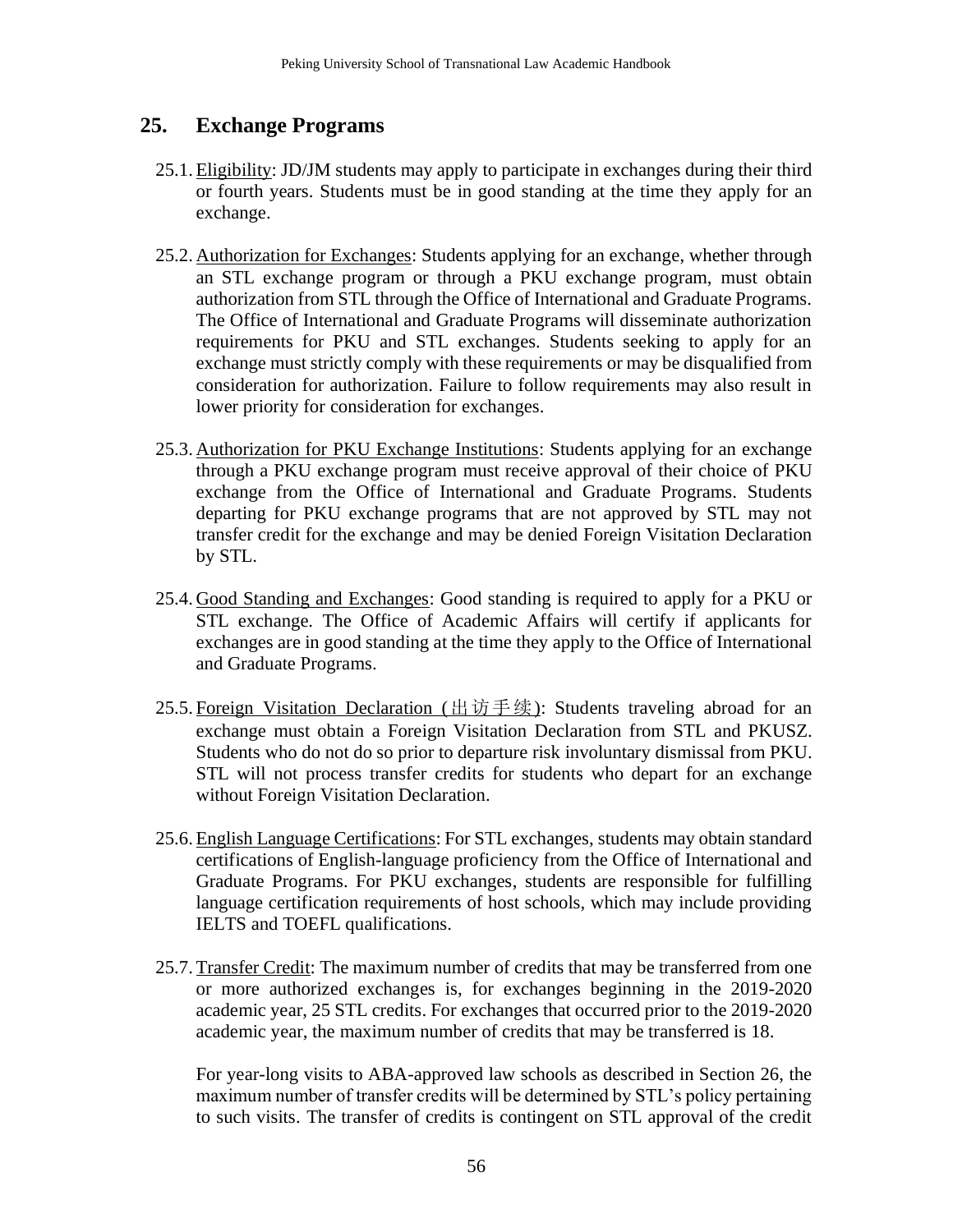proposed to be transferred. Any credits transferred will be entered as pass/fail credits on student records.

#### **Because of the time needed to process transfer credits, students may not transfer credits from exchanges if the exchange occurs during the semester in which they will graduate.**

It is the responsibility of students to timely provide their unofficial transcripts, other requested documents, and official transcripts, as soon as they are available, to the Office of International and Graduate Programs. Processing transfer credits generally takes several weeks.

25.8. Good Conduct Before and After Exchange: Students are expected to comply with STL good standing and academic integrity rules before and during a scheduled exchange and with the rules and policies of their host schools during an exchange.

Students who do not comply with STL good standing and academic integrity rules may be barred from the exchange or lose the option of transferring credit from an exchange.

Students who do not comply with their host schools' rules and policies while on exchange may also lose the option of transferring credit from an exchange.

25.9. Summer Programs: STL does not transfer credit from summer law or other summer programs in or outside China.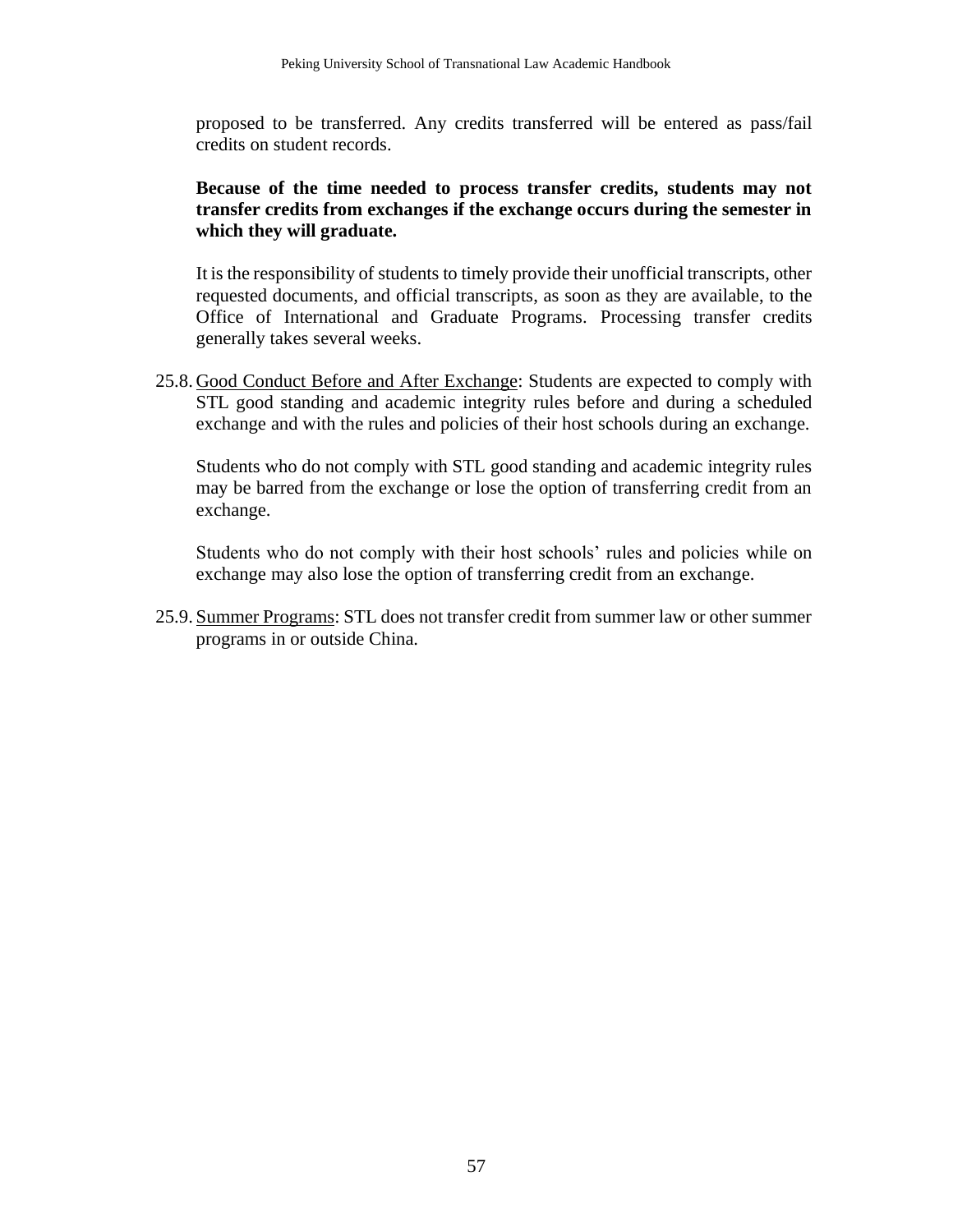# **26. Year-Long Visits to ABA-Approved Law Schools**

- 26.1. STL JD/JM students may apply for admission as visiting JD students at an American Bar Association ("ABA")-approved law school. STL students must first obtain STL authorization for a year-long visit. STL may make special arrangements with ABA-approved law schools to admit STL LLB and non-LLB students as visiting JD students. For information on special arrangements, consult the Office of International and Graduate Programs.
- 26.2.Bar Exam Eligibility: STL students who undertake year-long visits in order to be eligible to take the bar examination in a jurisdiction in the United States or elsewhere are personally responsible for determining whether the courses in which they enroll and credits they earn are sufficient to meet the requirements for bar exam eligibility in the intended jurisdiction.

Students are also responsible for taking all procedural steps (such as advance registration and appropriate credential evaluation of a first degree in law) necessary for eligibility. Students should consult the rules and web site of the intended jurisdiction or communicate with the relevant authority as necessary.

Students may not rely on summaries of bar exam requirements provided by STL or an ABA-approved law school. These are intended to be helpful resources but are not authoritative.

- 26.3. Eligibility for Visit: Students must consult with the Assistant Dean for Academic Affairs with respect to (1) the application process and their eligibility for year-long visits to STL partner schools and/or (2) whether or not they will receive approval for a year-long visit to another ABA-approved law school to which they hope to apply independently. The number of STL students who undertake year-long visits may be limited by STL and PKUSZ policy.
- 26.4. Students may undertake a year-long visit to an ABA-approved law school during their third or fourth year at STL, if approved. Students are responsible for completing any required STL courses they may miss while abroad at some other time during which the courses are regularly scheduled.
- 26.5. Students paying tuition to an ABA-approved law school during a year-long visit remain required to pay STL tuition for the same year.
- 26.6. Students may not receive credit toward their STL degrees for more than one full academic year of exchange programs or academic visits abroad. So, for example, although students might undertake as part of their STL program (1) both a onesemester exchange and a one-semester visit, or (2) two one-semester exchanges, or (3) a year-long visit to an ABA-approved law school, students may not combine for credit both a year-long visit and one-semester exchange as part of their STL program.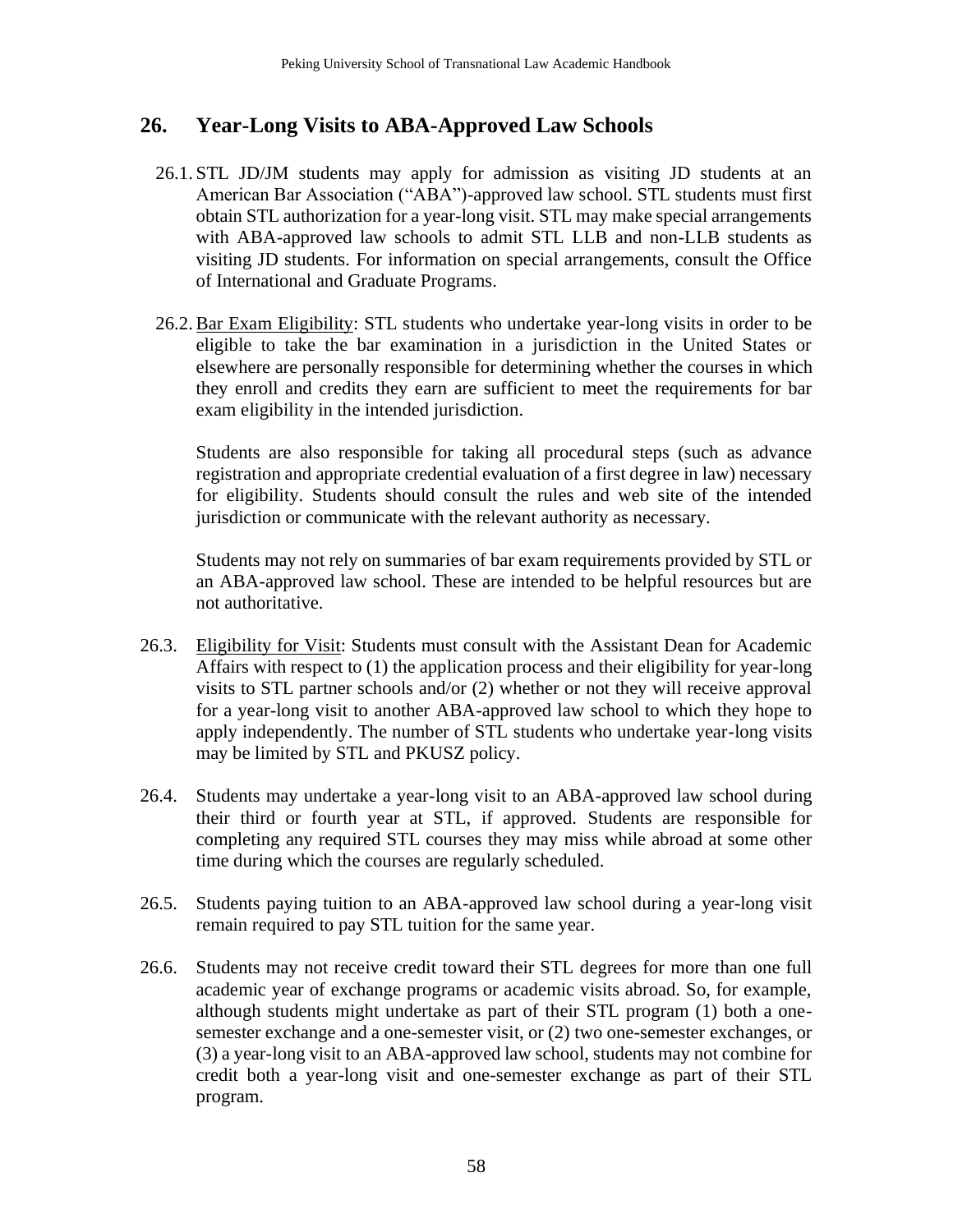- 26.7. None of the year-long visits that occurs at an STL partner school or at another ABAapproved law school currently is part of a Ministry of Education-authorized dual degree program. So, if an STL student applies for and is admitted as an LLM degree candidate at an ABA-approved law school, the LLM degree will not be recognized by the MOE. This may or may not affect employer recognition of the degree depending on the employer. (The MOE's dual degree program requirement for enrolled PKU students does not affect STL graduates who obtain a foreign LLM).
- 26.8. Students traveling abroad for a year-long visit must apply for Foreign Visitation Declaration (出访手续). See Section 24 on Foreign Visitation Declarations.
- 26.9. Students applying for Foreign Visitation Declaration in excess of 180 days must complete PKUSZ Departure procedures. Note that non-LLB students arranging a year-long visit during their third year at STL likely still will need to complete required STL courses during one quarter in residence either during Q4 of their third year or during their fourth year, depending on the scheduling and availability of the required courses.
- 26.10. Students arranging year-long visits to an ABA-approved law school during their fourth year (or LLB students admitted before 2017 arranging a year-long visit during their third year), should consult with Academic Affairs about (1) appearing for thesis oral defense and (2) scheduling an official graduation photograph.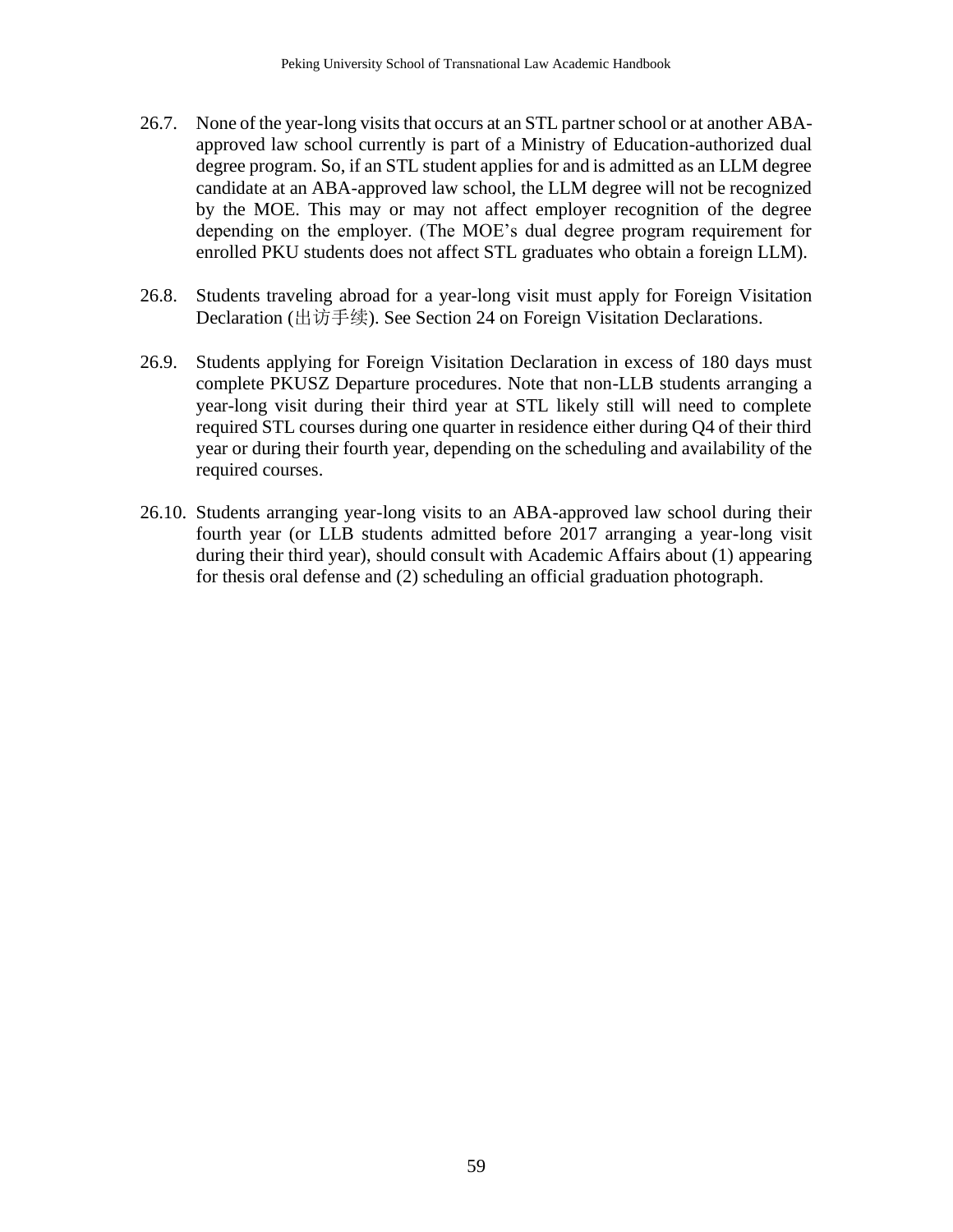# **27. Externships**

27.1. Externships: To provide students meaningful opportunities to learn about the practice of law, develop skills, and professionalism, STL offers an externship program. The externship program provides students with approved placements for experiential learning.

An externship is a work placement that also serves as an experiential learning opportunity on the practice of law and the legal profession. Externship work placements must be supervised by one or more experienced lawyers and are approved in advance by STL as eligible for academic credit. Eligible externships include domestic and foreign or international placements in government, nongovernmental organizations, public interest organizations, and institutes.

Previous externship placements have included placements in the International Center for the Settlement of Investment Disputes ("ICSID"), the United Nations Commission on International Trade Law ("UNCITRAL"), the United Nations High Commissioner for Refugees ("UNHCR"), the Supreme People's Court, the First Circuit of the Supreme People's Court, the Qianhai Court, the Futian People's District Court, the Longhua People's District Court, the United States District Court for the District for Vermont, China International Economic and Trade Arbitration Commission ("CIETAC"), Shenzhen International Arbitration Center ("SCIA") and others.

27.2. Eligibility: Only students in good standing may apply for externships. Only 3L students and above may participate in an externship during the academic year. 3L students must have completed all required JD and JM courses before undertaking a full-time externship. 1L and 2L students may participate in externships during the summer and spring festival breaks only.

Students who have previously failed to complete an externship without good cause may no longer receive externship credit.

Students may withdraw from an externship with approval of the Director of Externships or, in the case of faculty-supervised externships, the faculty supervisor.

Only placements in non-profit institutions or organizations may qualify as an externship. Hence, law firm internships do not qualify for externship credit.

LLM students may undertake eligible externships for academic credit, but the maximum number of externship credits that can be awarded to LLM students is 3.

27.3. Application: Externships must be a minimum of six weeks full-time or three months part-time. Students may apply for externships by writing to the Director of Externships or according to the requirements posted for each approved placement by the Office of Academic Affairs or a faculty supervisor.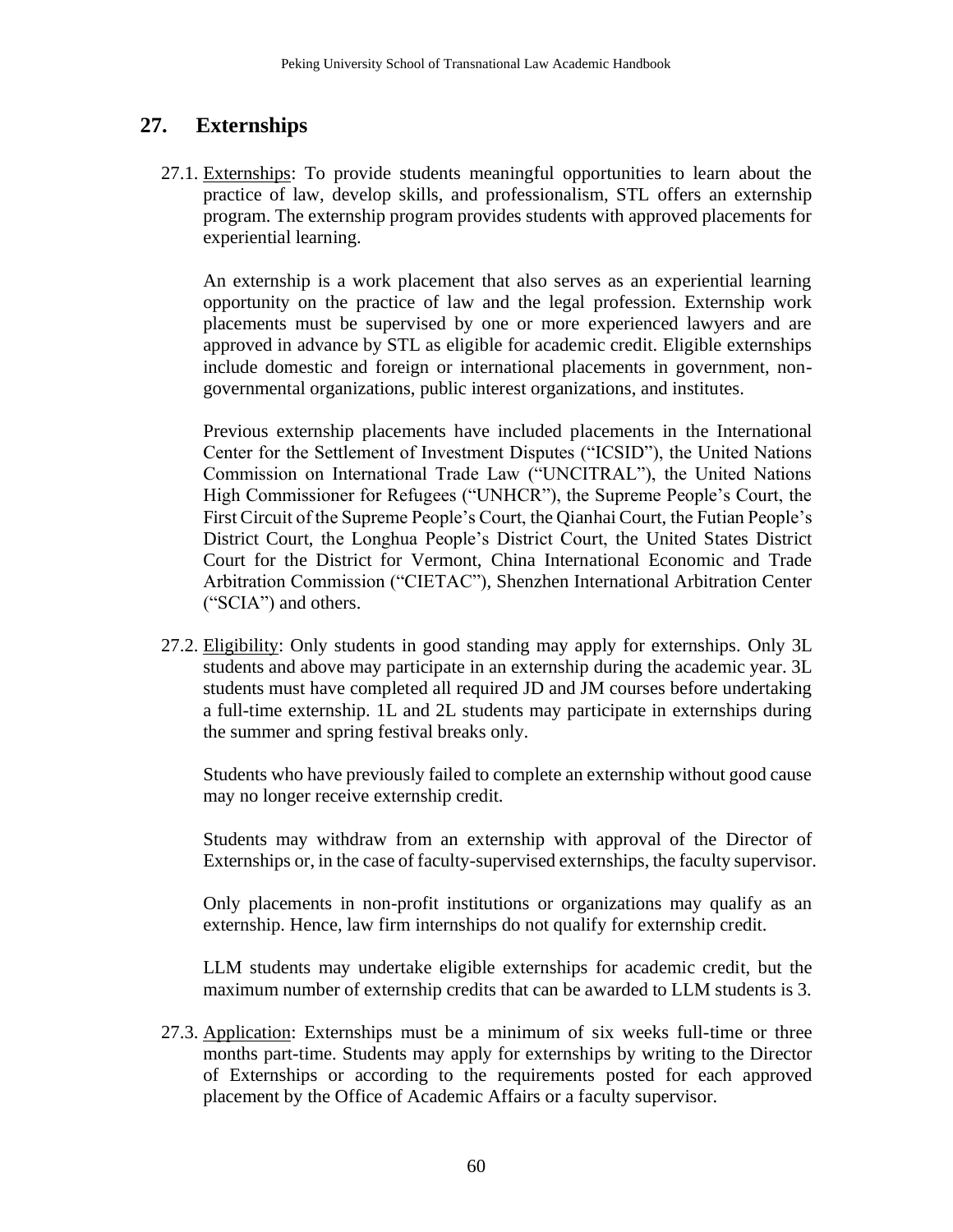#### **Students may also propose externships to the Director of Externships before the externship commences.**

- 27.4. Length of Externships: Externships must be a minimum of six weeks full-time or three months part-time. From Summer 2021, eight-week externships will be awarded 3 credits only.
- 27.5. Requirements: To promote reflection, learning, and professional development, students in externship placements must prepare at minimum a (1) statement of their goals, (2) a mid-placement report, and (3) a minimum 2,500-word externship paper after the conclusion of their externship. Students are also required to submit (4) a certification or letter from their placement confirming that they completed a placement and indicating the dates of that internship and (5) an evaluation from their supervisor at the placement. The written submissions must be submitted within two weeks from the start date of the externship, the mid-day of the externship and the end date of the externship.
- 27.6. Quarterly Credit Cap and Maximum Pass/Fail Credits: Externships count towards the quarterly credit cap. Externships count towards the maximum number of pass/fail credits, which is 16.
- 27.7. Entry of Externship Credits: Externship credits will be awarded during the fall semester prior to a student's graduation.
- 27.8. Reimbursements and Remuneration from Externship Placements: Students in externships may be reimbursed by their placements for incidental expenses associated with the externship such as transportation or meals.
- 27.9. Foreign Visitation Declaration (出访手续): Students traveling outside Mainland China for an externship must obtain Foreign Visitation Declaration from STL and PKUSZ. Students traveling abroad on an externship with funding from the STL Public Interest Law Foundation will not receive their Public Interest Law Foundation Award if they did not successfully apply for Foreign Visitation Declaration.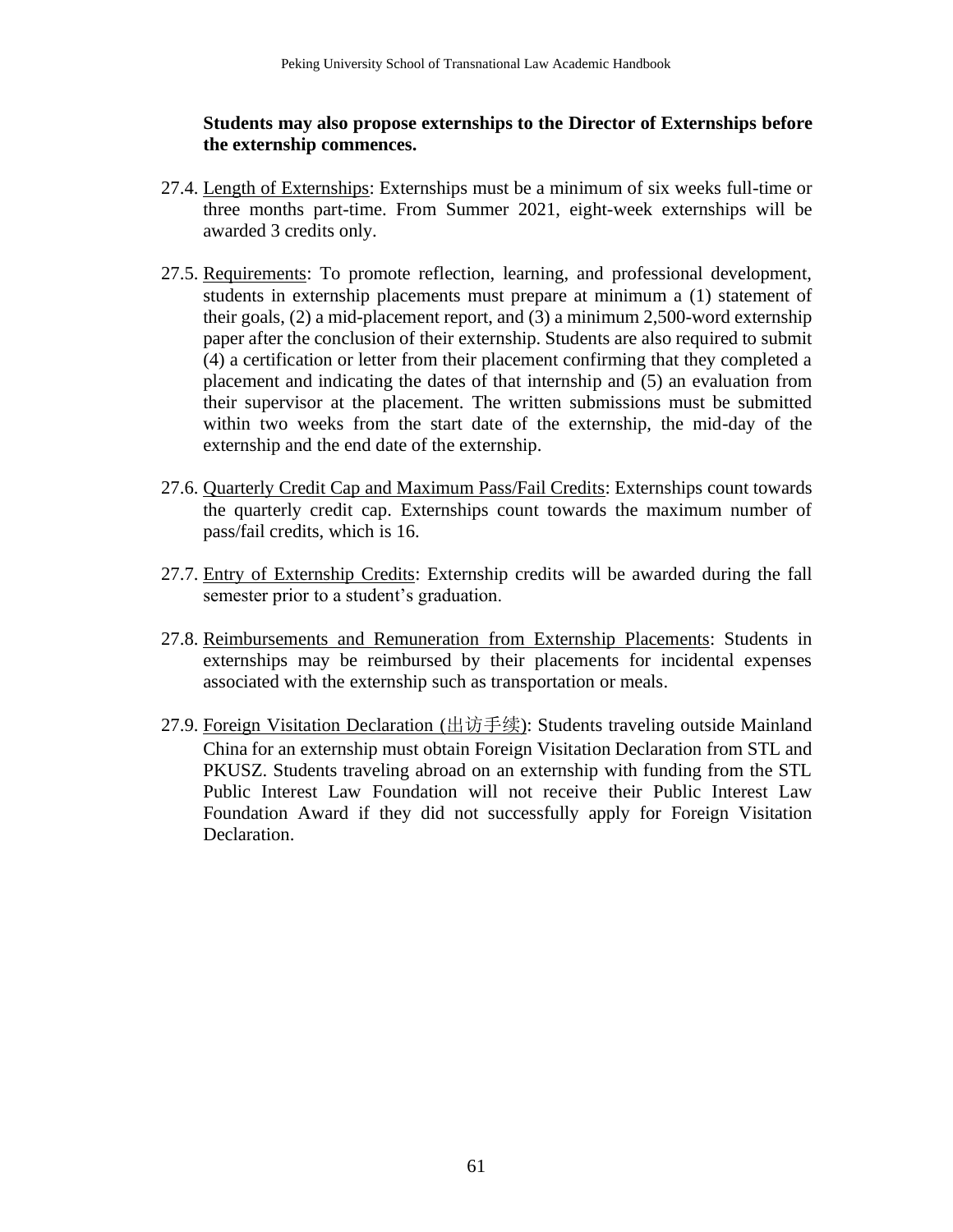# **28. Moot Court**

- 28.1. Eligibility: STL students in good standing in the following categories may participate in moot court: (1) JD/JM students from Quarter Four of their first year and (2) LLM students. Students must be in residence during the duration of the moot court. LLM students who wish to participate in moot court should note that persons already qualified to practice law are generally ineligible to participate in moot court competitions.
- 28.2. Application: Students who wish to participate in moot court must participate in a tryout process the details of which will be announced by the Office of Academic Affairs.
- 28.3. Requirements: Students participating in moot court must (1) participate in academic sessions organized for moot court, (2) submit written materials required for the preparation of moot court, (3) participate in practice and training sessions, (4) provide an expense report, and (5) provide a final reflection report on their experience. In order to earn credit, students participating in moot court must also (6) moot before a faculty panel designated by the Assistant Dean of Academic Affairs prior to their departure for their moot court. Failure to meet the moot court requirements in a timely manner may result in failure to receive academic credits.
- 28.4. Academic Credit: Students may receive 3 credits for participation in moot court and the training program provided for moot court students.
- 28.5. Financial Support: Moot court students will receive a budget for their competitions, which will generally include support for air or rail travel, local transportation, accommodation, competition registration fees, and printing expenses, all within PKUSZ reimbursement and expenditure limits and STL budgetary constraints. Students seeking reimbursement for moot court expenses are responsible for obtaining and retaining proper documentation, including boarding passes, itineraries, official receipts (发票), receipts, and so forth. Only expenses for which documentation can be provided in a form acceptable to the PKUSZ Finance Office can be reimbursed.
- 28.6. Class Absences and Maximum Leave: Moot court students are responsible for requesting leave from their instructors in the event that they will be absent from classes during a moot court competition. Moot court students must request leave a minimum of two weeks prior to their absences. Instructors may or may not grant leave and may consider absences into account in determining their grades. Students whose moot court participation will mean absences from class may be absent from classes for no longer than would permit them to arrive one day before the beginning of a moot court competition and depart one day after the end of the competition unless the arrival and departure dates do not conflict with their classes.

The maximum period that any student may be absent from classes for moot court is two calendar weeks in a single quarter. **Students absent from classes for more**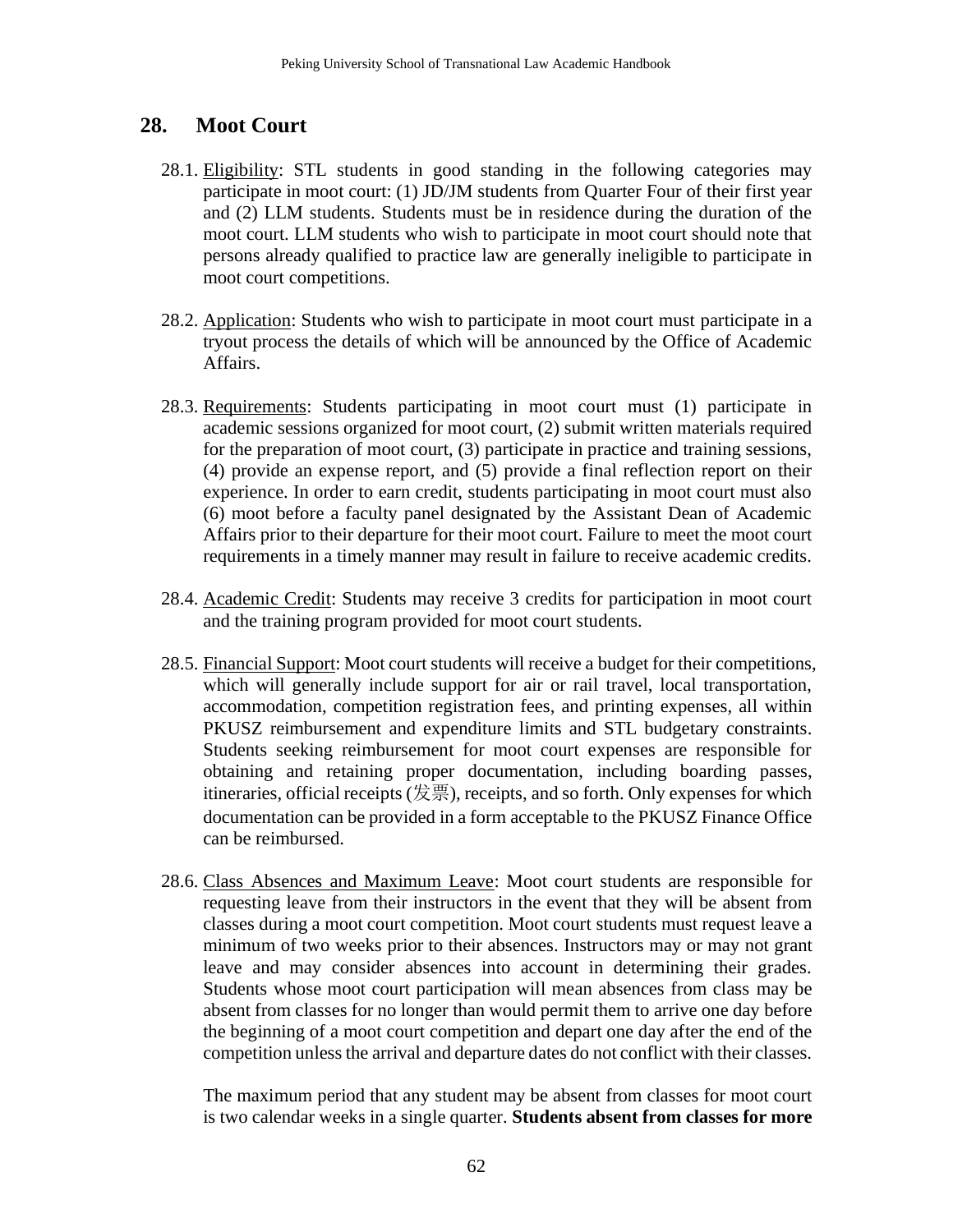**than two weeks during a single quarter and whose absences are also excessive will, at minimum, be dismissed from their courses.**

- 28.7. Reporting of Travel Itineraries and Accommodation Arrangements: Students traveling for moot court domestically or internationally must report their itineraries and accommodation arrangements to the Director of Moot Court Competitions prior to their departure.
- 28.8. Foreign Visitation Declaration: Students traveling outside Mainland China for moot court must apply for a Foreign Visitation Declaration (出访手续). Students who do not timely apply for Foreign Visitation Declaration may face serious consequences, including the inability to reimburse their expenses and involuntary dismissal from PKU.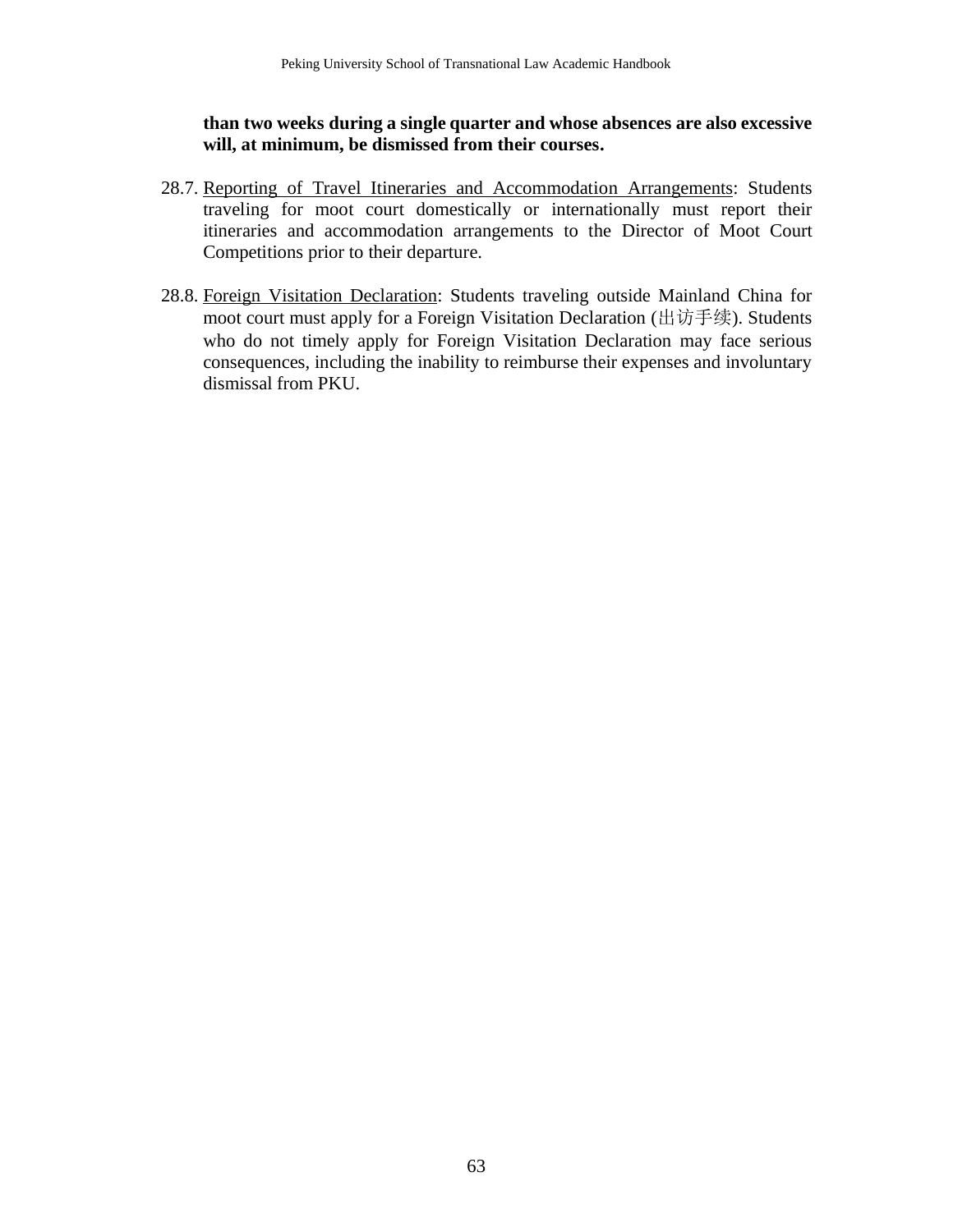# **29. Independent Legal Studies**

29.1. About Independent Legal Studies: STL students in good academic standing may apply to enroll in Independent Legal Studies and complete an independent research paper under the individual supervision of a faculty member. This allows for an opportunity to explore and write about an area of law in significant depth where opportunities to write on that topic are not otherwise available at STL. In order to enroll in Independent Legal Studies, a student must have obtained the approval of a faculty member to serve as the student's adviser.

The research paper must present a claim or hypothesis, provide a reasoned analysis in relation to its claim or hypothesis, be original but cognizant of the existing claims and scholarship in the field, be adequately supported, and provide attribution wherever necessary.

Papers may be written in English or Chinese. The paper must also be original and written specifically for the Independent Legal Studies course.

#### 29.2. Requirements:

- a) A student must be in good academic standing at the time he or she proposes to register in Independent Legal Studies and have received approval of the Office of Academic Affairs.
- b) Students must be registered as students at PKUSZ during the period in which they write an Independent Legal Studies paper.
- c) Only LLM students and JD/JM students in their 2L year or above may participate in Independent Legal Studies. Registration in Independent Legal Studies is counted towards quarterly credit limits.
- d) The paper for Independent Legal Studies must have been written exclusively for the Independent Legal Studies course. Previously written work or work written for another purpose cannot be used to satisfy the Independent Legal Studies paper.
- 29.3. Credit: The paper will be graded on a pass/fail basis by the adviser. A student may earn 2 credits for a successful Independent Legal Studies paper.
- 29.4. Paper and Evaluation: The final paper submitted for Independent Legal Studies must be a minimum of 6,000 words, exclusive of footnotes, if written in English. If written in Chinese, the paper must be a minimum of 6,000 characters, exclusive of footnotes.

If a student registers in Independent Legal Studies and does not complete the paper or does not submit a passable paper and does not timely withdraw, the student will not pass the Independent Legal Studies course.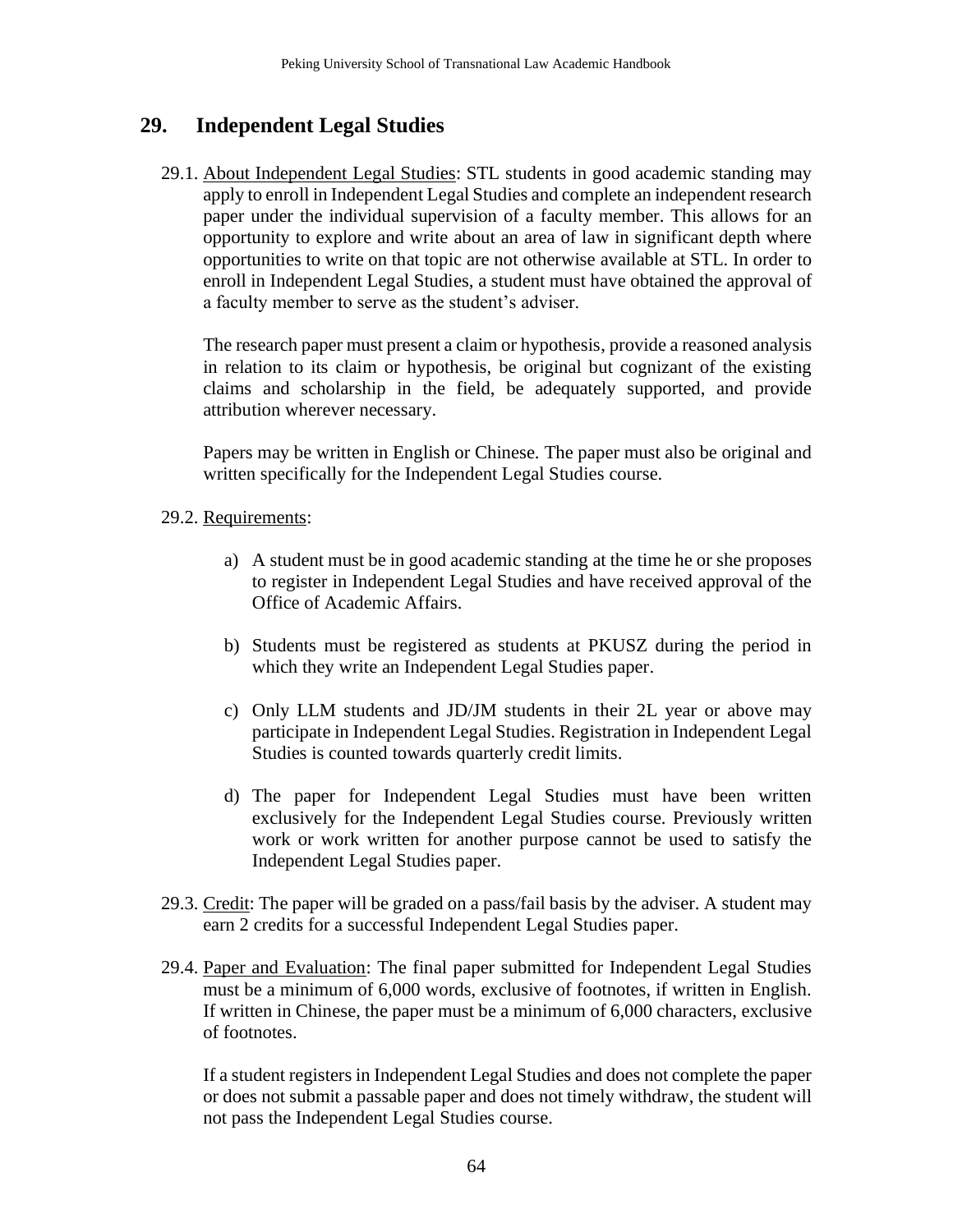Each student must submit at least one full draft of his or her paper to the paper adviser at the date and time set by the adviser.

At the adviser's option, if the student's draft is late or not submitted or not of adequate quality, the adviser may terminate the Independent Legal Study and/or award a grade of F regardless of whether the student has submitted a final paper.

The Independent Legal Studies paper must be submitted to the adviser for evaluation no later than the end of the quarter in which the student registered for the course, unless the adviser permits the deadline to be postponed. The maximum postponement for the final submission is two weeks after the end of the exam period for the quarter in which the student registered.

A student's adviser for an Independent Legal Study does not need to be the same person who will advise the student for his or her thesis.

29.5. Enrollment and Withdrawal: A student who wishes to engage in Independent Legal Studies must email Assistant Dean Christian Pangilinan [\(christian@stl.pku.edu.cn\)](mailto:christian@stl.pku.edu.cn)) with a completed Independent Legal Studies registration form no later than two calendar weeks after the beginning of the quarter in which the paper will be written and submitted. A student may request the blank registration form from the Assistant Dean.

The student must have already received the approval of an adviser at the time that the registration form is submitted.

The latest that a student may withdraw from Independent Legal Studies is as follows:

- a) For a ten-week quarter, a student may withdraw from the course no later than five calendar weeks after the beginning of the quarter in which the student registered.
- b) For a quarter of less than ten weeks, a student may withdraw from the course no later than four calendar weeks after the beginning of the quarter in which the student registered.
- 29.6. Independent Legal Studies and the Thesis: A student may earn credit for an Independent Legal Studies paper and adapt the paper later for the student's JM thesis while earning the same number of thesis credits as other students in the same cohort on the condition (1) that the paper be substantially transformed, such as by significant expansion, development, and revision and (2) the thesis adviser consent to the adaptation of the Independent Legal Studies paper for the thesis.

A student may not concurrently write on the same topic for an Independent Legal Study and for the thesis.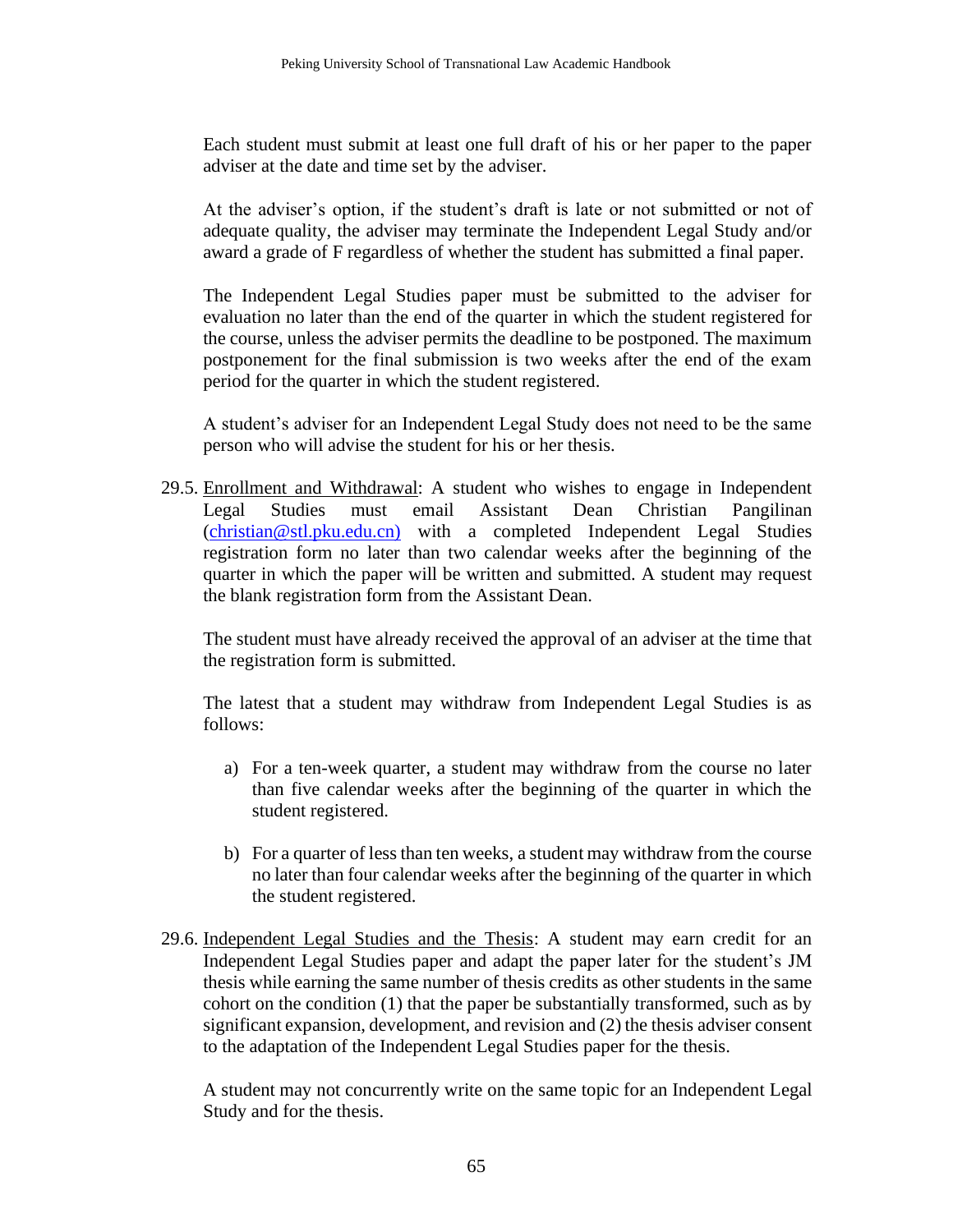29.7. Formatting: Unlike the thesis, no specific formatting is required for the Independent Legal Studies paper unless prescribed by the adviser. While attribution of sources is always required, a cover page, table of contents, bibliography, abstract, etc. are not required unless requested by the adviser.

Below are default recommendations for formatting the paper.

| English                                                      | <b>Chinese</b>                                  |  |
|--------------------------------------------------------------|-------------------------------------------------|--|
| <b>Font:</b> Times New Roman 12 pt                           | <b>Font:</b> Song 12 pt                         |  |
| <b>Line Spacing: Double</b>                                  | Line Spacing: 20 pts                            |  |
| <b>Margins:</b> At least 2.6 cm from every side              | <b>Margins:</b> At least 2.6 cm from every side |  |
| Continuously<br><b>Footnotes/Endnotes:</b>                   | Continuously<br><b>Footnotes/Endnotes:</b>      |  |
| numbered footnotes in Bluebook style in   numbered footnotes |                                                 |  |
| Times New Roman 12 pt single spaced.                         |                                                 |  |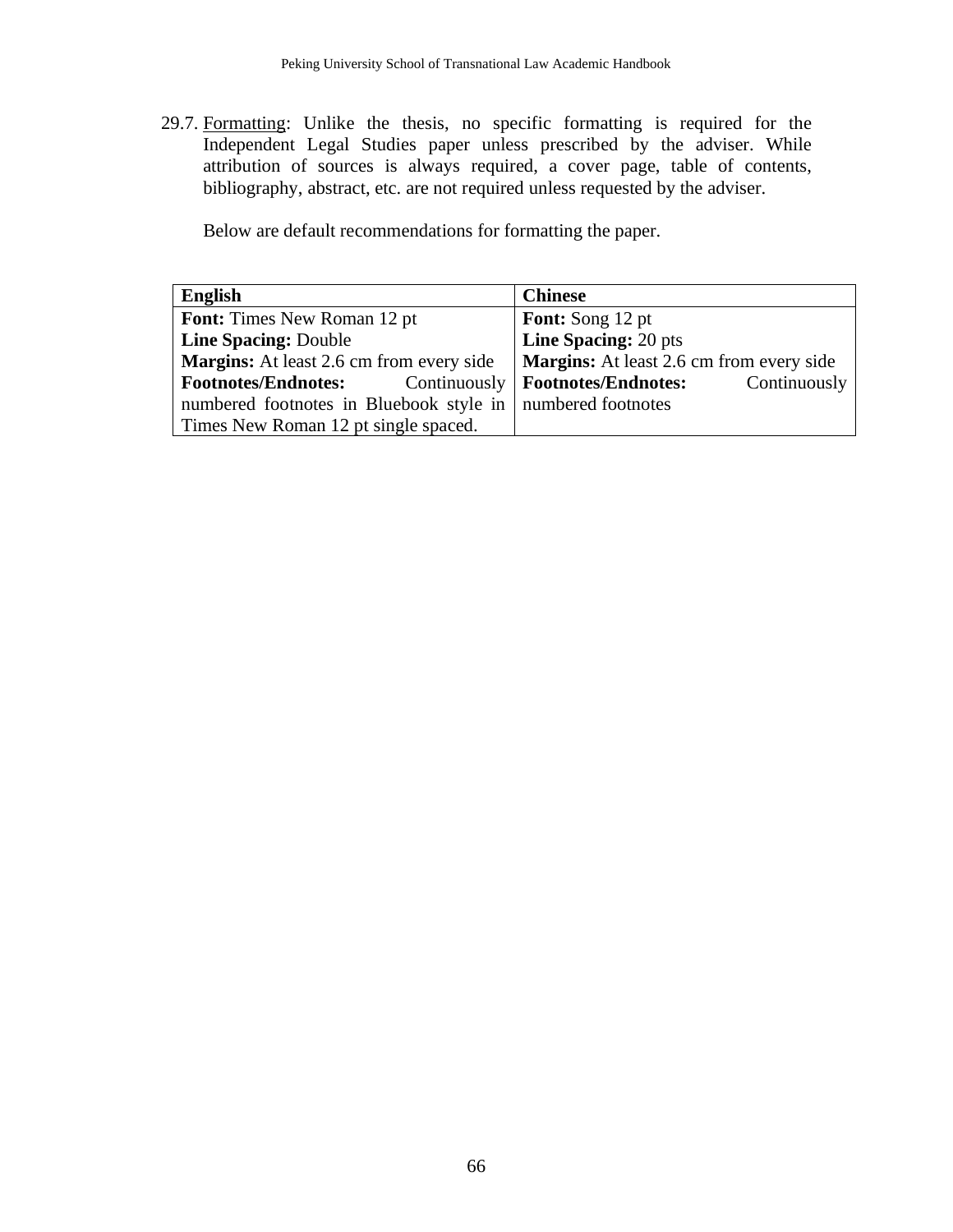# **30. Appendix: STL Academic Rules**

These rules are intended to preserve the academic integrity of Peking University School of Transnational Law and the value and prestige of STL degrees. Strict compliance with these rules is expected of all STL students; noncompliance would undermine the hard-earned academic achievements of STL students and the reputation of STL.

While enrolled at STL, students are subject to the Academic Rules of both Peking University and STL. In some cases, because of the access to the legal profession afforded by an STL degree, an STL rule may impose a higher standard of conduct than a counterpart Peking University rule. *In all such cases, students are obliged to comply with the higher standard of conduct imposed by the STL rule.*

Students who violate STL's Academic Rules are subject to appropriate academic sanction, including letters of reprimand, a conditional revocation of good academic standing, failure of a course, or, subject to concurrence by PKUSZ Student Affairs and Chancellors Committee, suspension or dismissal from STL.

### **ACADEMIC RULES AND STANDARDS**

#### **1. Attendance**

Regular and punctual attendance of STL classes is required as a condition of receiving credit for a course. Ordinarily, students may miss class only with advance permission from the instructor. Excessive absences may result in a lower grade for the course, dismissal from the course, or failure of the course. In addition, no student who is enrolled in a course may miss the first class of that course unless excused in advance by the instructor.

Missing more than two classes without excuse is presumptively excessive for 1L students; missing more than ten percent of classes without excuse or more than fifteen percent of classes with or without excuse are presumptively excessive for upper-level students. Instructors are authorized to require a higher standard of attendance and to take absences from class into account in awarding grades.

### **2. Preparation for Class**

Adequate preparation of assignments and informed participation in class discussion are expected of every student. A student's preparation for class and the quality of a student's participation in class discussion may be taken into account in determining a student's grade for a course. A persistent lack of preparation will lead to dismissal from the course.

### **3. E-mail**

All STL students are required to check e-mail daily during the academic year. Most administrative and class announcements are sent via e-mail to each student's PKU STL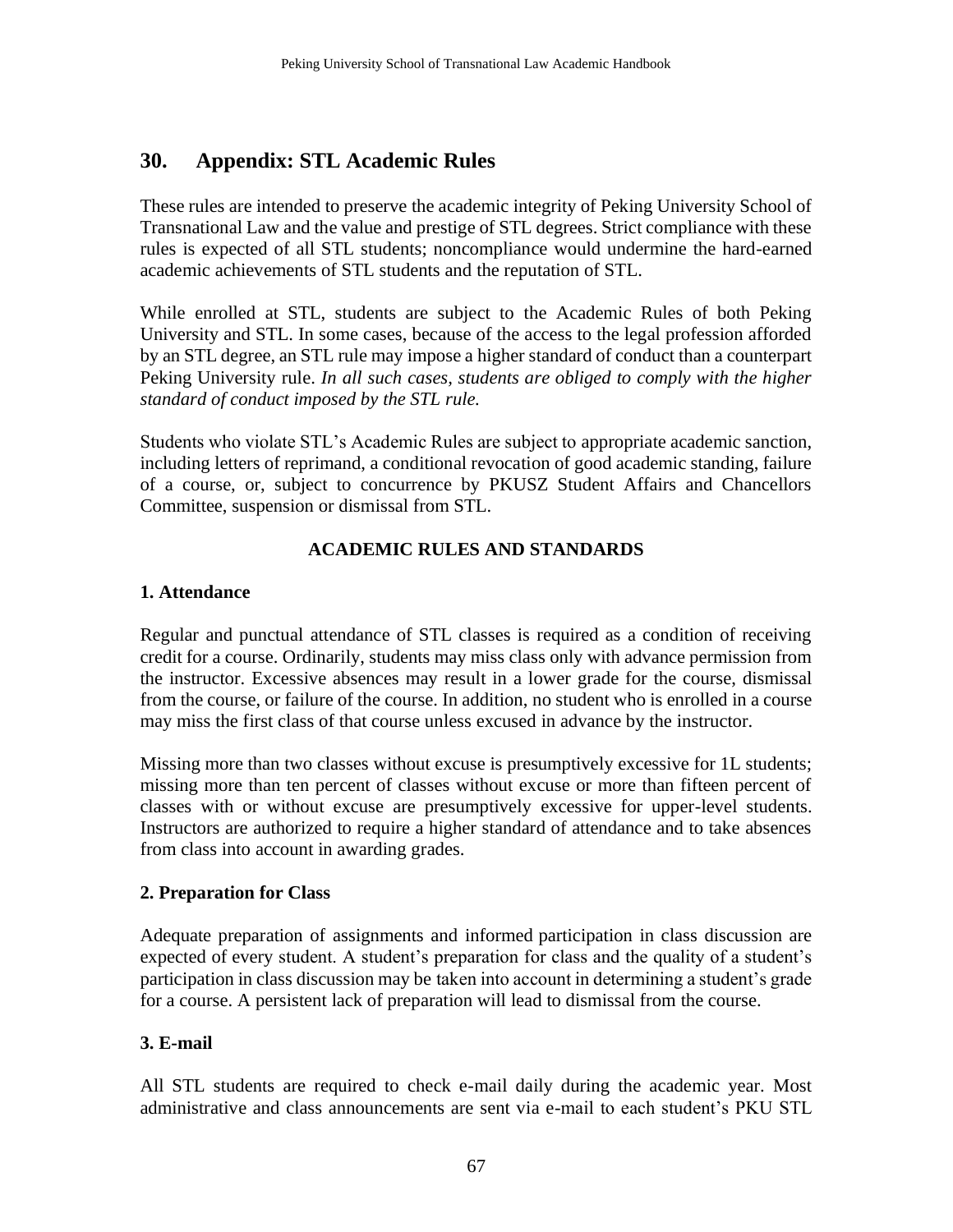email account. Missing an announcement because of a failure to check e-mail is never a valid excuse.

Students should create e-mail accounts with pinyin usernames (for example: wangwang@sz.pku.edu.cn or wangwang@pku.edu.cn) in place of the numerical usernames assigned on the basis of student ID numbers (123456789@sz.pku.edu.cn or 123456789@pku.edu.cn).

#### **4. Limitations on Student Employment and Internships**

J.D./J.M. students may not accept employment or internships during periods of residency that interfere with the obligations of the full-time study of law.

First and second-year J.D./J.M. students may not accept employment or internships of any kind, except that second-year international J.D./J.M. students may accept employment or internships that require no more than 20 hours work per week.

No third or fourth-year J.D./J.M. student who is in residence and enrolled full-time may accept employment or internships of any kind that exceed 20 hours per week.

LL.M. students may not during periods of residency accept employment or internships of any kind that exceed 20 hours per week without advance approval from the Dean or his or her designee.

Employment or internships are never a valid excuse for class absence.

#### **5. Minimum and Maximum Credit Limits Per Academic Quarter**

To qualify for full-time status in any given quarter, a student must take and complete at least 9 credits. Part-time status is available for students during the first 13 quarters of STL's standard J.D./J.M. program or the first 9 quarters of STL's international J.D./J.M. program only with the consent of the Assistant Dean of Academic Affairs.

No students may enroll in more than 15 credits in any first, second or third quarter unless they (i) enroll in no more than a total of 18 credits of which no more than 15 are credits from J.D. courses, or (ii) the Office of Academic Affairs announces an exception before the registration period for a particular quarter due to the scheduling of required courses.

No student may enroll in more than 13 credits in any fourth quarter.

#### **6. Residency Requirements**

Students in STL's standard J.D./J.M. dual degree program must maintain full-time status for at least 11 quarters during STL's four-year J.D./J.M. program.

**The requirement of 11 quarters of residency is a minimum requirement.** The faculty of STL emphasize that students are encouraged to take their time to pursue their studies and should not attempt to hastily complete their academic programs.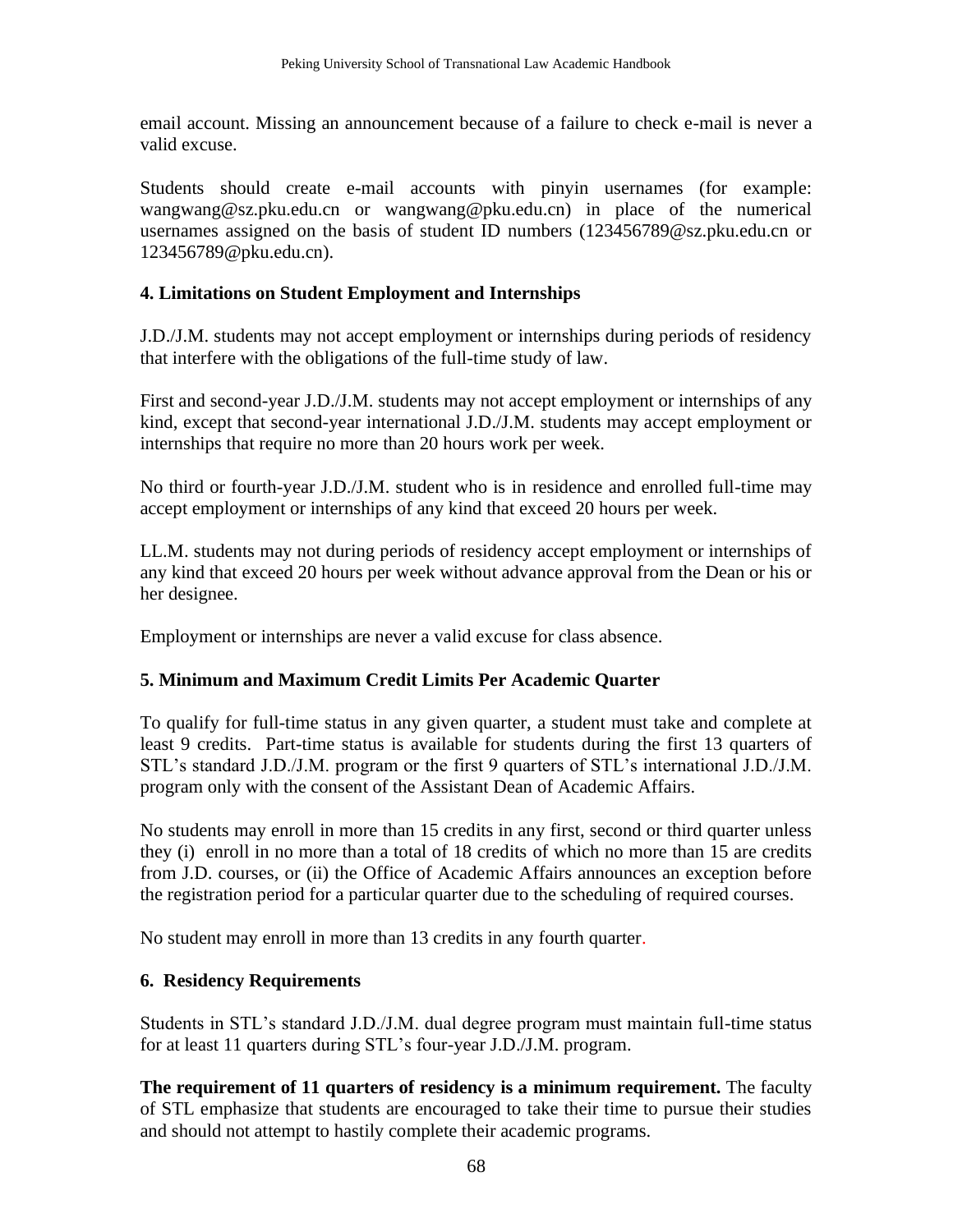Students enrolled in STL's J.D./J.M. program for international students must maintain fulltime status for at least 9 quarters.

Students participating in approved overseas exchange programs will be credited with appropriate equivalent residency credit by the Office of Academic Affairs.

## **7. Limits on Particular Types of Credits**

No more than the specified number of the following credits may count toward satisfaction of J.D. or J.M. degree requirements:

Six credits of graduate-level courses offered by PKU academic units other than STL, but only with advance approval of the Office of Academic Affairs;

Four credits for STL law review or journal membership;

Three credits for approved moot court participation;

Nine credits for approved externships;

Four credits of independent study;

No more than one pass/fail-eligible course of four or fewer credits.

No more than 16 credits, total, of the foregoing types of credits may be counted toward J.D./J.M. degree requirements.

### **8. Required Courses**

Students are expected to take required courses in the sequence prescribed by the Law School. Dropping or deferring a required course is not permitted except in exceptional circumstances with the approval of the Assistant Dean of Academic Affairs.

### **9. Course Add and Drop Deadlines**

### Course Add Deadline

Students may add a course through the expiration the first ten percent of instructional hours of the course and before instruction begins in excess of ten percent of the instructional hours, but not thereafter absent compelling circumstances and the permission of both the instructor and Academic Affairs.

### Course Drop Deadline

Students may drop a course during the first thirty percent of instructional hours of the course, but not thereafter absent compelling circumstances and Academic Affairs approval.

### Consequences of Dismissal from Courses for Poor Attendance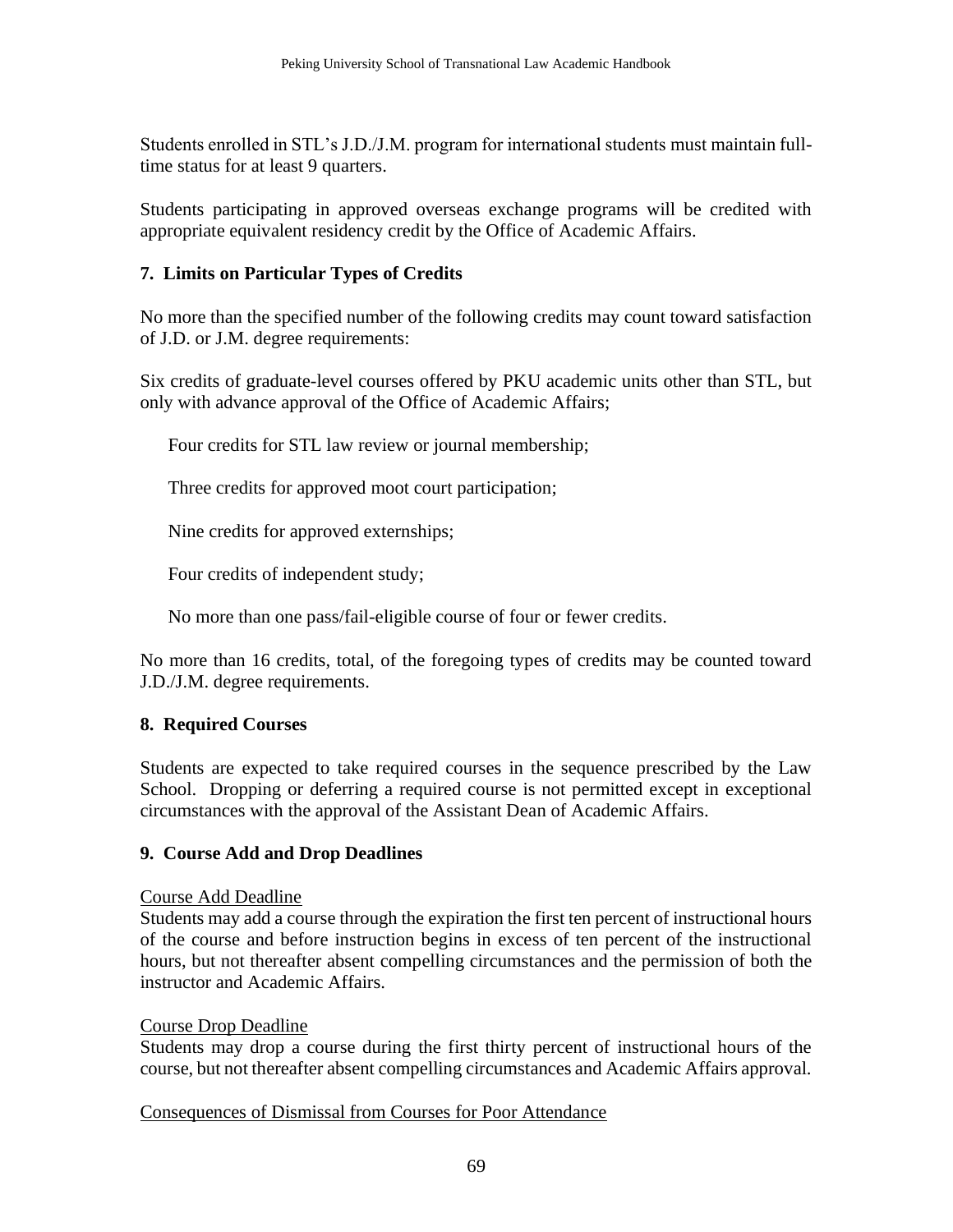Students who are dismissed from or fail a course for poor attendance or non-attendance will lose their enrollment priority for the following two quarters.

#### **10. Auditing**

An upper-level student may audit a course with the written permission of the instructor and the Assistant Dean of Academic Affairs. First-year students may not audit courses.

Auditing a course entails adherence by the student to such standards and conditions as the instructor may prescribe, except that the student is not required to submit papers or to take a final examination and is not graded. The fact that a student has audited a course shall be indicated in the official records of STL.

A student may take a course for credit that he or she previously audited for fewer than five weeks.

#### **11. Grading Expectations**

#### Required Courses

For required courses, the mean grade ordinarily should be no higher than B+. Grades ordinarily should be distributed as follows:

| $A+, A, A-$        | 20-30% |
|--------------------|--------|
| $B+, B, B-$        | 60-70% |
| $C_{+}$ , C, C-, F | 10%    |

For required courses with enrollments of 50 and above, the instructor may award A+ grades to a maximum of 2% of the students. For required courses with enrollments below 50, the instructor may award an A+ to a maximum of one student.

#### Elective Courses

For elective courses, the mean grade ordinarily should be no higher than B+. For elective courses in which enrollment is above 20, grades ordinarily should be distributed as follows:

| $A+, A, A-$        | 20-30% |
|--------------------|--------|
| $B+, B, B-$        | 60-70% |
| $C_{+}$ , C, C-, F | 10%    |

When enrollment in an elective course is 50 or above, the instructor may award an A+ to a maximum of 2% of the students. When enrollment in an elective course is below 50, the instructor may award an A+ to a maximum of one student.

#### Exceptional Circumstances

An instructor may award grades that diverge appreciably from the above expectations only on the basis of exceptional circumstances with the consent of the Dean or the Dean's designee.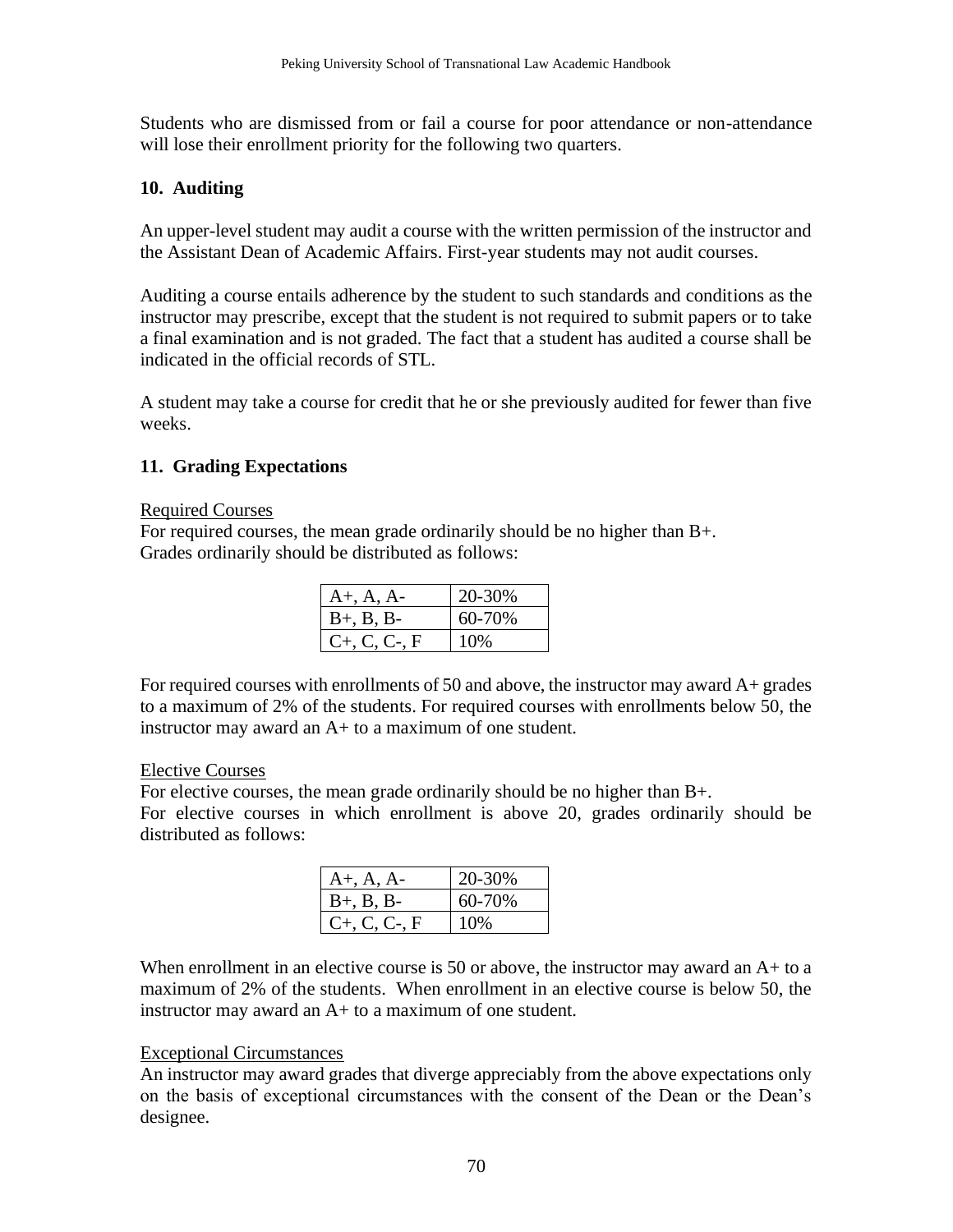## **12. Good Standing**

In order to remain in good academic standing, an upper-level student or LL.M. student must (i) maintain a cumulative grade point average of C+ or higher, (ii) achieve a grade point average of C+ or higher in every quarter in which the student is enrolled full-time, and (iii) not receive a grade of  $C$  or lower in more than forty percent of the maximum credits in any single quarter.

In order for a first-year student to remain in good academic standing, the student must (i) maintain a cumulative grade point average of C or higher and (ii) not receive a grade of Cor lower in any course.

In order to remain in good academic standing, all students must abide by STL's academic integrity rules and the high standards for integrity and ethical conduct required by the profession of law.

### **13. Academic Probation**

The Office of Academic Affairs will notify the Dean and student of any student's failure to maintain good academic standing. A student who falls out of good academic standing shall be placed on academic probation according to terms and conditions set by the Faculty Academic Standing Committee if the student's conditional continuation in law school seems likely in the Committee's opinion to result in the student regaining good academic standing. The Faculty Academic Standing Committee shall refer to the Dean for PKUSZ processing any student the Committee deems ineligible for conditional continuation in law school and any student who fails to regain academic standing according to terms or conditions established by the Committee.

### **14. Examinations**

Students must take examinations at the scheduled dates and times. Students must refrain from scheduling other activities (employment start dates, interviews, travel, etc.) during exam periods. Exam scheduling changes are rarely granted and only where it can be demonstrated either through documentation or otherwise that (i) the request was made prior to the examination, (ii) the student contacted the Assistant Dean of Academic Affairs immediately upon learning of the conflict, and (iii) the conflict was beyond the student's control.

Because of the importance of anonymous grading, students must not discuss any exam scheduling or re-scheduling issues with faculty.

## **15. Dean's Citations**

For every 25 students in a class, an instructor may nominate one student to receive a Dean's Citation recognizing superior performance.

An instructor should round up to the nearest multiple of 25 to determine the number of Dean's Citations that may be awarded. For example, in a class of 20 students, an instructor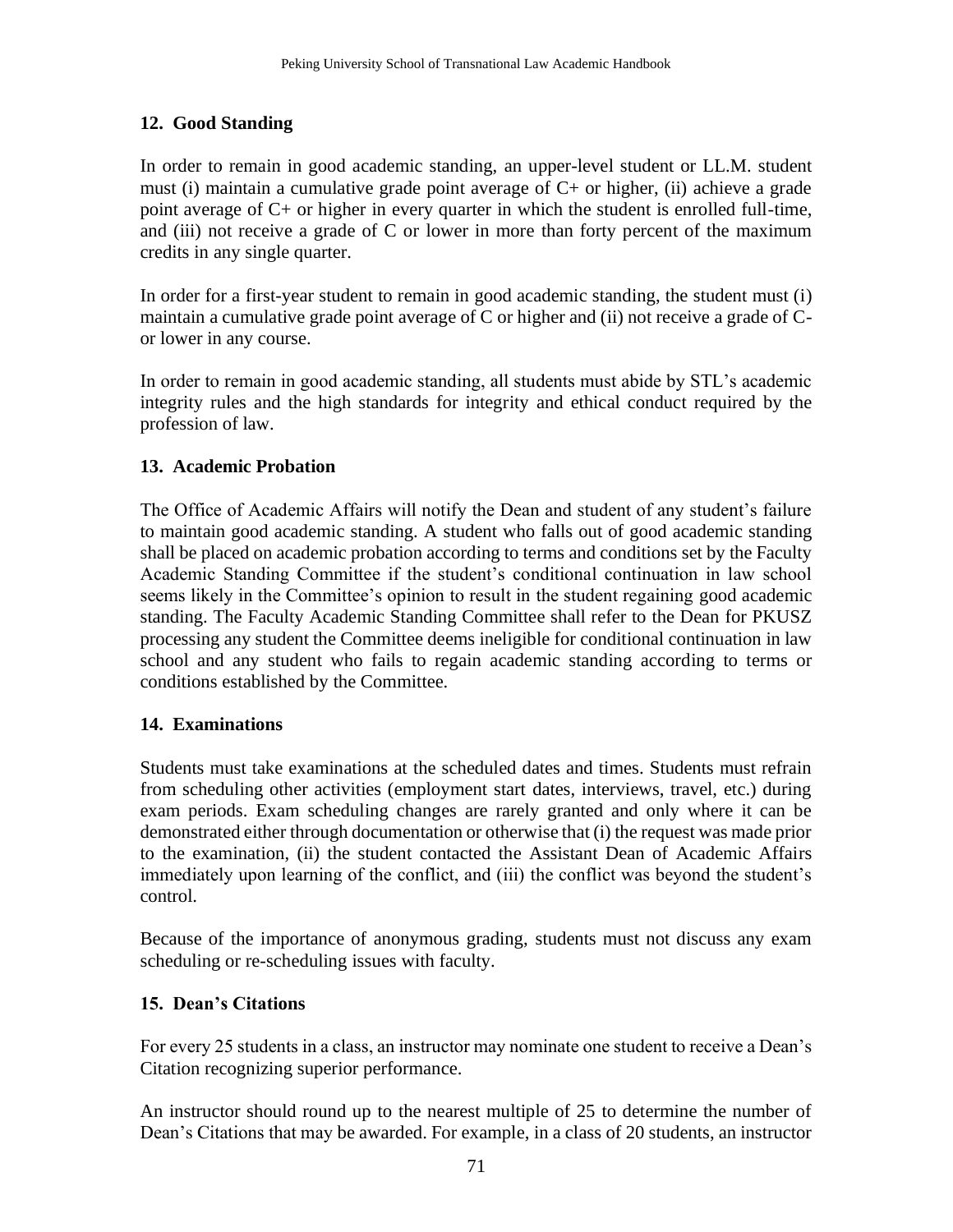may award one Dean's Citation; in a class of 45, up to two Dean's Citations; and, in a class of 90, up to four Dean's Citations.

### **16. Retaking a Failed Course**

Any student receiving a failing grade in a required course shall be required to retake the course. The failing grade shall be recorded on the student's STL transcript and included in the student's grade point average. Once a previously failed course is retaken and passed, the grade earned when the student retook the course also shall appear on the student's STL transcript and be factored into the student's grade point average.

A student may retake a failed elective course only with permission of the instructor. In such a case, both the original failing grade and retaken grade shall appear on the student's STL transcript and be factored into the student's grade-point average.

### **17. Reporting and Announcement of Grades**

Instructors are required to submit their final grades in all completed courses of a particular quarter to the Office of Academic Affairs no more than 45 days beginning from the last day of the designated examination period for that quarter.

Within a reasonable time of receipt of grades from instructors, the Office of Academic Affairs report the grades to students on the electronic system utilized by the university.

## **18. Juris Doctor Substantial Research Paper Requirement**

Every J.D. degree candidate must complete a substantial research paper (SRP). An SRP is:

- a) a careful, extensive and original treatment of a topic that has been certified in advance as appropriate for SRP designation by a full-time member of the Law School's resident faculty (or non-resident visiting or part-time faculty member approved by the dean) who also has agreed to supervise preparation of the paper;
- b) submitted by a student who has taken advantage of one or more opportunities to respond to suggestions and criticism in producing the paper; and
- c) not largely derivative of pre-existing or concurrent work undertaken for another academic degree, internship or other job, or some other project outside of the Law School (for example, a moot court or an exchange program).

An SRP is typically 40 pages in length, but revisions and opportunities to rework arguments and writing are more important than length.

A paper completed for a Law School course designated by the faculty as an advanced legal writing course may satisfy the SRP requirement if it is approved by the instructor of that course for this purpose.

A paper completed for independent study credit under the supervision of a faculty member in full-time residence at the Law School (or a non-resident part-time or visiting faculty member approved by the dean) may satisfy the SRP requirement.